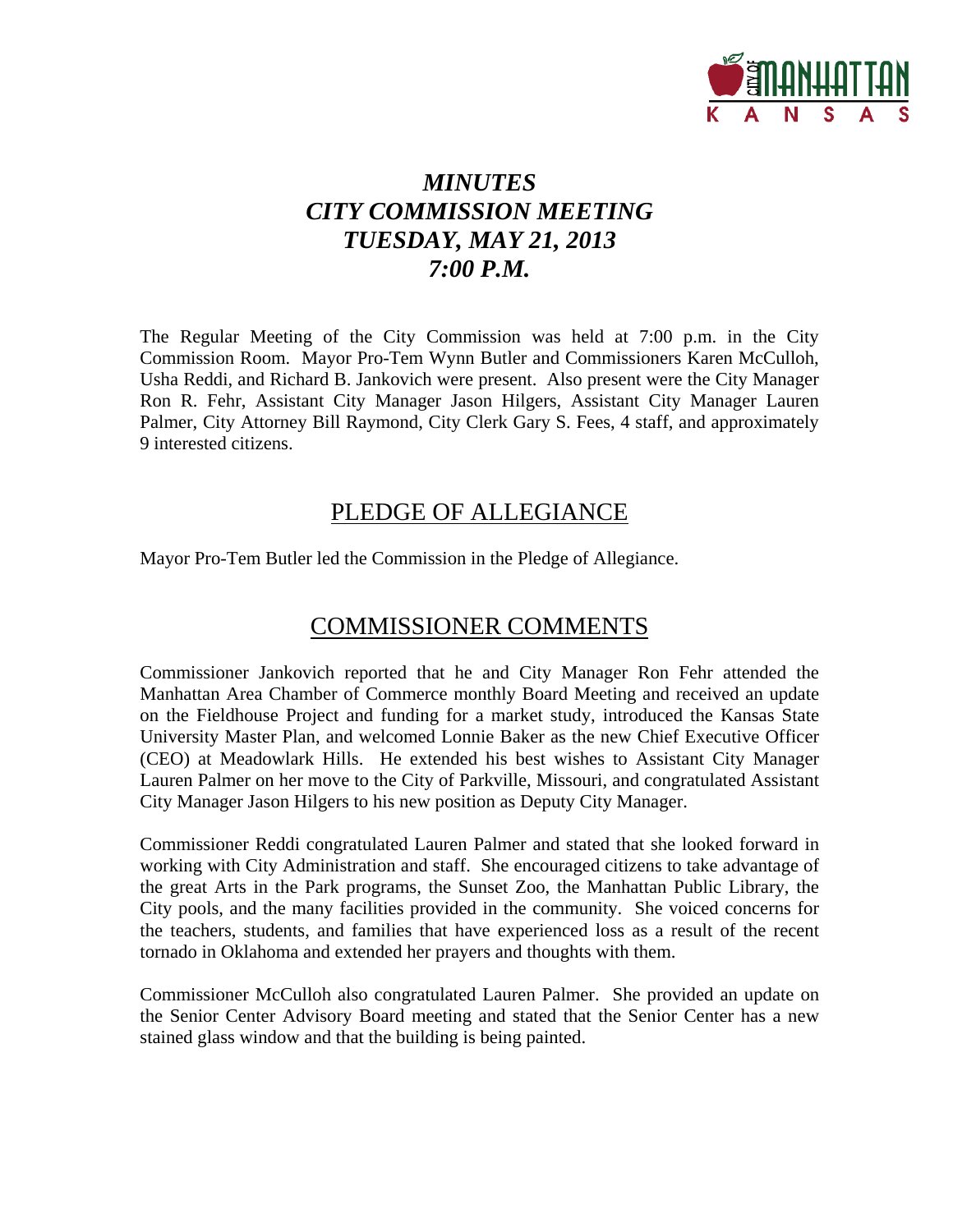## CONSENT AGENDA

(\* denotes those items discussed)

#### **MINUTES**

The Commission approved the minutes of the Regular City Commission Meeting held Tuesday, May 7, 2013, and the Special City Commission Meeting held Tuesday, May 14, 2013.

#### **CLAIMS REGISTER**

The Commission approved Claims Register Nos. 2732 authorizing and approving the payment of claims from May 1, 2013, to May 14, 2013, in the amount of \$2,305,009.11.

#### **LICENSE**

The Commission approved an annual Cereal Malt Beverages Off-Premises License for Short Stop #12, 2010 North Tuttle Creek Boulevard.

## **ORDINANCE NO. 7002 – AMEND PRELIMINARY DEVELOPMENT PLAN – LOT 16, MANHATTAN MARKETPLACE PUD, UNIT TWO**

The Commission approved Ordinance No. 7002 amending Ordinance No. 6544 and the Preliminary Development Plan of Lot 16, Manhattan Marketplace PUD, Unit Two, to be known as the Final Development Plan of Lots 1 and 2, Manhattan Marketplace Shops, Unit Five, Planned Unit Development, based on the findings in the Staff Report, with the one condition of approval *(See Attachment No. 1)*.

## **ORDINANCE NO. 7003 – ADOPT/INCORPORATE – EUREKA VALLEY HIGHWAY K-18 CORRIDOR PLAN**

The Commission approved Ordinance No. 7003 amending and re-establishing the Manhattan Urban Area Comprehensive Plan by adopting and incorporating by reference the Eureka Valley Highway K-18 Corridor Plan, dated April 2013, and incorporating the necessary citations in Chapters 4 and 13, as proposed.

#### **ORDINANCE NO. 7004 – REZONE – LOT 4, MANHATTAN SERVICE PARK ADDITION**

The Commission approved Ordinance No. 7004 rezoning Lot 4, Manhattan Service Park Addition from C-5, Highway Service Commercial District, to I-2, Industrial Park District, generally located at the eastern dead-end of Service Circle, based on the findings in the Staff Report *(See Attachment No. 2)*.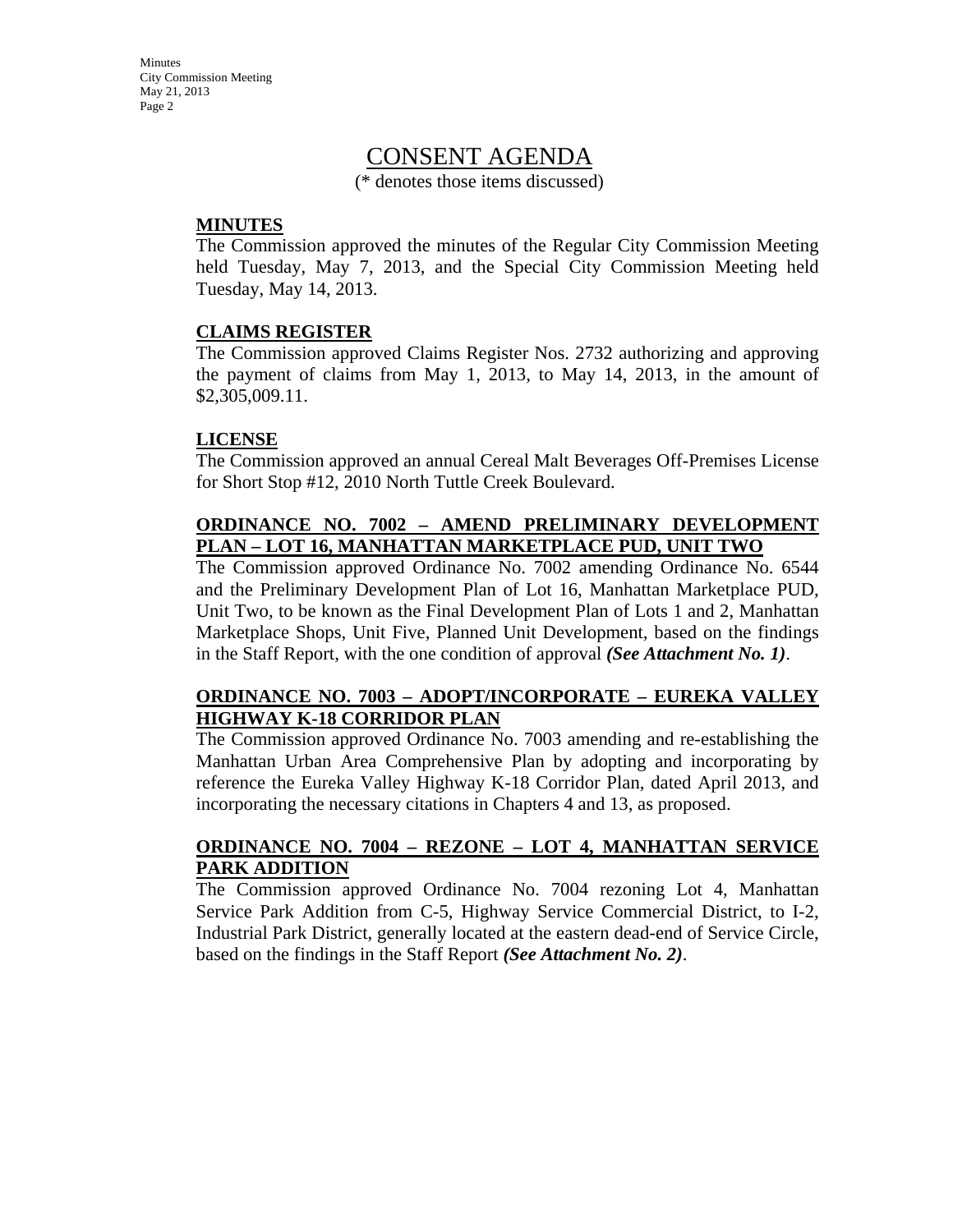# CONSENT AGENDA (*CONTINUED*)

#### **\* RESOLUTION NO. 052113-A – ISSUE – TEMPORARY NOTE SERIES NO. 2013-02**

Ron Fehr, City Manager, provided an update on the bid results of the Temporary Note Sale.

The Commission accepted the best bid from UMB Bank N.A., of Kansas City, Missouri, for selling the notes and approved Resolution No. 052113-A issuing Temporary Note Series No. 2013-02 in the amount of \$3,015,000.00 to finance *Scenic Meadows Addition, Unit Three, Phase II, Sanitary Sewer (SS1004) and Water (WA1004); The Reserves Sanitary Sewer (SS1210) and Water (WA1216); and Poyntz Avenue Street Improvements (ST1203).*

#### **RESOLUTION NO. 052113-B – ISSUE – TEMPORARY NOTE SERIES NO. 2013-03**

The Commission approved Resolution No. 052113-B issuing Internal Temporary Note Series No. 2013-03 in the amount of \$470,000.00 to finance the Bluemont Avenue Corridor Improvements Project (ST1103).

## **FINAL PLAT – CONGRESSIONAL ADDITION**

The Commission accepted the easements and rights-of-way, as shown on the Final Plat of the Congressional Addition, generally located north of the intersection of Players Terrace and Bellerive Drive, on the west side of Grand Mere Parkway.

**\* RESOLUTION NO. 052113-C – SANITARY SEWER IMPROVEMENTS (SS1309) – CONGRESSIONAL ADDITION**

Item was removed from the consent agenda at the request of the applicant.

**\* RESOLUTION NO. 052113-D – STREET IMPROVEMENTS (ST1311) – CONGRESSIONAL ADDITION**

Item was removed from the consent agenda at the request of the applicant.

- **\* RESOLUTION NO. 052113-E WATER IMPROVEMENTS (WA1310) – CONGRESSIONAL ADDITION** Item was removed from the consent agenda at the request of the applicant.
- **\* AGREEMENT ENGINEERING SERVICES CONGRESSIONAL ADDITION SANITARY SEWER (SS1309), STREET (ST1311), AND WATER (WA1310) IMPROVEMENTS**

Item was removed from the consent agenda at the request of the applicant.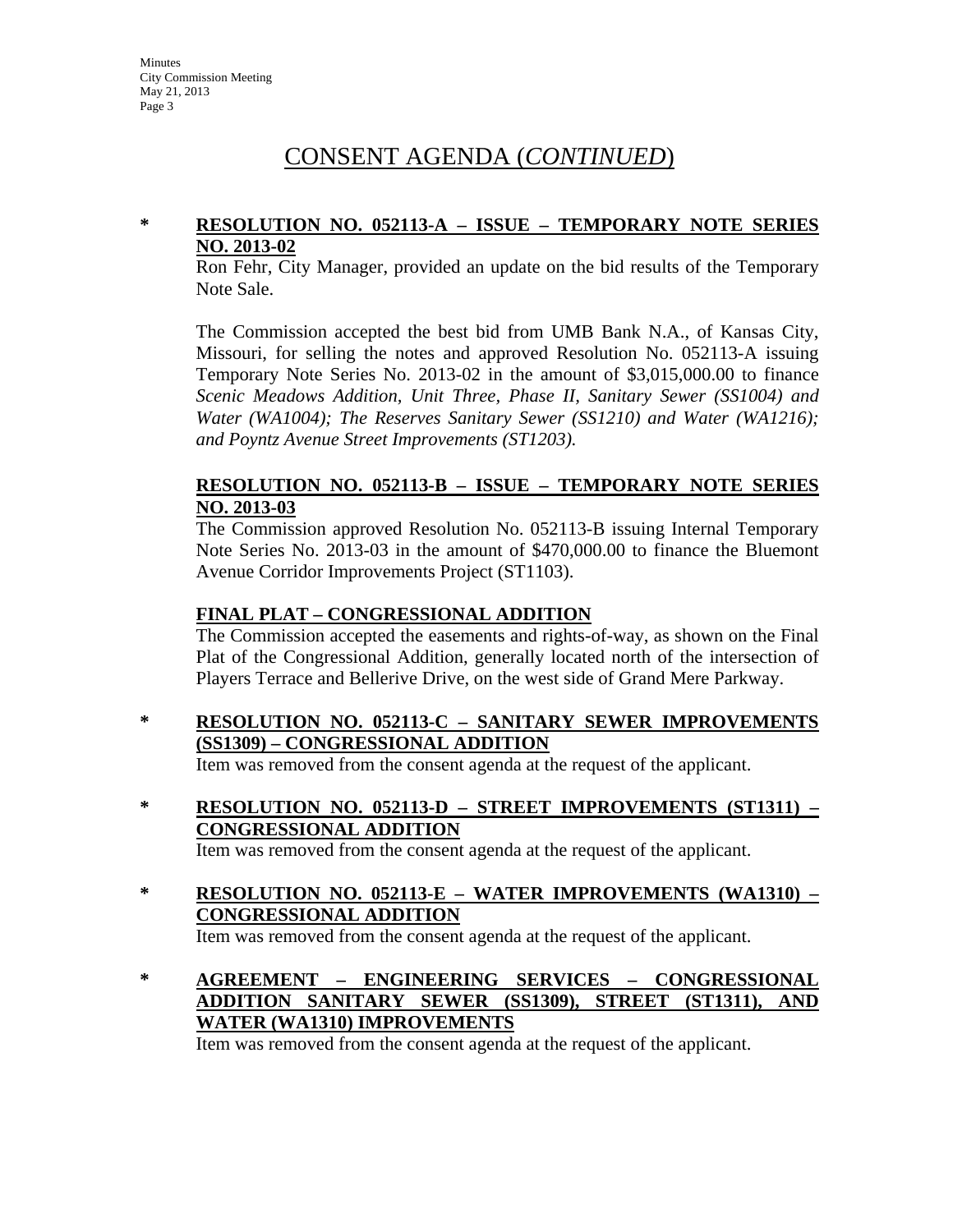# CONSENT AGENDA (*CONTINUED*)

## **FINAL PLAT – K-STATE RESEARCH PARK ADDITION, UNIT TWO**

The Commission accepted the easements and rights-of-way, as shown on the Final Plat of K-State Research Park Addition, Unit Two, generally located at the southern dead-end of Research Park Drive.

#### **\* DEVELOPMENT AGREEMENT – K-STATE RESEARCH PARK, PHASE II, WATER (WA1311), STREET (ST1312), AND SANITARY SEWER (SS1310) IMPROVEMENTS**

Commissioner Jankovich announced that he had a conflict of interest and would be abstaining on the item.

The Commission authorized the Mayor and City Clerk to execute the Development Agreement for K-State Research Park, Phase II, Water (WA1311), Street (ST1312), and Sanitary Sewer (SS1310) Improvements.

## **\* RESOLUTION NO. 052113-F – WATER IMPROVEMENTS (WA1311) – K-STATE RESEARCH PARK, PHASE II**

Commissioner Jankovich announced that he had a conflict of interest and would be abstaining on the item.

The Commission found the petition sufficient and approved Resolution No. 052113-F finding the project advisable and authorizing construction for K-State Research Park, Phase II, Water (WA1311) Improvements.

## **\* RESOLUTION NO. 052113-G – STREET IMPROVEMENTS (ST1312) – K-STATE RESEARCH PARK, PHASE II**

Commissioner Jankovich announced that he had a conflict of interest and would be abstaining on the item.

The Commission found the petition sufficient and approved Resolution No. 052113-G finding the project advisable and authorizing construction for K-State Research Park, Phase II, Street (ST1312) Improvements.

## **\* RESOLUTION NO. 052113-H – SANITARY SEWER IMPROVEMENTS (SS1310) – K-STATE RESEARCH PARK, PHASE II**

Commissioner Jankovich announced that he had a conflict of interest and would be abstaining on the item.

The Commission found the petition sufficient and approved Resolution No. 052113-H finding the project advisable and authorizing construction for K-State Research Park, Phase II, Sanitary Sewer (SS1310) Improvements.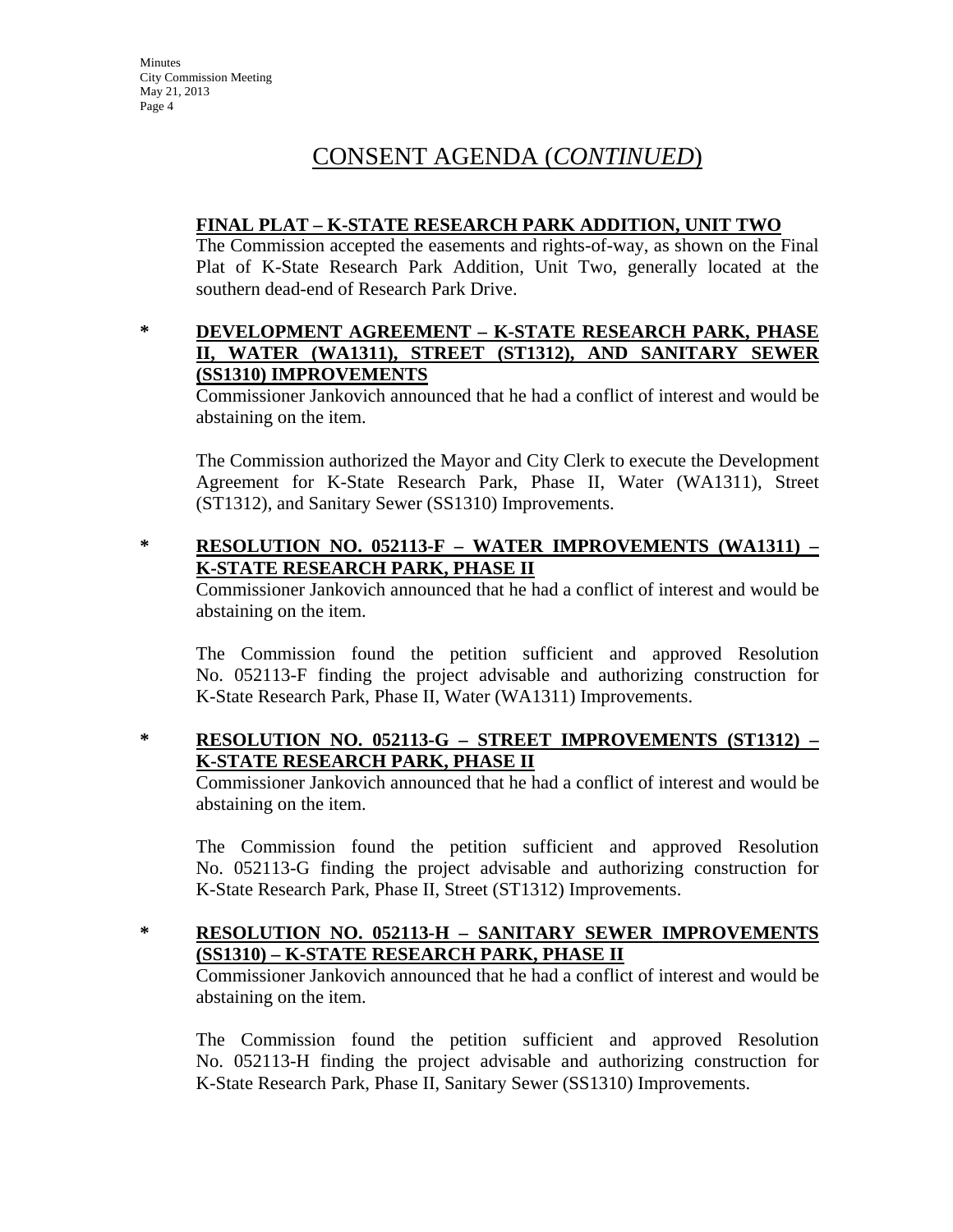# CONSENT AGENDA (*CONTINUED*)

#### **RESOLUTION NO. 052113-I – SAFE ROUTES TO SCHOOL GRANT APPLICATION**

The Commission authorized the Mayor to sign and submit an application with the assistance of Alfred Benesch and Company, of Manhattan, Kansas, to the Kansas Department of Transportation (KDOT) for the Safe Routes to School Phase One Grant and approved Resolution No. 052113-I to show Municipal Support of the Safe Routes to School Program.

## **SUPPLEMENTAL AGREEMENT NO. 1 – US 24/MANHATTAN TOWN CENTER TURNING LANE PROJECT (ST1107)**

The Commission authorized City Administration to finalize and the Mayor and City Clerk to execute a supplemental agreement with KDOT for the sidewalk improvements included as part of the US 24 and East Poyntz Avenue (Mall Entrance) project (ST1107).

## **CONTRACT AMENDMENT NO. 1 – CASEMENT ROAD BRIDGE IMPROVEMENTS AT MARLATT DITCH (SM1203)**

The Commission authorized the Mayor and City Clerk to execute Contract Amendment No. 1 in the amount of \$59,154.00 with Olsson Associates, Inc., of Manhattan, Kansas, for engineering services related to the design of the roadway associated with the Casement Road Bridge Improvements at Marlatt Ditch (SM1203).

## **KDOT GRANT AGREEMENT – US 24/LEAVENWORTH AVENUE INTERSECTION IMPROVEMENTS (ST1207)**

The Commission accepted a Geometric Improvement Program Grant for the US 24 and Leavenworth Avenue Intersection Improvements (ST1207) and authorized the Mayor and the City Clerk to execute the agreement with the Kansas Department of Transportation.

#### **PURCHASE – WATER METERS AND WATER METER AUTOMATION EQUIPMENT (WA1114)**

The Commission authorized City Administration to finalize and execute a purchase agreement with Aclara Technologies, LLC, for meter automation equipment, and to purchase water meters from Salina Supply Company, of Salina, Kansas, to be installed as part of the Water Meters Automation and Replacement Project (WA1114).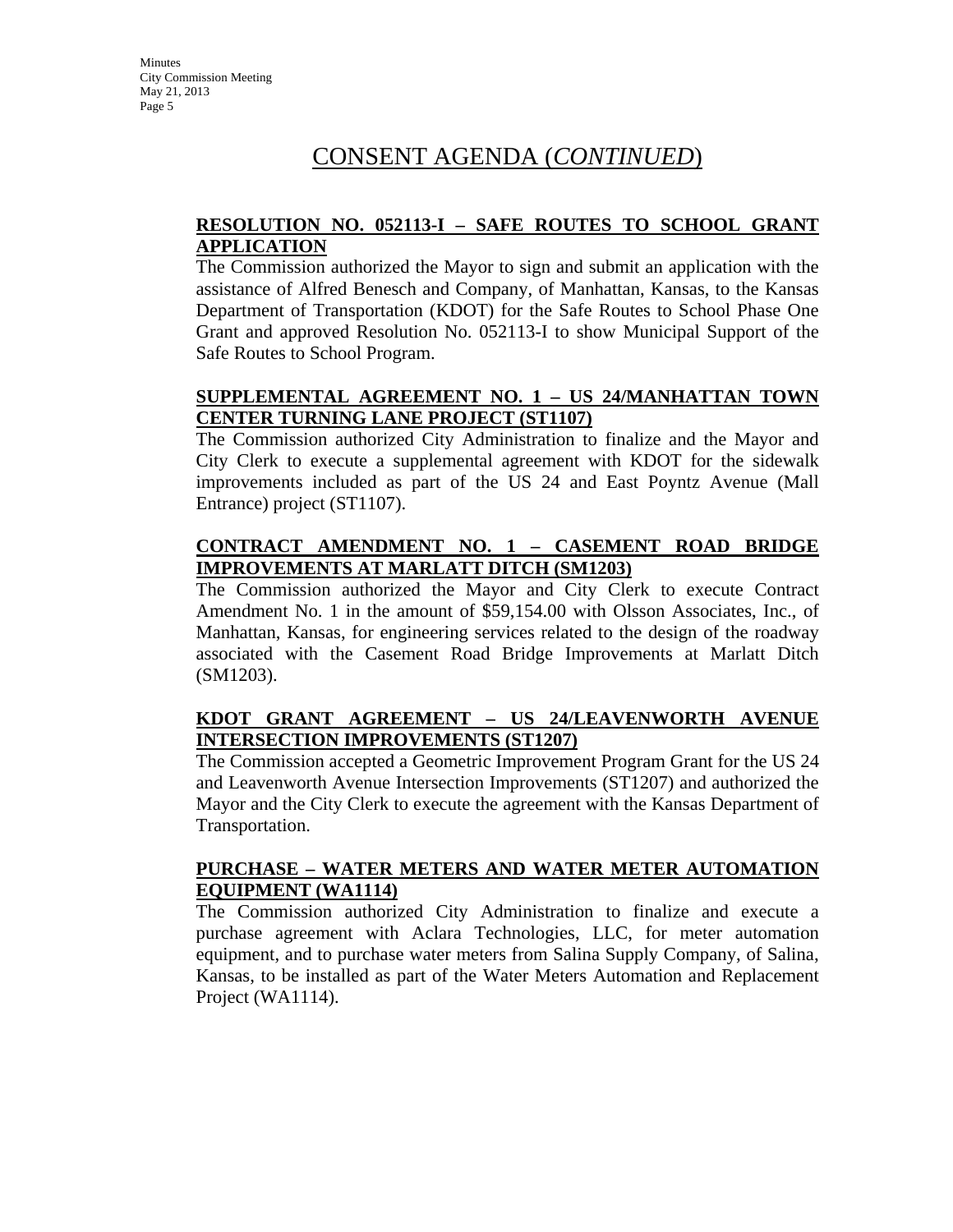# CONSENT AGENDA (*CONTINUED*)

## **BOARD APPOINTMENT – LIBRARY BOARD**

The Commission approved the appointment of Katharine Jackson, 1717 Kingwood Drive, to fill the unexpired term of Usha Reddi. Ms. Jackson's term begins immediately, and will expire April 30, 2014.

After discussion and comments from the Commission, Commissioner Jankovich moved to approve the consent agenda, with Item I, RESOLUTION NO.  $0.052113-C -$  SANITARY SEWER IMPROVEMENTS (SS1309); RESOLUTION NO. 052113-D – STREET IMPROVEMENTS (ST1311); RESOLUTION NO. 052113-E – WATER IMPROVEMENTS (WA1310); and AGREEMENT – ENGINEERING SERVICES – CONGRESSIONAL ADDITION IMPROVEMENTS, being removed from the consent agenda at the request of the applicant. Commissioner McCulloh seconded the motion. On a roll call vote, motion carried 4-0, with the exception of Item K, DEVELOPMENT AGREEMENT; RESOLUTION NO. 052113-F – WATER IMPROVEMENTS (WA1311); RESOLUTION NO. 052113-G – STREET IMPROVEMENTS (ST1312); and RESOLUTION NO. 052113-H – SANITARY SEWER IMPROVEMENTS (SS1310) – K-STATE RESEARCH PARK, PHASE II, IMPROVEMENTS, which carried 3-0-1, with Commissioner Jankovich abstaining on the item.

# GENERAL AGENDA

## **FIRST READING - AMEND – OLD WAL-MART PLANNED UNIT DEVELOPMENT**

Eric Cattell, Assistant Director for Planning, presented an overview of the item. He then responded to questions from the Commission regarding signage and landscaping performance process and requirements.

Dale Houdeshell, Director of Public Works, responded to questions from the Commission. He also provided additional information on water drainage, water storage, and the Poyntz Avenue pumping station.

Ron Fehr, City Manager, provided additional information on the elevation requirements and the flooding experienced in this area during the 1993 flood.

After discussion and comments from the Commission, Commissioner Jankovich moved to approve first reading of an ordinance amending the Wal-Mart Planned Unit Development and approving the Final Development Plan of Manhattan Crossing PUD, generally located northeast of the intersection of Tuttle Creek Boulevard Frontage Road and Sarber Lane, based on the findings in the revised Staff Report *(See Attachment No. 3)*, with five conditions of approval. Commissioner McCulloh seconded the motion. On a roll call vote, motion carried 4-0.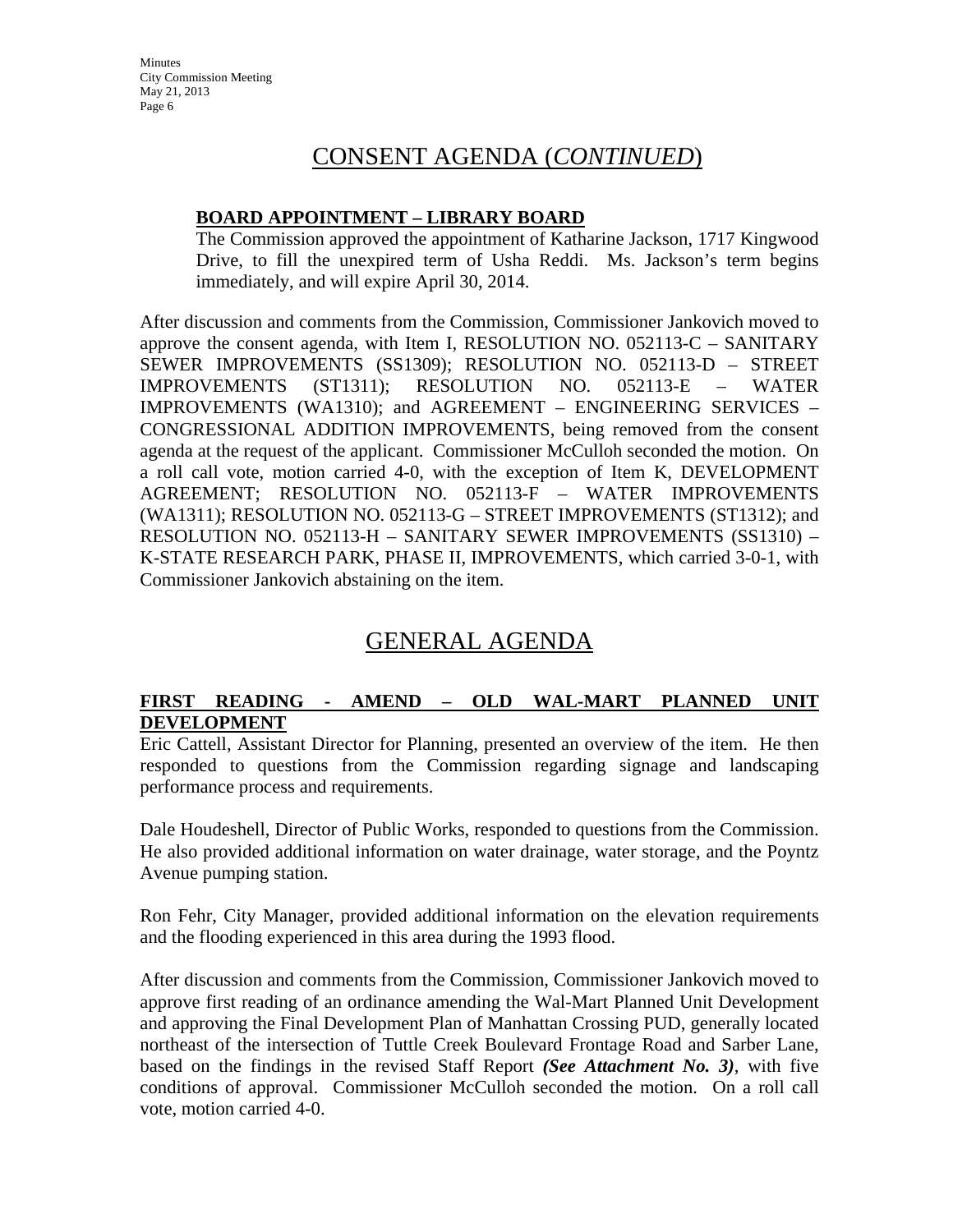## **GENERAL AGENDA (CONTINUED)**

#### FIRST READING - REZONE - LOT 4, MANHATTAN INDUSTRIAL PARK, **UNIT FOUR, (610 HAYES DRIVE)**

Eric Cattell, Assistant Director for Planning, presented the item. He then responded to questions from the Commission and provided clarification on accessibility.

After discussion, Commissioner McCulloh moved to approve first reading of an ordinance rezoning Lot 4, Manhattan Industrial Park, Unit Four, generally located at 610 Hayes Drive, from C-5, Highway Service Commercial District, to I-2, Industrial Park District, based on the findings in the Staff Report (See Attachment No. 4). Commissioner Reddi seconded the motion. On a roll call vote, motion carried 4-0.

#### **FIRST READING - REZONE - NORTHLAKE ADDITION**

Eric Cattell, Assistant Director for Planning, presented an overview of the item.

After discussion, Commissioner Reddi moved to approve first reading of an ordinance rezoning Northlake Addition, a 9.9 acre tract of undeveloped land, generally located 150 feet west of the intersection of Brookpark Drive and Northfield Road, from R-3, Multiple-Family Residential District, to R-2, Two-Family Residential District, based on the findings in the Staff Report (See Attachment No. 5). Mayor Pro-Tem Butler seconded the motion. On a roll call vote, motion carried 3-0-1, with Commissioner Jankovich abstaining on the item due to a business conflict of interest.

#### **ADJOURNMENT**

At 7:40 p.m., the Commission adjourned.

MMC, City Clerk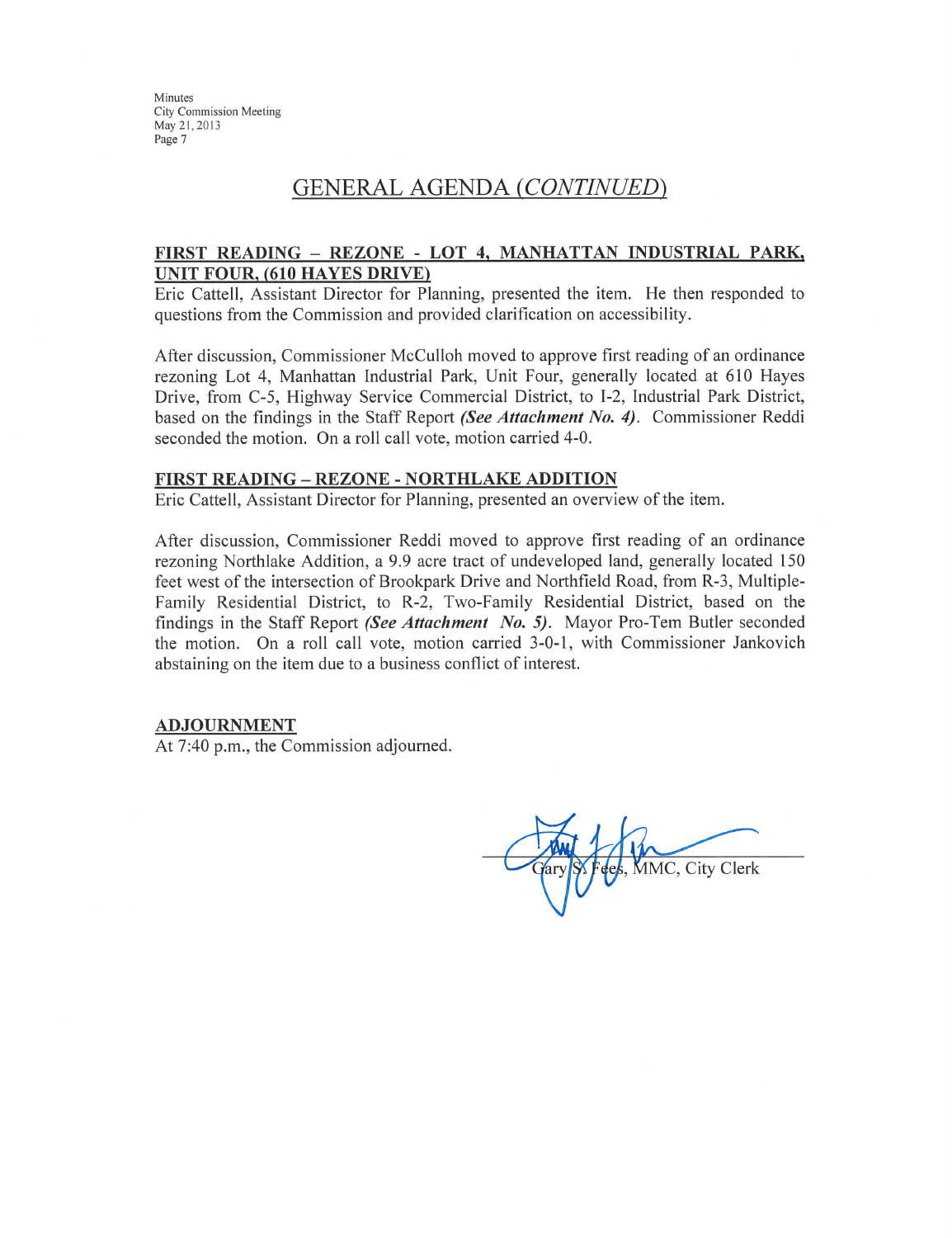## **AMENDMENT OF A COMMERCIAL PLANNED UNIT DEVELOPMENT**

## **PROPOSED AMENDMENT**

Amend Ordinance No. 6544 and the Preliminary Development Plan of Lot 16, Manhattan Marketplace Unit Two Commercial Planned Unit Development, in order to allow a second building on the property for a proposed drive-in restaurant (Taco John's), and other site improvements. The amendment is proposed as a Final Development Plan.

*Note: A separate Final Plat is also proposed (see separate staff memorandum.) A Preliminary PUD serves in lieu of a preliminary plat. Lot 16 was included with a Final Plat in 2008 as a part of the larger project generally from Osage Street to Moro Street, which included the Hy-Vee store. That larger area was ready to proceed, and in order to facilitate the vacation of easements and existing streets and dedication of new easements and streets, Lot 16 was formally Final Platted as Lot 11, Manhattan Marketplace Shops, Unit One, Planned Unit Development. While no development has occurred on Lot 11, it was included as a part of the Final Plat due to the extent of street and utility vacations and dedications to facilitate construction.* 

*For the purpose of the amendment, this staff report will refer at times to Lot 16 of the approved Preliminary PUD, because that lot does not have a Final Development Plan, and proposed Lot 1(commercial/retail building) and Lot 2 (Taco Johns drive-in restaurant), Manhattan Marketplace Shops, Unit Five, Planned Unit Development, which combined are the Final Development Plan.*

## **BACKGROUND**

**APPLICANTS:** Flinthills Holdings LLC – Kimberly Jager, Member; and, Dial-Manhattan LLC-Rick Kiolbasa, Manager.

**ADDRESSES:** 222 Oak Valley Drive, Manhattan, KS 66502; and, 11506 Nicholas Street, #200, Omaha, NE 68154.

**OWNER:** Dial-Manhattan LLC-Richard Kiolbasa, Manager.

**ADDRESS:** 11506 Nicholas St. #200, Omaha, NE 68154-4421.

LOCATION: Generally the northeast corner of Leavenworth Street and N. 3<sup>rd</sup> Street.

**AREA:** Total area of the amendment site is 0.96 acres (approximately 41,818 square feet).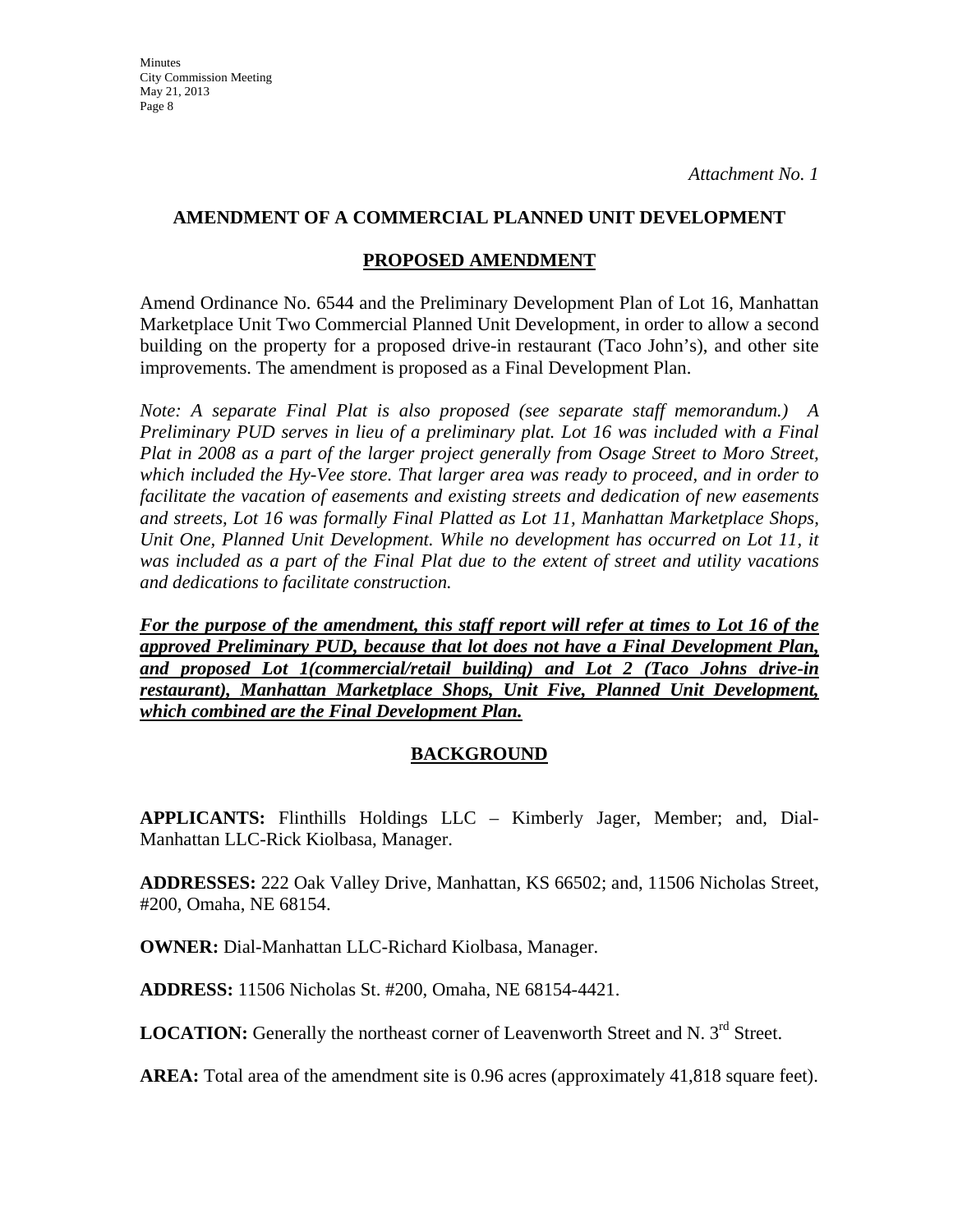## **DATE OF PUBLIC NOTICE PUBLICATION:** Monday, March 11, 2013.

**DATE OF PUBLIC HEARING: PLANNING BOARD:** Monday, April 15, 2013. The public hearing was tabled on April 1, 2013, to the April 15, 2013, Planning Board meeting.

**CITY COMMISSION:** Tuesday, April 16, 2013.

## **EXISTING PUD**

#### **Ordinance No. 6544**

Ordinance No. 6544 and the Preliminary Development Plan were approved June 6, 2006. Conceptual Building E and the balance of the site improvements are shown on Lot 16 (*attachments*). Prior to the current application, no amendment or Final Development Plan has been submitted to develop Lot 16.

#### **Approved Conceptual Building E and Site Improvements - Lot 16**

Conceptual Building E is a one-story, approximate 24 foot to 28 foot tall brick building, rectangular in shape with the longer side of the building fronting on N.  $3<sup>rd</sup>$  Street. Prominent building entrances are located on the southern corners of the building. The building's floor area is approximately 7,429 square feet. Exterior elevations show large window spaces accented with awnings on the N.  $3<sup>rd</sup>$  Street façade, and partially on the north and south facades. The "rear", or east façade of the building, is masonry *(Building E-conceptual elevations attached)*. Lot 16 is noted as a future phase 2008 or later.

A screened trash enclosure is to the north of Building E.

Wall sign space is shown over the main southern doorway entrances and over windows with a suggested size of 56 square feet in area per sign. A wall sign space is also shown on the north color elevation façade but no size is noted.

There is an off-street parking lot to the east of the building containing 77 parking spaces.

The preliminary landscape plan consists of landscaped perimeter and parking lot islands, and shade and ornamental trees.

Site lighting is generalized and consistent with the light poles in the surrounding PUD.

Sidewalks around Building E connect to public sidewalks.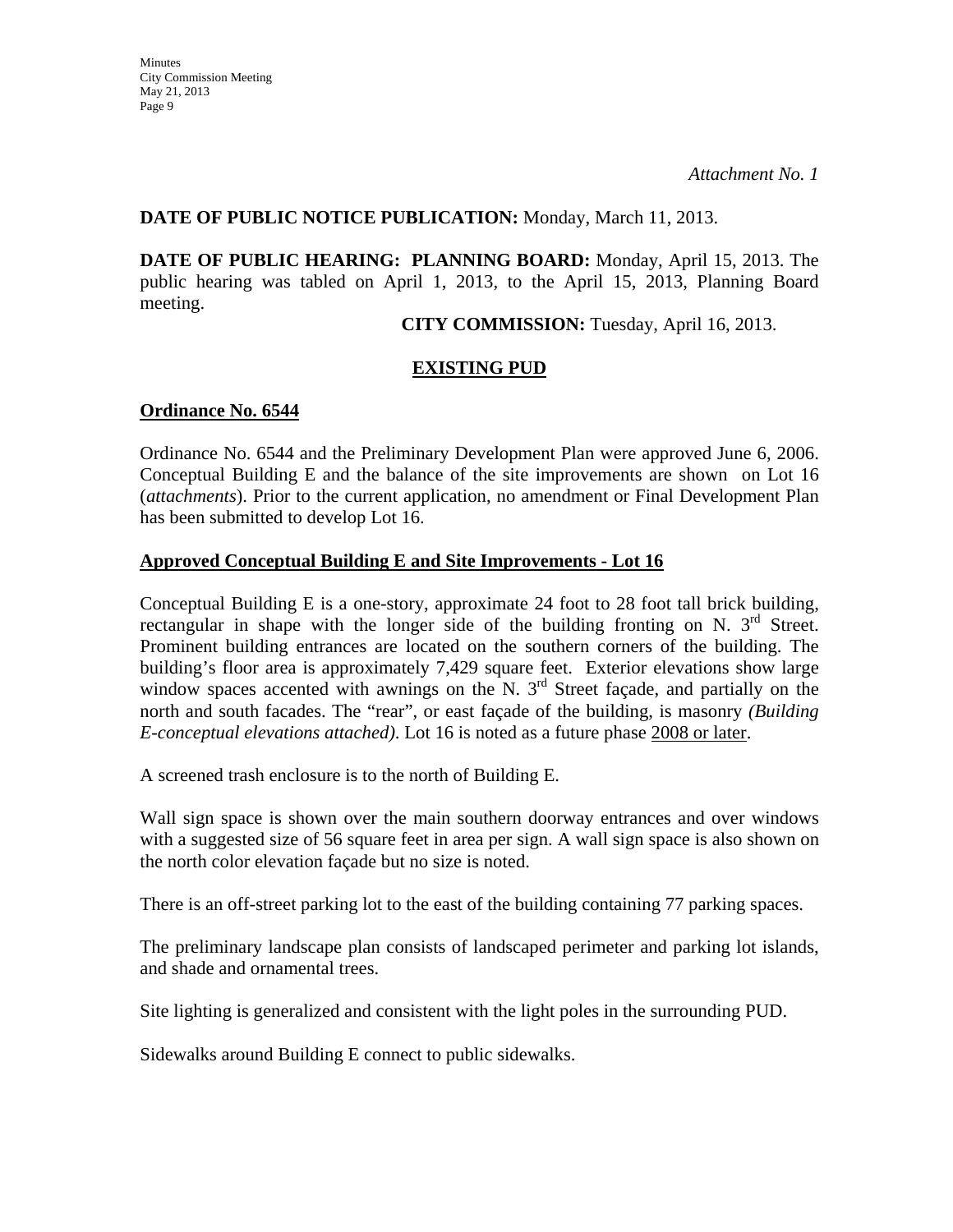## **Permitted Uses**

The Permitted Uses in the PUD include all of the Permitted and Conditional Uses of the C-4, Central Business District, which includes drive-in restaurants.

## **Existing and Proposed Final Plat**

Initially described as Lot 16 with the Preliminary Development Plan, the tract of land was designated Lot 11 with the Final Plat of Manhattan Marketplace Shops, Unit One, Planned Unit Development, which was approved January 24, 2008. A separate application to Replat Lot 11 has been submitted concurrently with the proposed amendment to divide Lot 11 and establish Lot 1 (commercial/retail building) and Lot 2 (Taco Johns), Manhattan Marketplace Shops, Unit Five, Planned Unit Development.

## **PROPOSED MODIFICATIONS, BUILDINGS, IMPROVEMENTS AND DESIGN GUIDELINES**

Whenever there are substantial modifications to an approved Preliminary Development Plan, the Manhattan Zoning Regulations require an amendment of the PUD. The proposed changes are substantial modifications to Lot 16, and the range of improvements associated with the approved PUD, and Ordinance No. 6544.

## **Proposed Modifications on Lot 1**

The commercial/retail building on Lot 1 is a one story primarily brick veneer commercial building 22 feet tall with limestone wainscoting and large expanses of window space with aluminum canopies accenting window space. Front doors are on the east and west sides of the building with an optional outdoor patio on the south end of the building enclosed with black aluminum fencing.

The lot coverage of the building is 4,500 square feet with the floor plan's total interior floor area shown at 4,304 square feet and noted for four tenant spaces. Conceptual Building E was approximately 7,429 square feet in area. The reduced square footage is attributed to the Taco John restaurant (2,710 square feet of lot area) with total building coverage of both proposed buildings less than Conceptual Building E (7,210 square feet of proposed lot area versus 7,429 square feet of approved lot area). The commercial/retail building is set back consistent with the Anytime Fitness building to the north, or approximately six feet from the property line. Roof equipment is screening by parapet walls.

There are 24 off-street parking spaces on proposed Lot 1.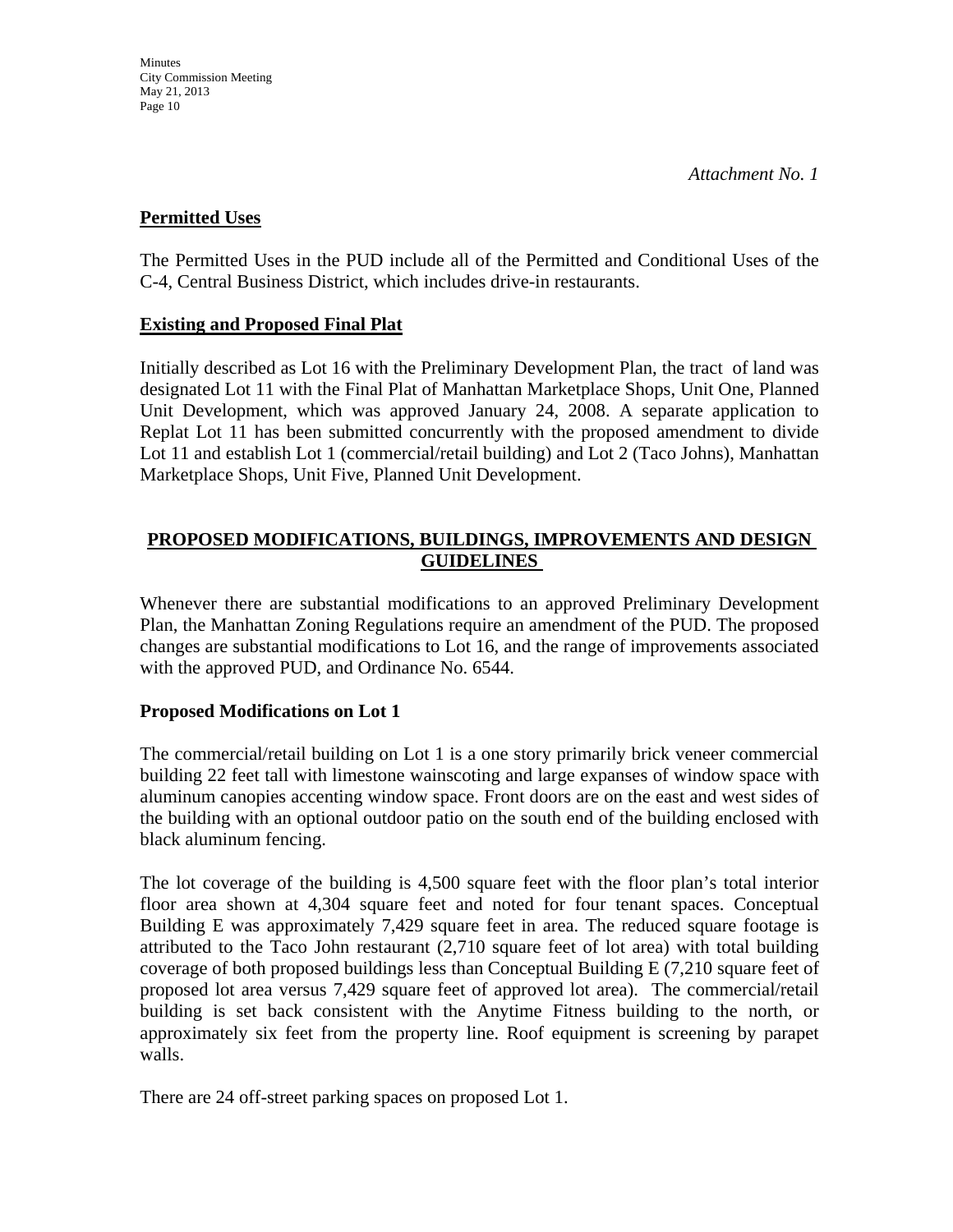#### **Proposed Modifications on Lot 2**

The commercial drive-in restaurant is a one story ledgestone (limestone) veneer and EFIS commercial building, generally 15 feet 6 inches tall with a maximum height of 18 feet 6 inches. Front doors are on the east side of the building with an outdoor eating area on the south side of the restaurant enclosed by a black aluminum fence. Two drive-in pick-up windows are on the west side of the building with order boards at the rear or north side of the building. Circulation is counter clockwise with access from the south to drive-in menu boards and lanes. Awnings are over windows and pick-up window on the east and west sides of the building.

A screened trash enclosure, six feet tall, with metal gates and masonry walls is proposed to be shared by Lots and Lot 2. The applicant, Flinthills Holdings LLC will own both lots.

**Proposed signs:** Proposed restaurant signs are wall signs on the east, south and west facades, and one awning sign on the east side of the building over the restaurant's entrance. Exempt signage, such as address numerals, political signs and other similar signs, described in the Manhattan Zoning Regulations, Article VI, Section 6-104  $(A)(1),(2),(4),(5)$ ,and (7); and, Section 6-104 (B)(2) and B(5) are added as a condition, because sign requirements for exempt signs changed since approval of the PUD in 2006 (*attached*).

**Proposed lighting:** Light poles will be approximately 15 feet in height feet in the parking lots consistent with lights in the PUD. Building lights are wall wash lighting fixtures on the commercial building; goose neck lights are proposed on the east, west and south facades of the restaurant and full cutoff fixtures on the rear by the order board area.

## **Design Guidelines**

The Design Guidelines for Downtown Redevelopment sets out policy, intent, and conditions; site guidelines; building guidelines; supplemental guidelines for large format retail design and small scale residential guidelines; and, checklists for site and building guidelines. While the Guidelines are not regulations, they were incorporated as a part of the Development Agreement between the City and Dial. The Guidelines are for developers, architects, owners and decision makers for reviewing and evaluating proposals and design quality. Exceptions to the Guidelines may be considered if the overall intent of the Guidelines has been met. In addition, large format buildings, those with footprints greater than 10,000 square feet in area, such as iconic, corporate or standard building design, will be allowed, only if the purposes, intent and conditions of the Guidelines are met. General purpose and intent statements consists of: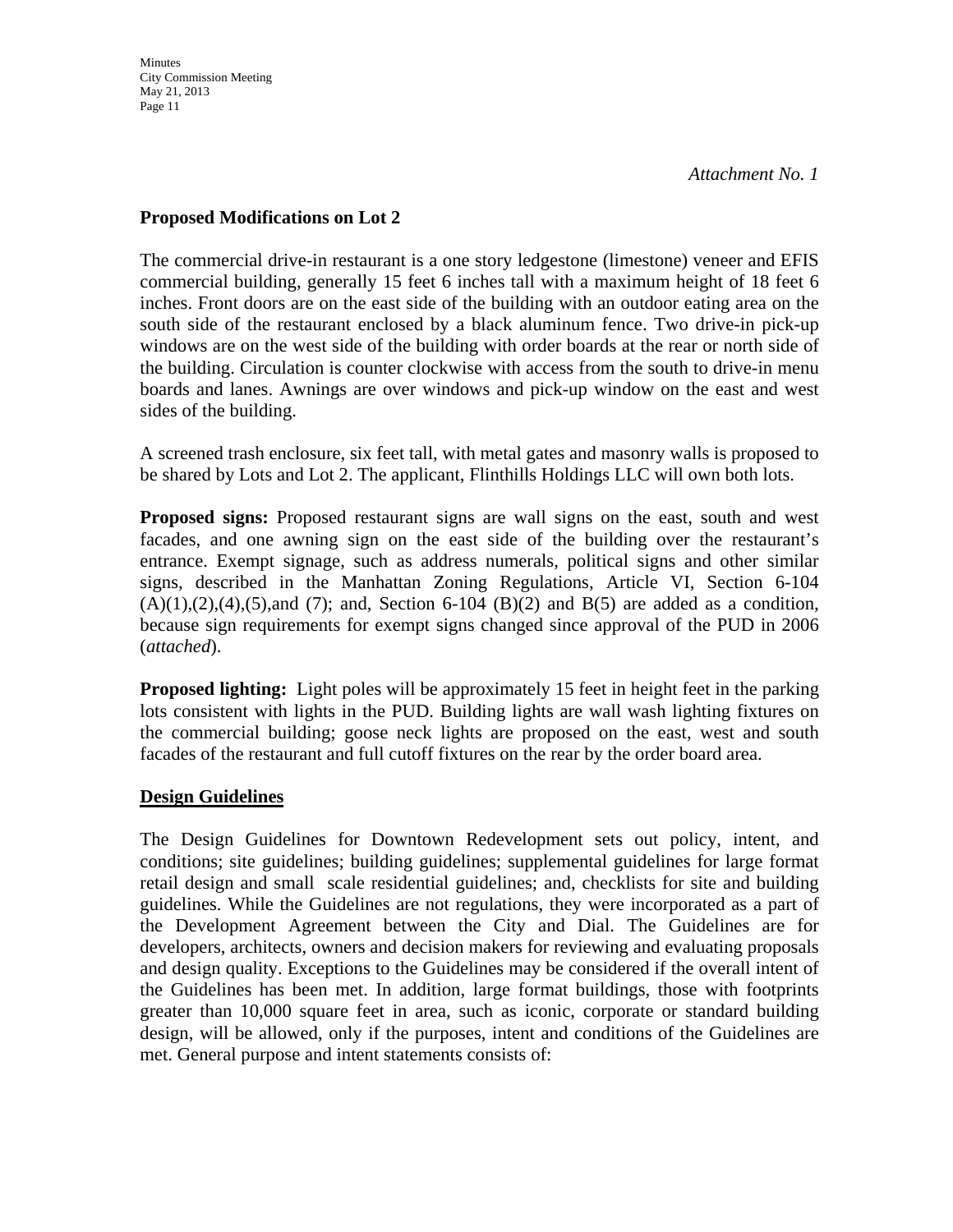- Promote a civic and functional relationship between the public streetscape and adjacent private development.
- Increase the economic and cultural vitality of Downtown Manhattan.
- Create an environment conducive to pedestrian circulation.

#### Design Review

Patrick Schaub, AIA, letter dated April 1, 2013 (*attached in Appendix I*) has reviewed the plans for conformance with the Design Guidelines, and found the development to be in general conformance with the Design Guidelines. Also in Appendix I is a response to Schaub's original review letter.

## **MATTERS TO BE CONSIDERED WHEN AMENDING A PLANNED UNIT DEVELOPMENT**

**1. WHETHER THE PROPOSED AMENDMENT IS CONSISTENT WITH THE INTENT AND PURPOSE OF THE APPROVED PUD, AND WILL PROMOTE THE EFFICIENT DEVELOPMENT AND PRESERVATION OF THE ENTIRE PUD:** The proposed amendment is generally consistent with the intent and purpose of approved Preliminary Development Plan. Drive-in restaurants were approved with the PUD in 2006, both located north of Best Buy and both set back from the street (*see approved 2006 PUD site Plan attached*). Approval of the proposed amendment will ensure the efficient development and preservation of the entire PUD. The proposed development conforms to the Design Guidelines. The general overall intent of the PUD is met with the development intended to fit in and provide for a pedestrian oriented mixeduse retail and residential environment as an extension of the Downtown.

**2. WHETHER THE PROPOSED AMENDMENT IS MADE NECESSARY BECAUSE OF CHANGED OR CHANGING CONDITIONS IN OR AROUND THE PUD, AND THE NATURE OF SUCH CONDITIONS:** The proposed amendment is necessary due to the proposed drive-in restaurant and a separate commercial/retail building in contrast to the single commercial/retail building approved on Lot 16 in 2006.

**3. WHETHER THE PROPOSED AMENDMENT WILL RESULT IN A RELATIVE GAIN TO THE PUBLIC HEALTH, SAFETY, CONVENIENCE OR GENERAL WELFARE, AND IS NOT GRANTED SOLELY TO CONFER A SPECIAL BENEFIT UPON ANY PERSON:** Approval of the proposed amendment will result in a relative gain to the general public welfare because it will allow the last tract of land in the PUD to be developed. Substantial public investment has been made in public improvements in association with the PUD. Streets and easements are designed to accommodate the downtown redevelopment project resulting in a positive gain to the public.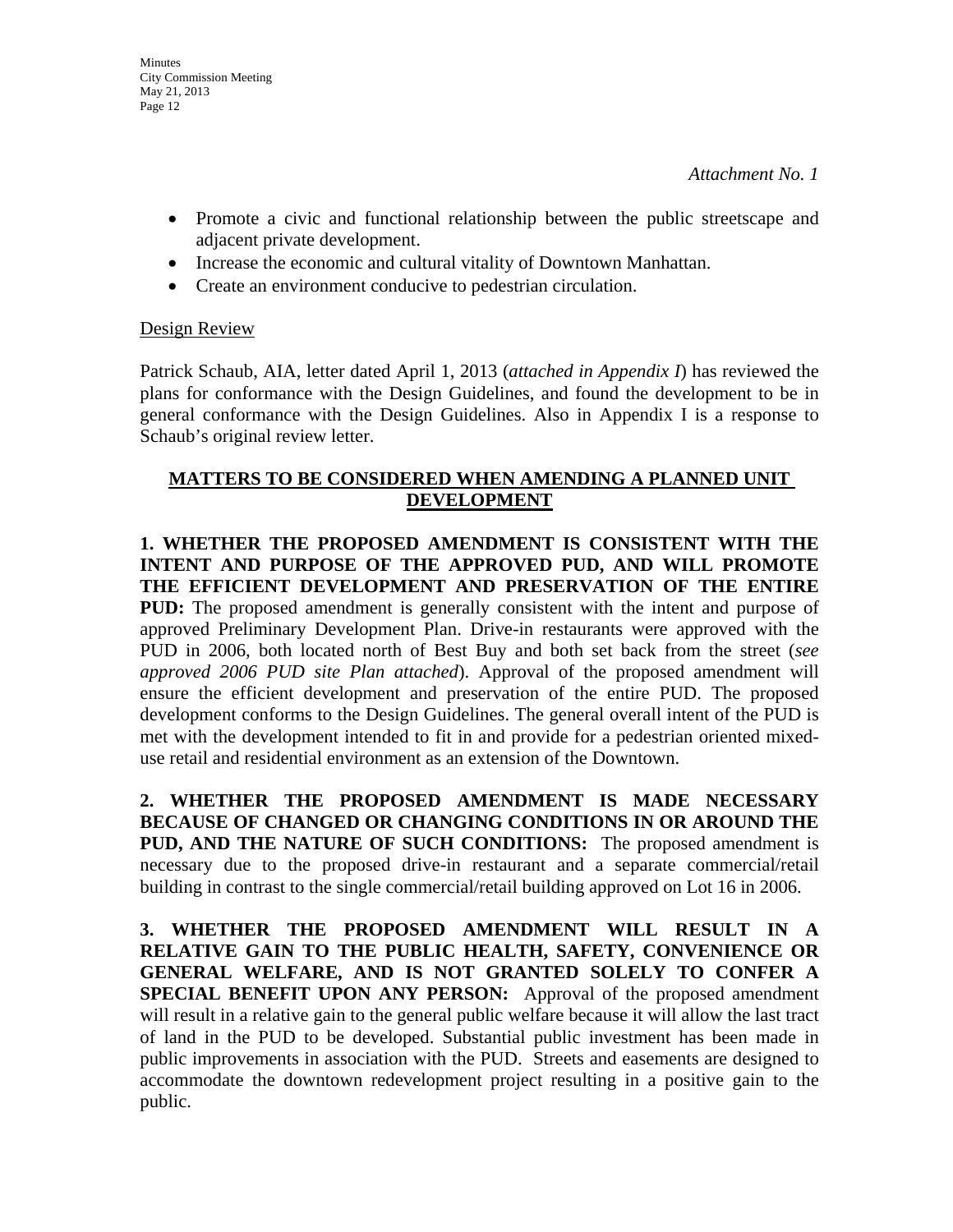**Minutes** City Commission Meeting May 21, 2013 Page 13

The proposed amendment will not be granted as a special benefit to any one person. Approval of the proposed amendment makes the overall downtown redevelopment project viable and a benefit to the general public.

## **ADDITIONAL MATTERS TO BE CONSIDERED WHEN AMENDING A PLANNED UNIT DEVELOPMENT**

**1. LANDSCAPING:** The proposed landscape plan provides for a number and variety of shade and ornamental trees, shrubs, foundation plantings, parking lot landscaping, and ground cover throughout Lots 1 and 2. Landscaping and underground irrigation will be maintained by the applicant, Flinthills Holdings LLC, who will own both lots.

**2. SCREENING:** A trash dumpster is proposed to be screened by masonry walls with solid doors. Roof equipment will be screened by parapet walls (commercial/retail building) and metal panel screen walls (Taco Johns).

**3. DRAINAGE:** The site will drain to an area inlet grate at the driveway for the drive-in restaurant and then to the drainage channel along the east side of Tuttle Creek Boulevard. A comprehensive drainage plan was submitted and approved with the approved PUD and there are no changes to the drainage proposal. No update to the initial drainage plan was required with the amendment.

## **4. CIRCULATION:**

Public Access. The proposed internal circulation plan provides for safe, convenient and efficient movement of goods, motorists, bicyclists, and pedestrians. Conflicts between motorists and pedestrians are minimized.

The sites will be accessed from the surrounding street system within the PUD and city streets. Sidewalks exist or will be provided including pedestrian routes within the two sites. An existing driveway on proposed Lot 1 will be closed and relocated to the east for access to Lots 1 and 2. Internal access connections to the north will allow truck deliveries to Best Buy, and additional circulation for the public to the north between Anytime Fitness and Best Buy.

Traffic. The applicant's original traffic analyses were comprehensive for the entire North Project Area and indicated nominal impact on the surrounding transportation network as a result of the proposed development. The analysis was previously accepted by the City Engineer with the rezoning to PUD.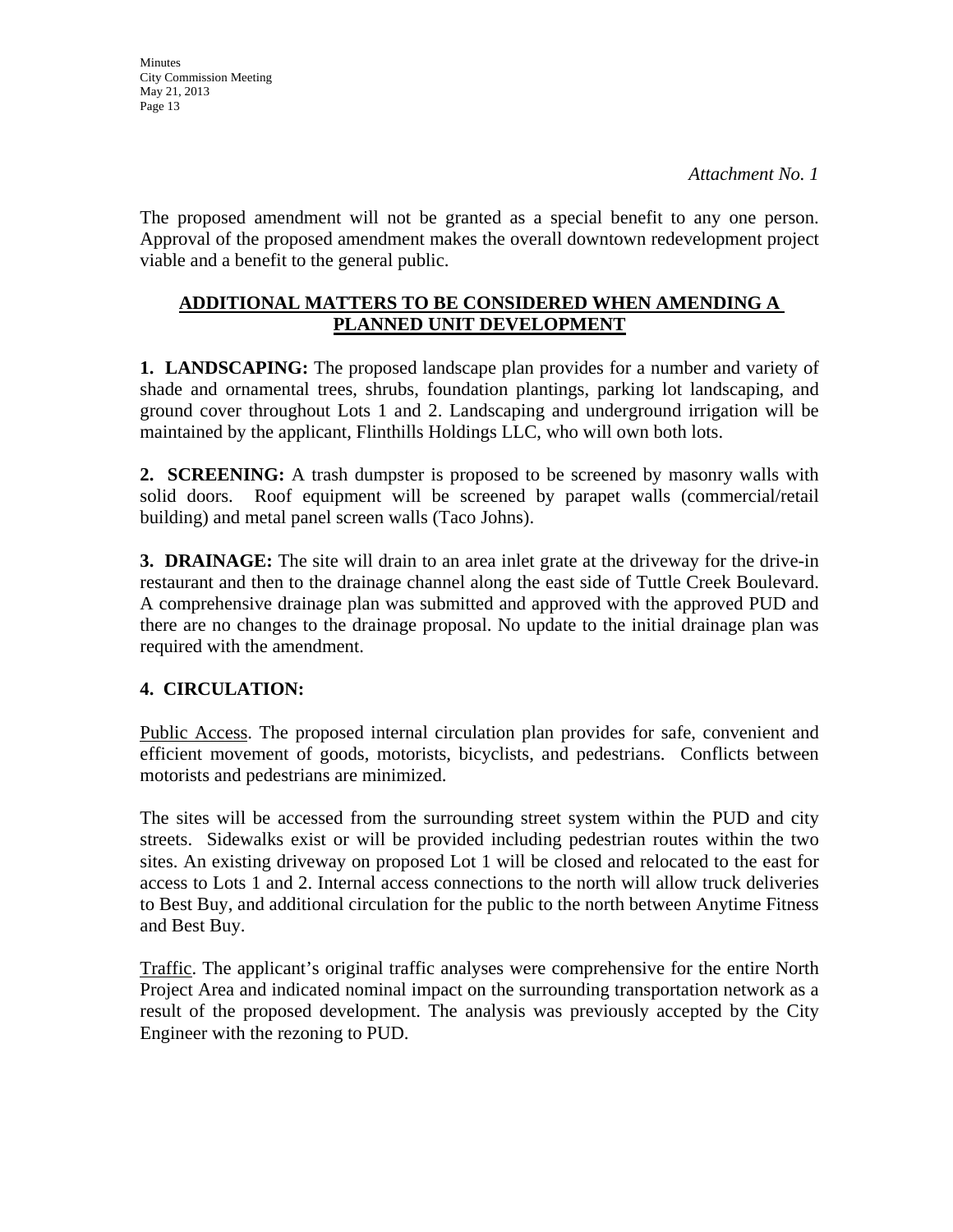*Attachment No. 1* 

A technical memorandum was prepared by Alfred Benesch and Co. dated March 25, 2013, (*attached Appendix F*) regarding trip generation comparisons between those anticipated in 2005 and at full build-out in 2013. The technical memorandum concludes that trip generation at build-out will be less than originally expected in 2013, and "… the current proposed Taco Johns restaurant and a mixed use building, when examined with the entire development, will have no impact to the recommendations from the original traffic study."

The Public Works Department (Peter Clark, PE, Civil Design Engineer) reviewed the technical memorandum and determined the traffic impact and driveway to proposed Lot 2 off Leavenworth Street are acceptable (*attachment*).

Off-Street Parking. The Manhattan Zoning Regulations does not require off-street parking for any use in the C-4 Central Business District, with Manhattan Marketplace generally an extension of the C-4 District. The Manhattan Marketplace PUD does not use any specific parking ratio; off-street parking is maximized to the greatest extent possible.

Based on the proposed off-street parking, and assuming standard commercial ratios applied to the separate uses, the commercial/retail building would require 17 parking spaces, and the restaurant would require 26 off-street parking spaces, or 43 spaces. Twenty four off-street parking spaces are proposed on Lot 1 and 22 on Lot 2, or 46 total off-street parking spaces. Adequate off-street parking should be available to the two proposed uses.

In addition, there are 56 off-street parking spaces available to the west of N.  $3<sup>rd</sup>$  Street on Lots 2 and 3, Manhattan Marketplace Shops, Unit Four, which would are available to proposed Lots 1 and 2 and other commercial uses in the PUD.

**5. OPEN SPACE/LANDSCAPED:** The average landscape space between proposed Lots 1 and 2 is 26% of the site, Lots 1 (29.9%) and 2 (23.2%).

**6. CHARACTER OF THE NEIGHBORHOOD:** The site is characterized as a downtown commercial street corridor bounded on the north by Manhattan Marketplace shopping area, a commercial PUD as an extension of the C-4 District, and on the south by Manhattan Town Center, which is in the C-4 District.

## **MATTERS TO BE CONSIDERED WHEN REZONING**

**1. EXISTING USE:** Approved Lot 16, Manhattan Marketplace Unit Two, PUD, is subject to Ordinance No. 6544 approved on June 6, 2006. The site is vacant and has an unimproved access drive off Leavenworth Street.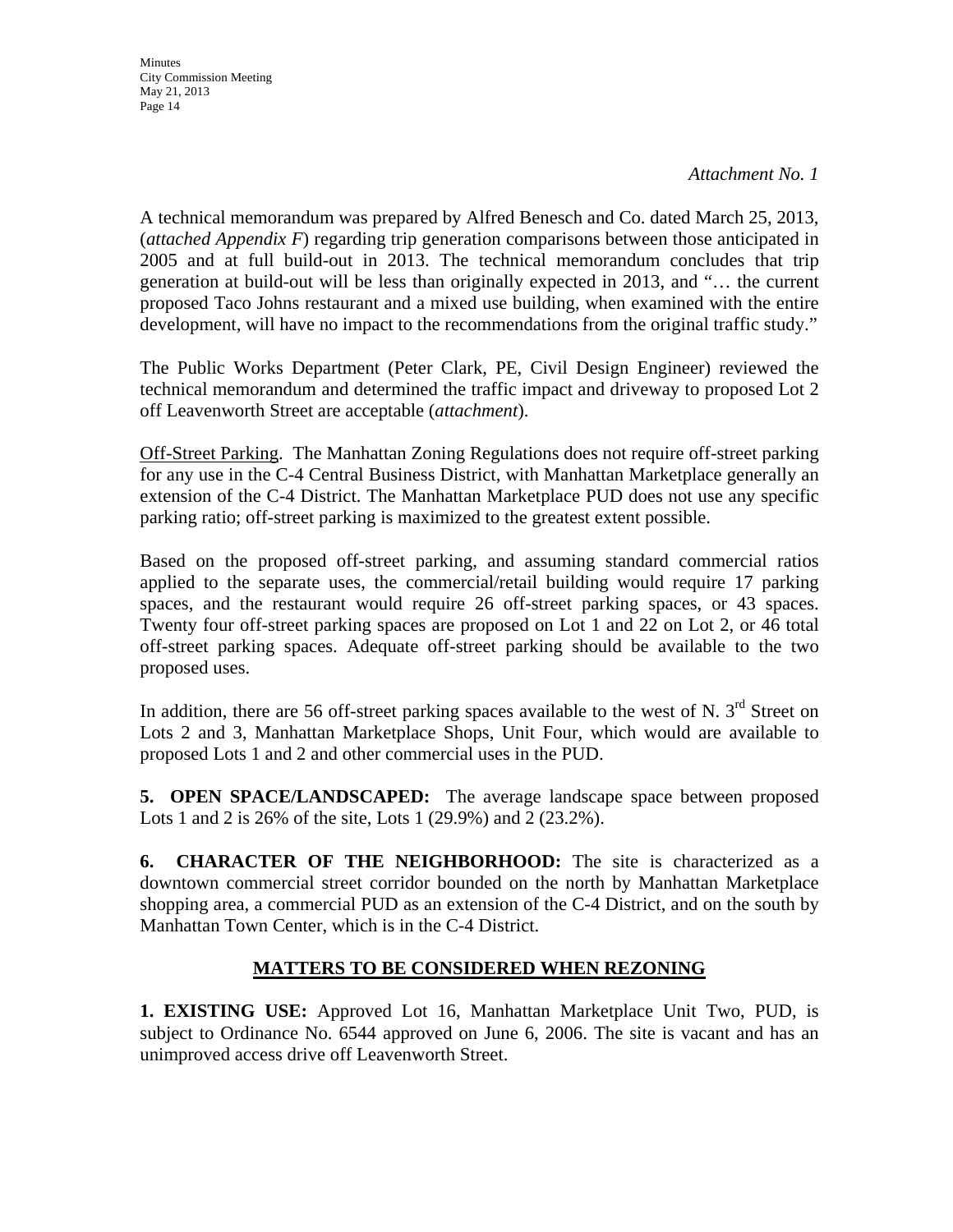**2. PHYSICAL AND ENVIRONMENTAL CHARACTERISTICS:** Generally flat with drainage to the southeast. The site is located in a 500 Year Flood Plain and is not subject to flood plain development regulations or requirements.

## **3. SURROUNDING LAND USE AND ZONING:**

**(a.) NORTH:** Anytime Fitness, Best Buy, off-street parking lots, balance of commercial uses in Manhattan Marketplace PUD including one drive-in business; PUD.

**(b.) SOUTH:** Leavenworth Street, Manhattan Town Center and off-street parking lots; C-4 District.

**(c.) EAST:** Hy-Vee gas station and Tuttle Creek Boulevard; C-5, Highway Service Commercial District.

(d.) WEST: N. 3<sup>rd</sup> Street, city park space along the west side of N. 3<sup>rd</sup> Street, off-street parking lots, Strasser Village apartment building; PUD.

**4. GENERAL NEIGHBORHOOD CHARACTER:** See Number 6 above.

**5. SUITABILITY OF SITE FOR USES UNDER CURRENT ZONING:** The existing site is suitable for the Permitted Uses of the PUD, which include all of the Permitted and Conditional Uses of the C-4, Central Business District. Drive-in restaurants are a Permitted Use in the PUD.

**6. COMPATIBILITY OF PROPOSED DISTRICT WITH NEARBY PROPERTIES AND EXTENT TO WHICH IT MAY HAVE DETRIMENTAL AFFECTS:** The proposed modifications should have minimal impact on adjacent properties. Properties to the north are commercial. To the south is Manhattan Town Center and Manhattan's central business district. Commercial, public, and residential uses are to the west and northwest of N.  $3<sup>rd</sup>$  Street. The proposed amendment should not adversely affect those areas as the changes are consistent with the approved PUD. To the east is a Hy-Vee gas station and Tuttle Creek Boulevard. N. 3<sup>rd</sup> Street and Manhattan Marketplace PUD, which consists of developed and one undeveloped lot in the PUD.

The amendment is within the Environs of the Downtown Manhattan Historic District. The applicant submitted an application form for a Minor Review (*attached*) which was reviewed by Kevin Credit, Planner. The Summary of Finding: Basis for Decision states, "The entire Manhattan Marketplace Shops area has been previously redeveloped, compromising the historic character, use & spatial relationships that made this portion of the environs of the Downtown Manhattan Historic District distinctive. Therefore, this proposal will not significantly alter or damage the remaining character – defining features of the District environs."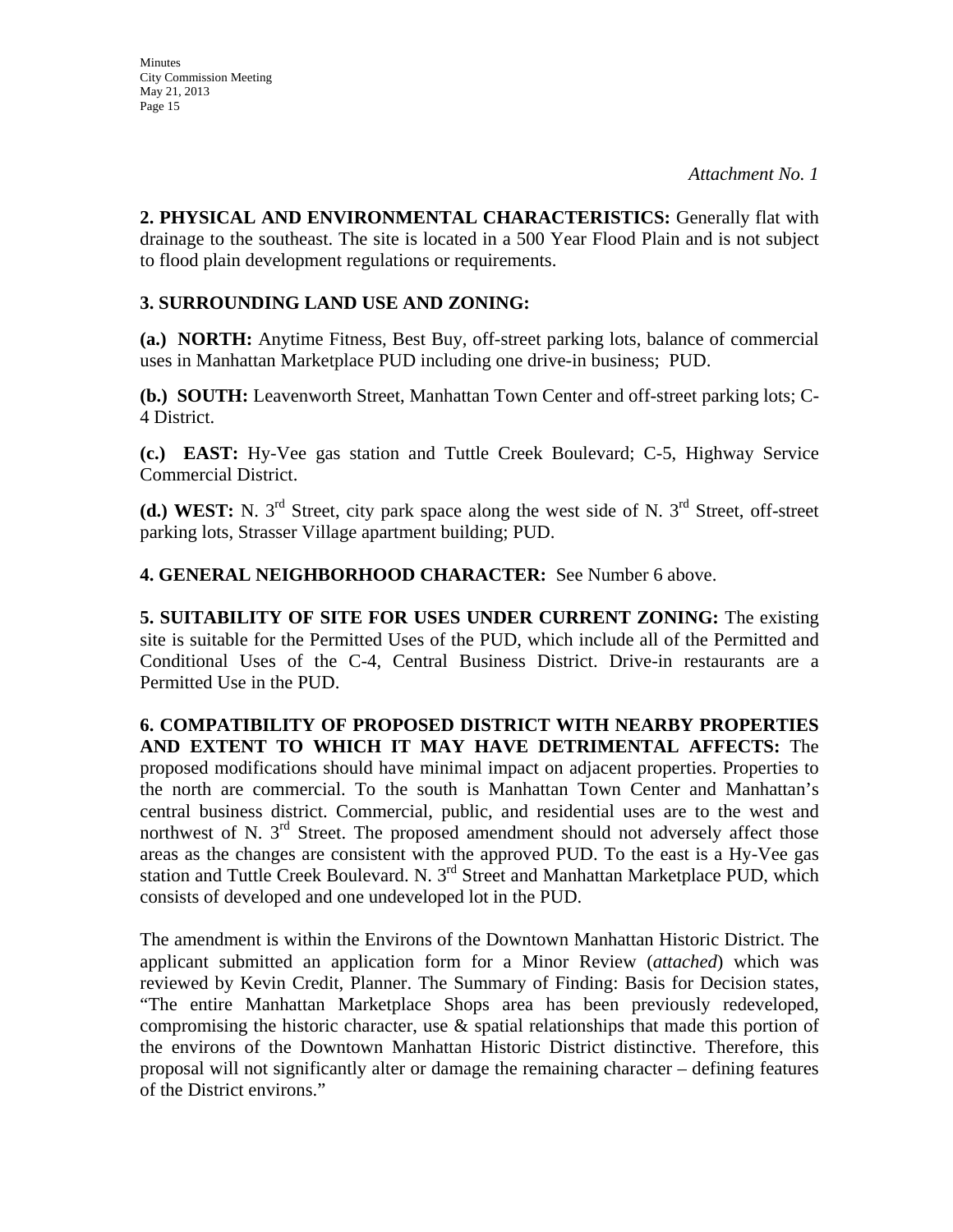*Attachment No. 1* 

**7. CONFORMANCE WITH COMPREHENSIVE PLAN:** The Manhattan Urban Area Comprehensive Plan shows the site as Central Core District (CCD), which is a special purpose designation for the Downtown Core. The amendment site is also designated as a primary redevelopment area for expansion of the Central Business District, in Downtown Tomorrow – A Redevelopment Plan for Downtown Manhattan, Kansas, adopted in May 2000. The proposed amendment conforms to the Comprehensive Plan.

**8. ZONING HISTORY AND LENGTH OF TIME VACANT AS ZONED:** The amendment site is vacant as demolition and clearing have occurred since rezoning to PUD.

- May 1, 2006 Manhattan Urban Area Planning Board, on a vote of 5-0, recommends approval of the rezoning of Manhattan Marketplace Addition, Unit Two from R-2, Two-Family Residential District; R-3, Multiple-Family Residential District; C-2, Neighborhood Shopping District; C-4, Central Business District; C-5, Highway Service Commercial District; I-3, Light Industrial District; and, PUD, Commercial Planned Unit Development District, to PUD, Commercial Planned Unit Development District.
- May 15, 2006 Applicant submits revised Preliminary Development Plan replacing the hotel in Building P with residences.
- May 16, 2006 City Commission considers first reading of an ordinance rezoning of Manhattan Marketplace Addition, Unit Two to PUD, Commercial Planned Unit Development District and on a vote of 5- 0, overrode the Planning Board's recommendation and approved first reading of an ordinance rezoning the site to PUD, Commercial Planned Unit Development, as modified by the revised Preliminary Development Plan that replaced the hotel use in Building P with residential dwellings, based on the findings in the Staff Report as verbally updated in the staff presentation, with the four (4) conditions of approval recommended by the Planning Board.
- June 6, 2006 City Commission overrides the recommendation of the Manhattan Urban Area Planning Board and approves Ordinance No. 6544 rezoning Manhattan Marketplace Addition, Unit Two, to PUD Commercial Planned Unit Development District as modified by the revised Preliminary Development Plan replacing the hotel use in Building P with residential dwellings, based on the findings in the Staff Report as updated by the Cover Memorandum, with the four (4) conditions of approval listed in the Staff Report.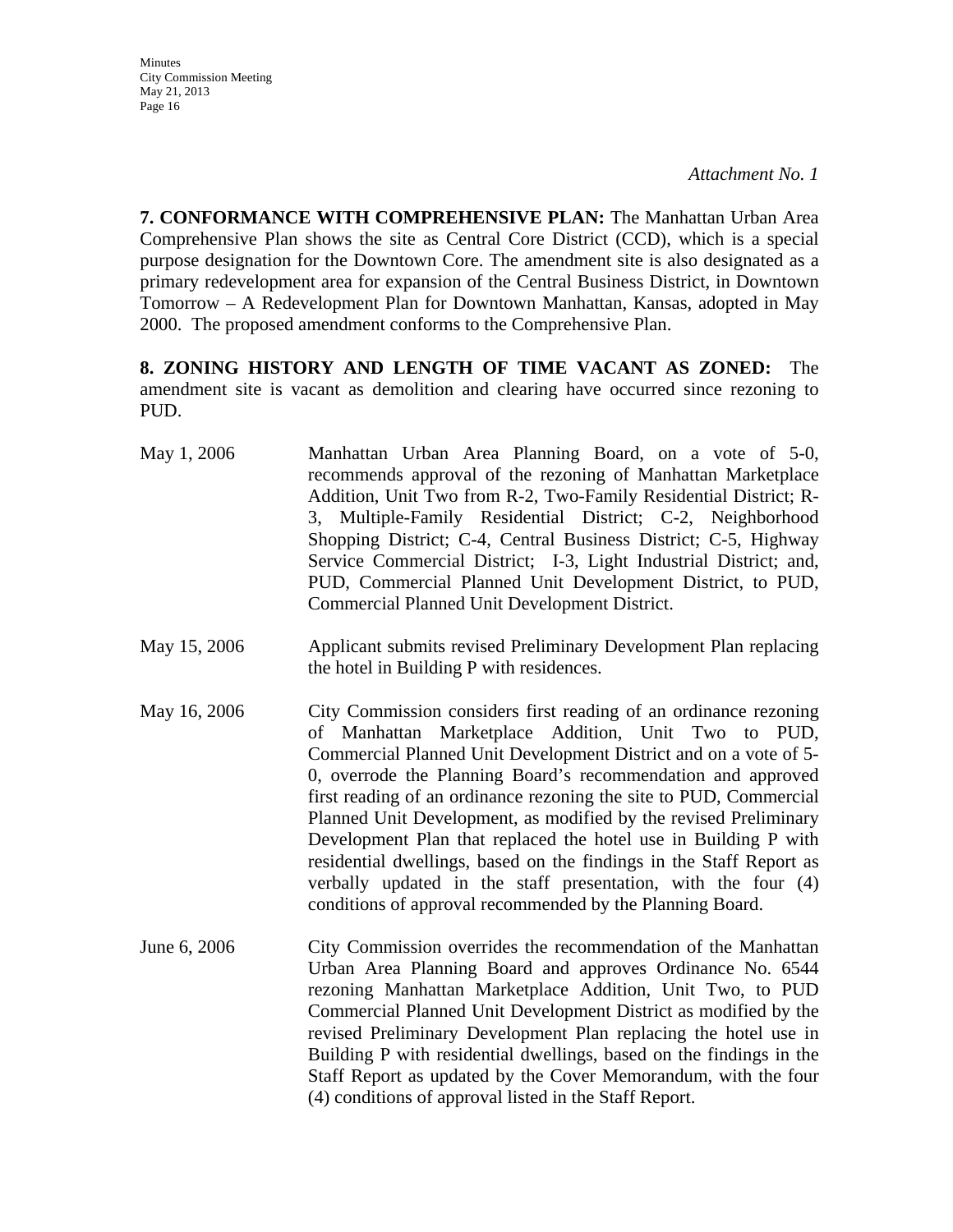- January 24, 2008 Manhattan Urban Area Planning Board approves the Final Plat of Manhattan Marketplace Shops, Unit One, Planned Unit Development. February 5, 2008 City Commission accepts easements and rights-of-way of
- Manhattan Marketplace Shops, Unit One, Planned Unit Development.

**9. CONSISTENCY WITH INTENT AND PURPOSE OF THE ZONING ORDINANCE:** The intent and purpose of the Zoning Regulations is to protect the public health, safety, and general welfare; regulate the use of land and buildings within zoning districts to assure compatibility; and to protect property values.

The PUD Regulations are intended to provide a maximum choice of living environments by allowing a variety of housing and building types; a more efficient land use than is generally achieved through conventional development; a development pattern that is in harmony with land use density, transportation facilities and community facilities; and a development plan which addresses specific needs and unique conditions of the site which may require changes in bulk regulations or layout. The proposed PUD amendment is consistent with the intent and purposes of the Zoning Regulations, the intent of the PUD Regulations and meets the Design Guidelines, subject to any conditions of approval listed under the staff recommendation.

**10. RELATIVE GAIN TO THE PUBLIC HEALTH, SAFETY AND WELFARE THAT DENIAL OF THE REQUEST WOULD ACCOMPLISH, COMPARED WITH THE HARDSHIP IMPOSED UPON THE APPLICANT:** There appears to be no relative gain to the public that denial would accomplish in comparison to the hardship to the applicant and the City. The area of the PUD, affected by the amendment, is the final part of the overall downtown redevelopment project. Substantial public investment has been made to implement the entire PUD as a part of the overall downtown redevelopment effort. Denial of the amendment would be a hardship on the applicant, as well as the general public, given the levels of public investment already made.

**11. ADEQUACY OF PUBLIC FACILITIES AND SERVICES:** Adequate public facilities and services are available to serve the site.

## **12. OTHER APPLICABLE FACTORS:** None.

**13. STAFF COMMENTS:** All provisions of Ordinance No. 6544, which are not in conflict with this amendment, shall remain in force.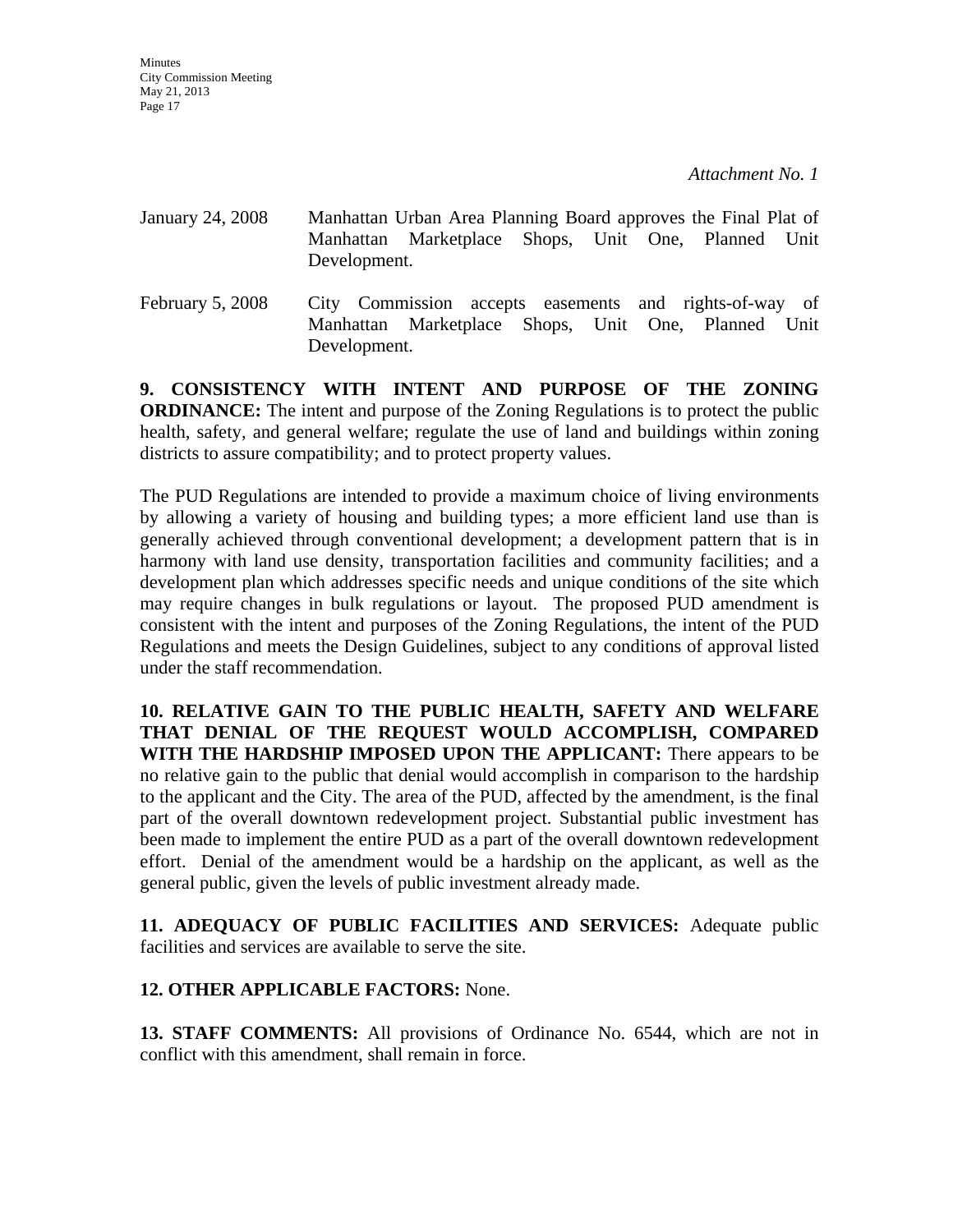City Administration recommends approval of the proposed amendment of Ordinance No. 6544 and the approved Preliminary Development Plan of Lot 16, Manhattan Marketplace PUD, Unit Two, to be known as the Final Development Plan of Lots 1 and 2, Manhattan Marketplace Shops, Unit Five, Planned Unit Development, subject to the following condition:

1. Exempt signage shall include signage described in the Manhattan Zoning Regulations, Article VI, Section 6-104 (A)(1),(2),(4),(5),and (7); and, Section 6-104 (B)(2) and B(5).

#### **ALTERNATIVES:**

- 1. Recommend approval of the proposed amendment of Ordinance No. 6544 and the approval of the proposed amendment of Ordinance No. 6544 and the approved Preliminary Development Plan of Lot 16, Manhattan Marketplace PUD, Unit Two, to be known as the Final Development Plan of Lots 1 and 2, Manhattan Marketplace Shops, Unit Five, Planned Unit Development, stating the basis for such recommendation.
- 2. Recommend denial of the proposed amendments of Ordinance No. 6544 and the approval of the proposed amendment of Ordinance No. 6544 and the approved Preliminary Development Plan of Lot 16, Manhattan Marketplace PUD, Unit Two, to be known as the Final Development Plan of Lots 1 and 2, Manhattan Marketplace Shops, Unit Five, Planned Unit Development, stating the specific reasons for denial.
- 3. Table the proposed Amendment to a specific date, for specifically stated reasons.

#### **POSSIBLE MOTION:**

The Manhattan Urban Area Planning Board recommends approval of the proposed amendment of Ordinance No. 6544 and the approved Preliminary Development Plan of Lot 16, Manhattan Marketplace PUD, Unit Two, to be known as the Final Development Plan of Lots 1 and 2, Manhattan Marketplace Shops, Unit Five, Planned Unit Development, based on the findings in the Staff Report, subject to the one condition of approval recommended by City Administration.

**PREPARED BY:** Steve Zilkie, AICP, Senior Planner

**DATE:** April 9, 2013

13019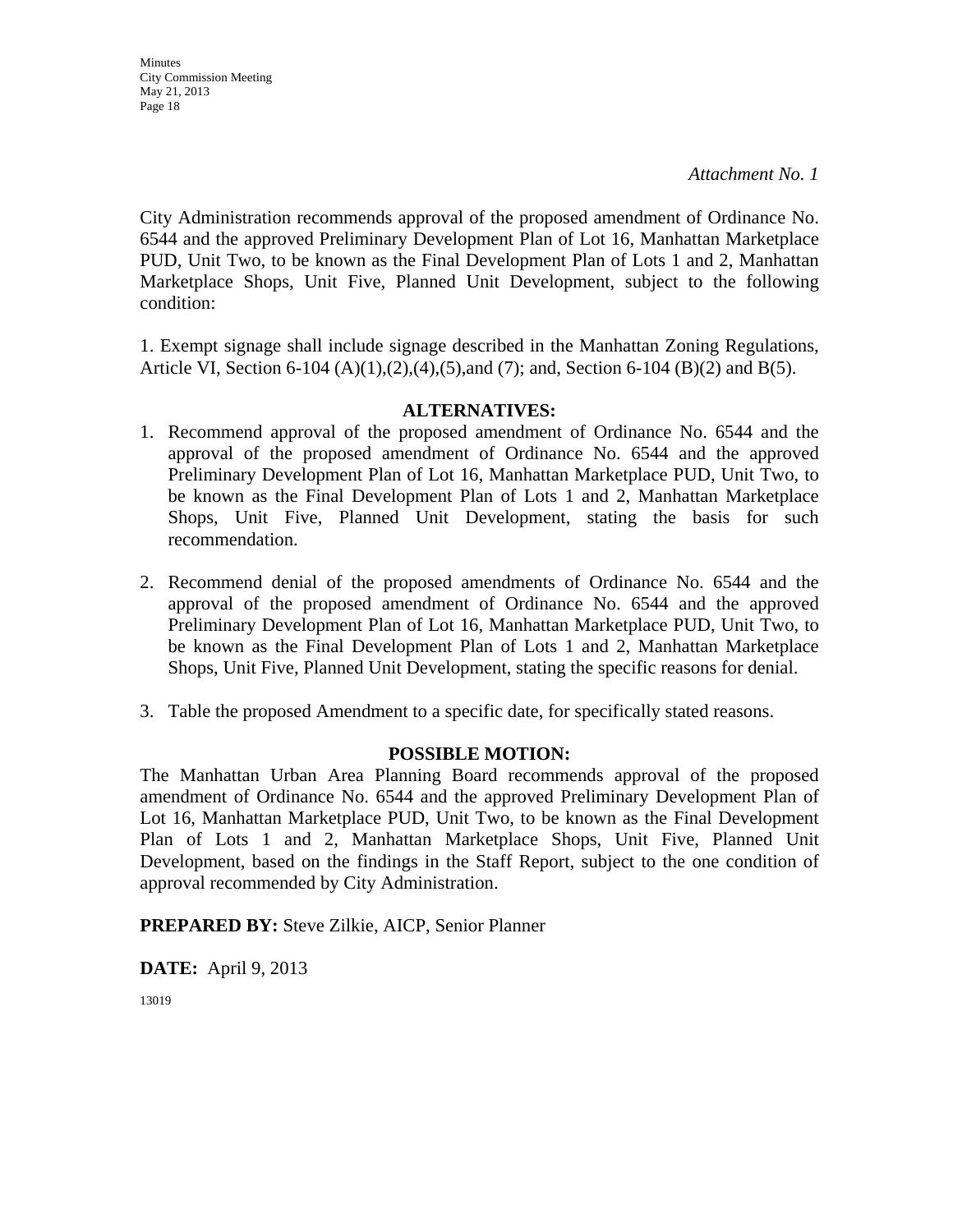#### **STAFF REPORT**

## **ON AN APPLICATION TO REZONE PROPERTY**

**FROM:** C-5, Highway Service Commercial District

**TO:** I-2, Industrial Park District

**APPLICANT:** SMH Consultants – Jeffrey Hancock, on behalf of the owner

**ADDRESS:** 4201B Anderson Avenue, Suite 2, Manhattan, KS 66503

**OWNERS:** JSG Properties, LLC – Gary Jones

**ADDRESS:** 800 Hayes Drive

**LOCATION:** Lot 4, Manhattan Service Park Addition

**AREA:** 50,140 square feet (1.15 acres)

**DATE OF PUBLIC NOTICE PUBLICATION:** Monday, March 25, 2013

## **DATE OF PUBLIC HEARING: PLANNING BOARD:** Monday, April 15, 2013 **CITY COMMISSION:** Tuesday, May 7, 2013

#### **THIRTEEN MATTERS TO BE CONSIDERED WHEN REZONING**

- **1. EXISTING USE:** undeveloped lot at the end of Service Circle cul-de-sac. The applicant has also proposed a Final Plat of Manko III Addition, which will combine the site to the adjacent lot to the north so that an off-street parking lot associated with the industrial use can be constructed on the site. Please refer to the Manko III Addition, memo for more information about the Final Plat.
- **2. PHYSICAL AND ENVIRONMENTAL CHARACTERISTICS:** The site is an irregular shaped lot at the end of Service Circle, a local cul-de-sac serving the adjacent commercial businesses. The site is generally flat. A shallow drainage area is located along the east property line. The site is shown on the effective Flood Insurance Rate Map (FIRMs) panel number 0366E as being located in the AH, 1% Annual Chance Floodplain due to ponding. The preliminary FIRMs of the Riley County Flood Insurance Study update shows the site to be in the Zone X, Protected by Levee Floodplain.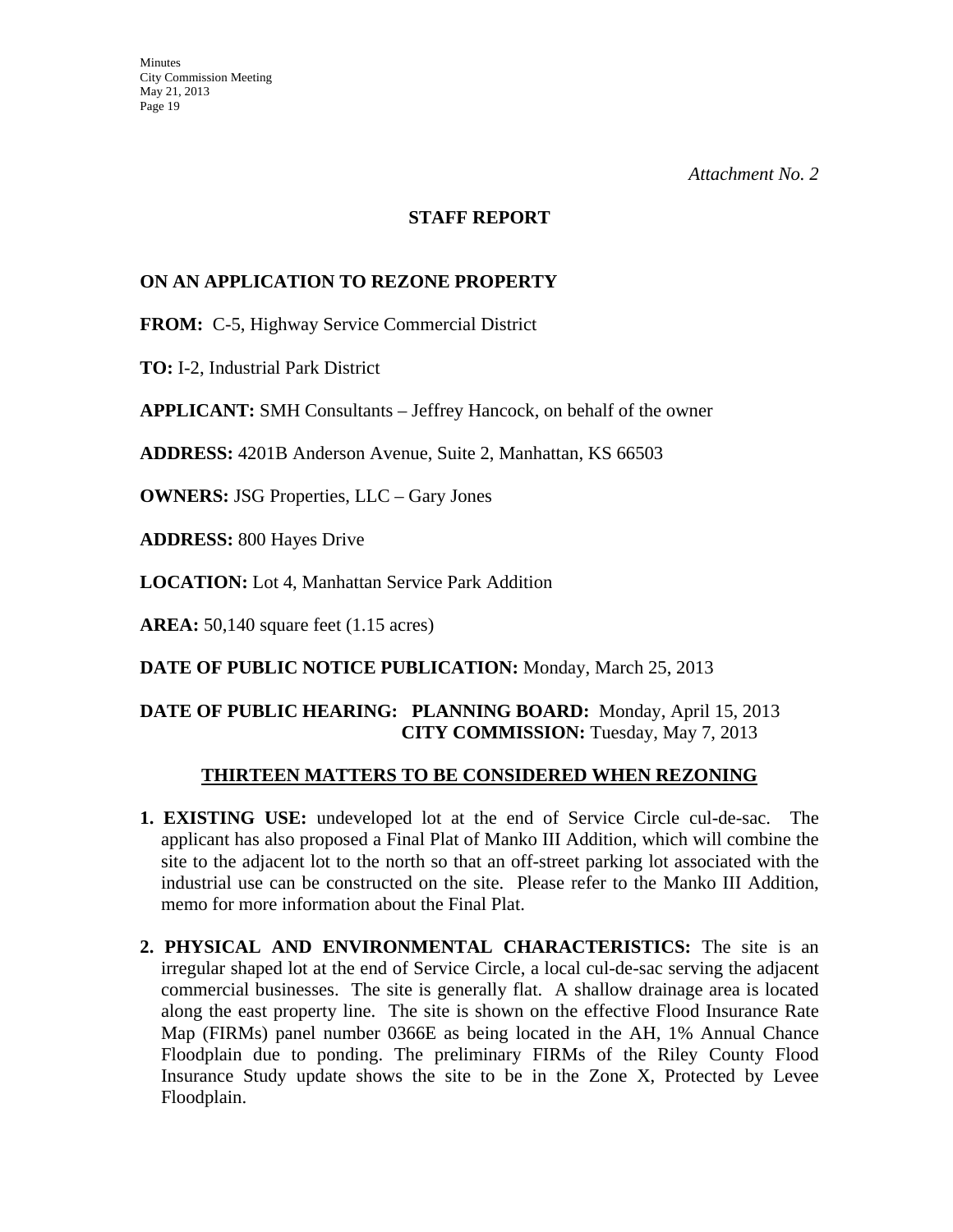## **3. SURROUNDING LAND USE AND ZONING:**

 **NORTH:** I-2, Industrial Park District, Manko Window system manufactures facility.

- **SOUTH:** C-5, Highway Service Commercial District and K-Mart PUD, Commercial Planned Unit Development. Service Circle ROW, vacant land and the K-Mart Shopping Center.
- **EAST:** K-Mart PUD, Commercial Planned Unit Development and C-2, Neighborhood Shopping District. K-Mart Shopping Center and Plaza East Shopping Center
- **WEST:** C-5, Highway Service Commercial District. Service industry uses devoted to Manko Windows Systems and the automotive repair industry.
- **4. GENERAL NEIGHBORHOOD CHARACTER:** The immediate area is a mix of vacant commercial lots, service repair businesses, Manko Window Systems manufacturing business and retail commercial uses.
- **5. SUITABILITY OF SITE FOR USES UNDER CURRENT ZONING:** The site meets the minimum lot size and area requirements for the C-5, Highway Service Commercial District. The property owner is proposing to construct an off-street parking lot associated with the window and door manufacturing facility. The proposed rezoning and Final Plat of Manko III Addition will allow for the proposed off-street parking lot to comply with all applicable regulations of the Zoning Ordinance.
- **6. COMPATIBILITY OF PROPOSED DISTRICT WITH NEARBY PROPERTIES AND EXTENT TO WHICH IT MAY HAVE DETRIMENTAL AFFECTS:** The proposed rezoning from C-5 District to I-2 District is compatible with the surrounding properties. The I-2, Industrial Park District is designed to allow for a broad range of manufacturing and research activities in a large lot industrial park setting. The lot immediately to the north of the site is zoned I-2 District. The current uses found in the C-5 District in the area are service repair uses associated with Manko Window Systems or the automotive repair industry. The current uses are of a light industrial nature and compatible with the I-2 District. The commercial retail uses to the east of the site face U.S. Highway 24 to the southeast. Only the rear of these commercial buildings can be seen from the site.

 The proposed rezoning should not result in any detrimental effects related to traffic, light or noise when compared to the permitted uses allowed in the C-5 District, which the site is currently zoned. The intent of the property owner is to construct an off-street parking lot for Manko Window Systems on the adjacent lot; however, any of the permitted or conditional uses of the I-2 District would be allowed. The parking lot will have access onto Service Circle.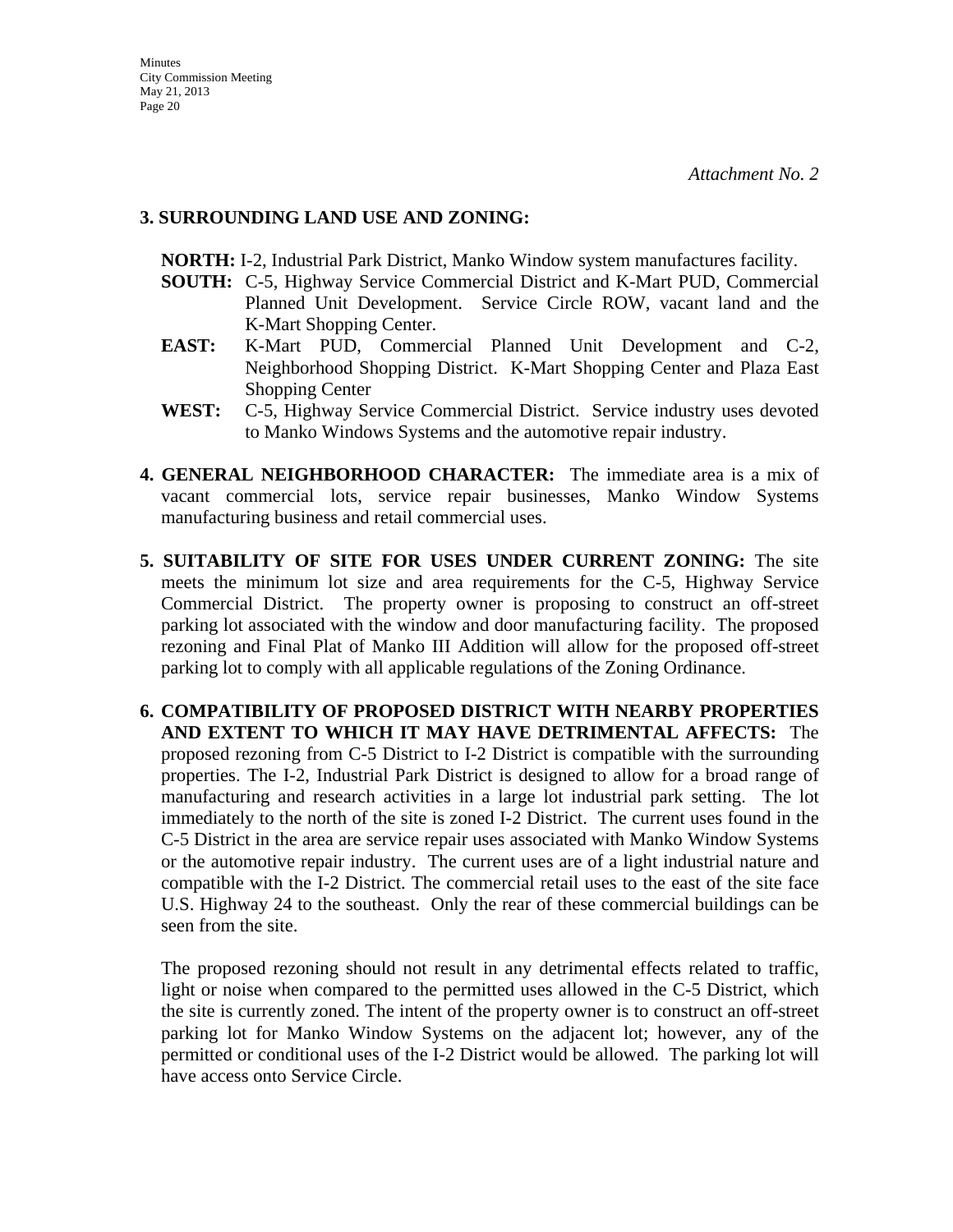**7. CONFORMANCE WITH COMPREHENSIVE PLAN:** The site is shown on the future land use map in the northeast planning area as Commercial Center (CC). The I-2 District falls within the Industrial (IND) land use designation of the Comprehensive Plan.

The CC and IND policies are set out below in *italics* and *bold italics.*

## *COMMUNITY COMMERCIAL (CC)*

## *CC 1: Characteristics*

*Community Commercial Centers provide a mix of retail and commercial services in a concentrated and unified setting that serves the local community and may also provide a limited draw for the surrounding region. These centers are typically anchored by a larger national chain, between 120,000 and 250,000 square feet, which may provide sales of a variety of general merchandise, grocery, apparel, appliances, hardware, lumber, and other household goods. Centers may also be anchored by smaller uses, such as a grocery store, and may include a variety of smaller, complementary uses, such as restaurants, specialty stores (such as books, furniture, computers, audio, office supplies, or clothing stores), professional offices and health services. The concentrated, unified design of a community commercial center allows it to meet a variety of community needs in a "one-stop shop" setting, minimizing the need for multiple vehicle trips to various commercial areas around the community. Although some single use highway-oriented commercial activities will continue to occur in some areas, this pattern of development is generally not encouraged.* 

## *CC 2: Location*

*Community Commercial Centers should be located at the intersection of one or more major arterial streets. They may be located adjacent to urban residential neighborhoods and may occur along major highway corridors as existing uses become obsolete and are phased out and redeveloped over time. Large footprint retail buildings (often known as "big-box" stores) shall only be permitted in areas of the City where adequate access and services can be provided.* 

## *CC 3: Size*

*Typically require a site of between 10 and 30 acres.* 

## *CC 4: Unified Site Design*

*A unified site layout and design character (buildings, landscaping, signage, pedestrian and vehicular circulation) shall be required and established for the center to guide current and future phases of development. Building and site design should be used to create visual interest and establish a more pedestrian-oriented scale for the center and between out lots.*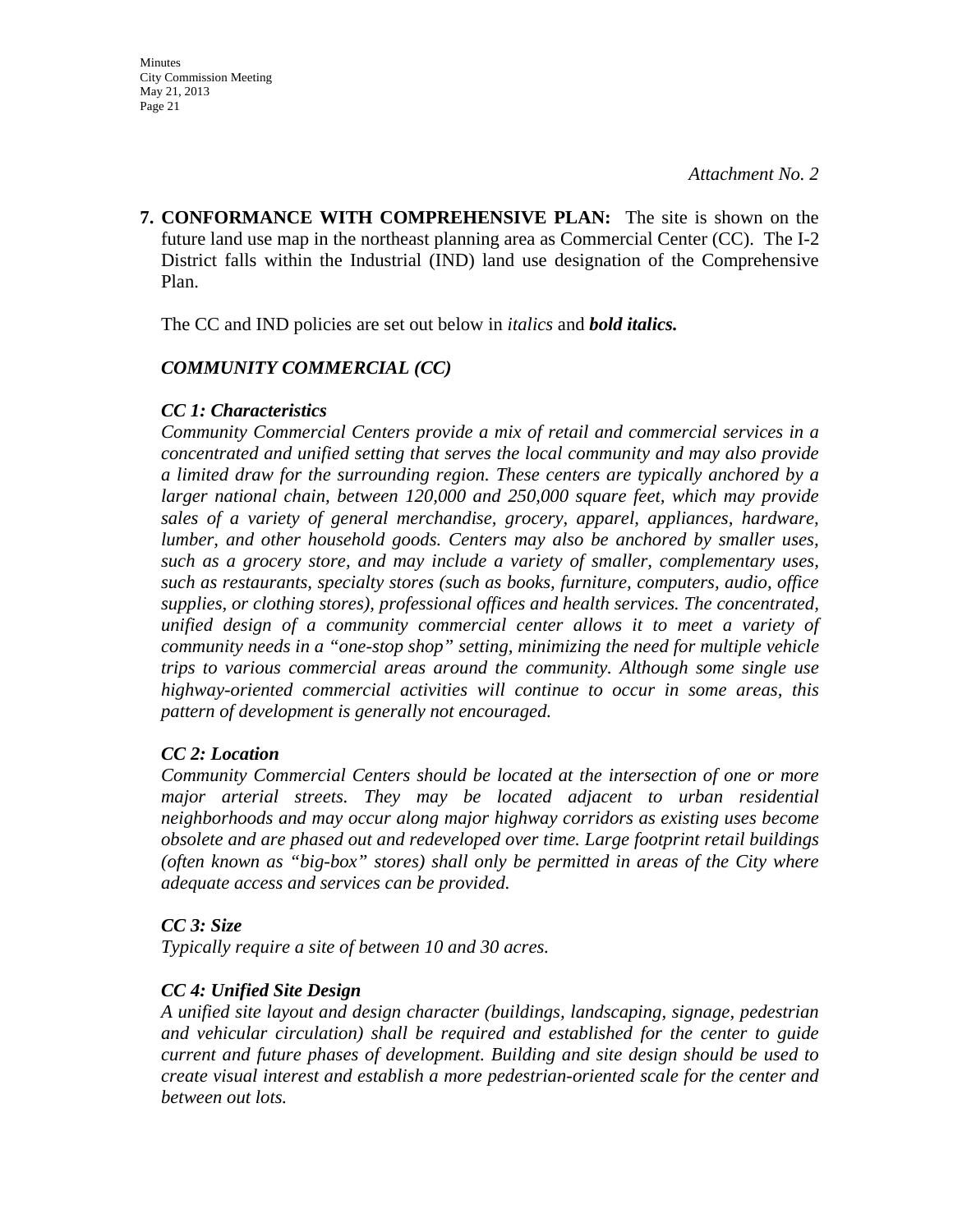## *CC 5: Architectural Character*

*Community Commercial Centers shall be required to meet a basic level of architectural detailing, compatibility of scale with surrounding areas, pedestrian and bicycle access, and mitigation of negative visual impacts such as large building walls, parking areas, and service and loading areas. While these requirements apply to all community commercial development, they are particularly important to consider for larger footprint retail buildings, or "big-box" stores. A basic level of architectural detailing shall include, but not be limited to, the following:* 

*• Façade and exterior wall plane projections or recesses;* 

*• Arcades, display windows, entry areas, awnings, or other features along facades facing public streets;* 

*• Building facades with a variety of detail features (materials, colors, and patterns); and* 

*• High quality building materials.* 

## *CC 6: Organization of Uses*

*Community commercial services should be concentrated and contained within planned activity centers, or nodes, throughout the community. Within each activity center or node, complementary uses should be clustered within walking distance of each other to facilitate efficient, "one-stop shopping", and minimize the need to drive between multiple areas of the center. Large footprint retail buildings, or "big-box" stores should be incorporated as part of an activity center or node along with complementary uses. Isolated single store developments are strongly discouraged.* 

## *CC 7: Parking Design and Layout*

*Uninterrupted expanses of parking should be avoided. Parking areas should be broken into smaller blocks divided by landscaping and pedestrian walkways. Parking areas should be distributed between the front and sides of buildings, or front and rear, rather than solely in front of buildings to the extent possible.* 

## *CC 8: Circulation and Access*

*Clear, direct pedestrian connections should be provided through parking areas to building entrances and to surrounding neighborhoods or streets. Integrate main entrances or driveways with the surrounding street network to provide clear connections between uses….* 

## *Employment: Industrial and Office*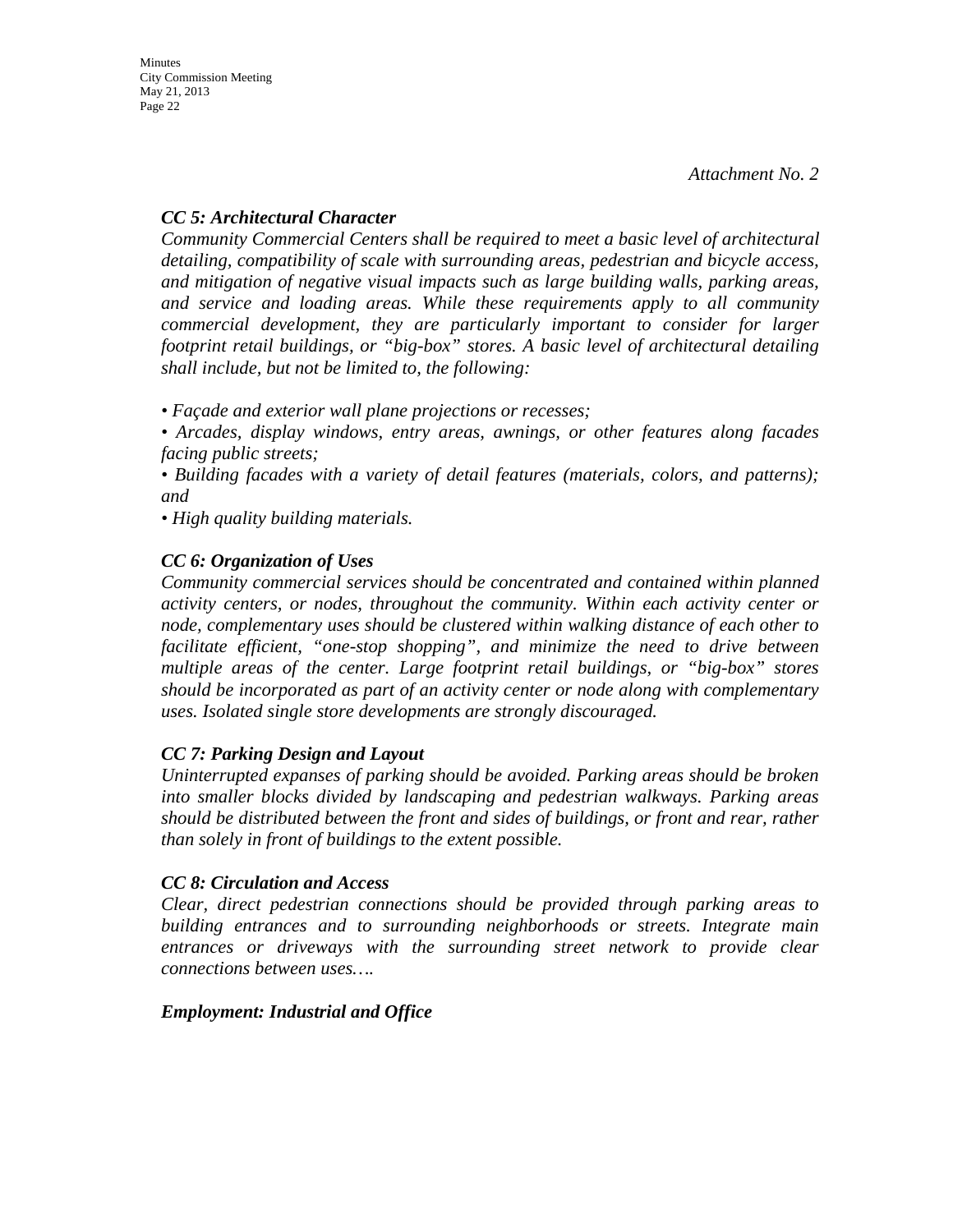## *BACKGROUND AND INTENT*

*Employment uses within the Urban Area are intended to provide concentrated areas of high quality employment facilities for uses such as office headquarters, research and development facilities, and educational facilities, as well as locations for light and heavy manufacturing, warehousing and distribution, indoor and screened outdoor storage, and a wide range of other industrial services and operations.* 

## *INDUSTRIAL (IND)*

## *I 1: Characteristics*

*The Industrial designation is intended to provide locations for light and heavy manufacturing, warehousing and distribution, indoor and screened outdoor storage, and a wide range of other industrial services and operations. Typically, heavy industrial uses involve more intensive work processes, and may involve manufacturing or basic resource handling and/or extraction. Design controls within an Industrial area are not as extensive as in the Office/Research Park category and a broader range of uses is permitted.* 

## *I 2: Location*

*Because of their potential environmental impacts, Industrial uses should generally be located away from population centers or must be adequately buffered. Traffic generated by industrial uses should not pass through residential areas. Sites should have access to one or more major arterials or highways capable of handling heavy truck traffic. Railroad access is also beneficial to certain types of heavy industrial uses. Light industrial uses can typically be located in areas that also contain some highwayoriented commercial uses, and might benefit from close proximity and better access to their local customer base.* 

## *I 3: Screening*

*Storage, loading and work operations should be screened from view along all industrial area boundaries (when adjacent to non-industrial uses) and along all public streets.* 

The immediate area along Service Circle is generally service commercial uses, of which the current uses would be permitted in the I-2 District. Many of the factors of the CC policies do not apply to the area along Service Circle because the policies relate to shopping centers.

To the north of the subject site is the Manko Windows System manufacturing facility and other manufacturing uses, which are in the I-2 District.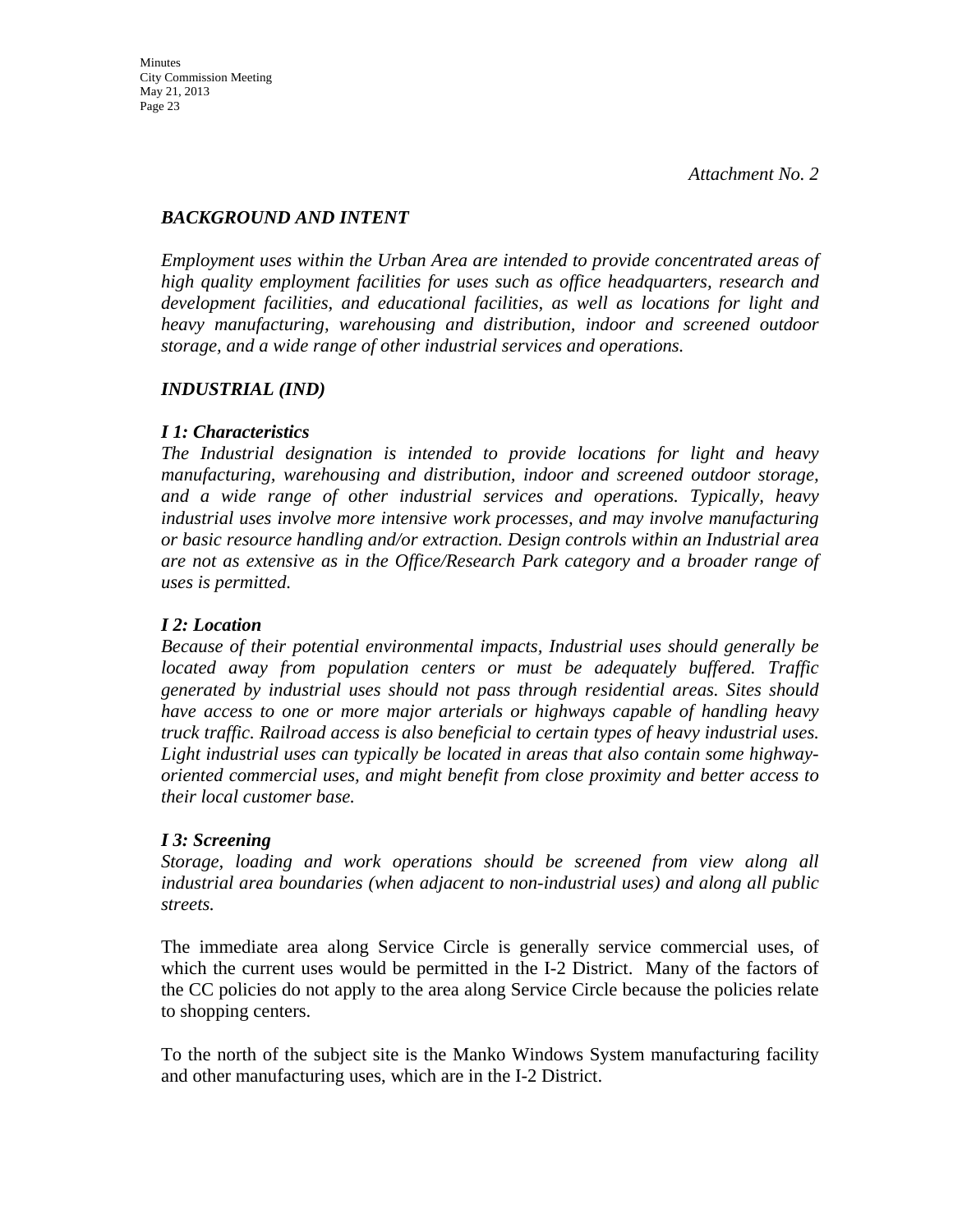The proposed I-2 District is in general conformance to the Comprehensive Plan.

#### **8. ZONING HISTORY AND LENGTH OF TIME VACANT AS ZONED:**

| July 1, 1969                | City Commission approved Ordinance No. 2652<br>annex area that includes the site into the City and<br>rezone the area to E, Light Industrial District                                                                                  |
|-----------------------------|----------------------------------------------------------------------------------------------------------------------------------------------------------------------------------------------------------------------------------------|
| July 15, 1969               | City Commission approves Ordinance No. 2658<br>which established a new Zoning Ordinance for the<br>City. The new Zoning Ordinance rezoned the site<br>from E, Light Industrial District to<br>I-3, Light<br><b>Industrial District</b> |
| December 16, 1969           | Manhattan City Commission approves Ordinance<br>No. 2692 to rezoned an area, including the site from<br>I-3 District to I-2, Industrial Park District                                                                                  |
| October 7, 1985             | Manhattan Urban Area Planning Board approves the<br>Preliminary Plat of Manhattan Industrial Park<br>Addition, Unit 4 and recommends approval to rezone<br>the area of the Preliminary Plat from I-2 District to<br>C-5 District.      |
| November 5, 1985 to present | City Commission approves the ordinance to rezone<br>the area of the Preliminary Plat from I-2 District to<br>C-5 District.                                                                                                             |
| April 6, 1987               | Manhattan Urban Area Planning Board approves the<br>Final Plat of Manhattan Service Park Addition.                                                                                                                                     |
| April 7, 1987               | City Commission accepts easements and rights-of-<br>way for the Final Plat of the Manhattan Service Park<br>Addition.                                                                                                                  |

**9. CONSISTENCY WITH INTENT AND PURPOSE OF THE ZONING ORDINANCE:** The intent and purpose of the Manhattan Zoning Regulations is to protect the public health, safety, and general welfare; regulate the use of land and buildings within zoning districts to assure compatibility; and to protect property values.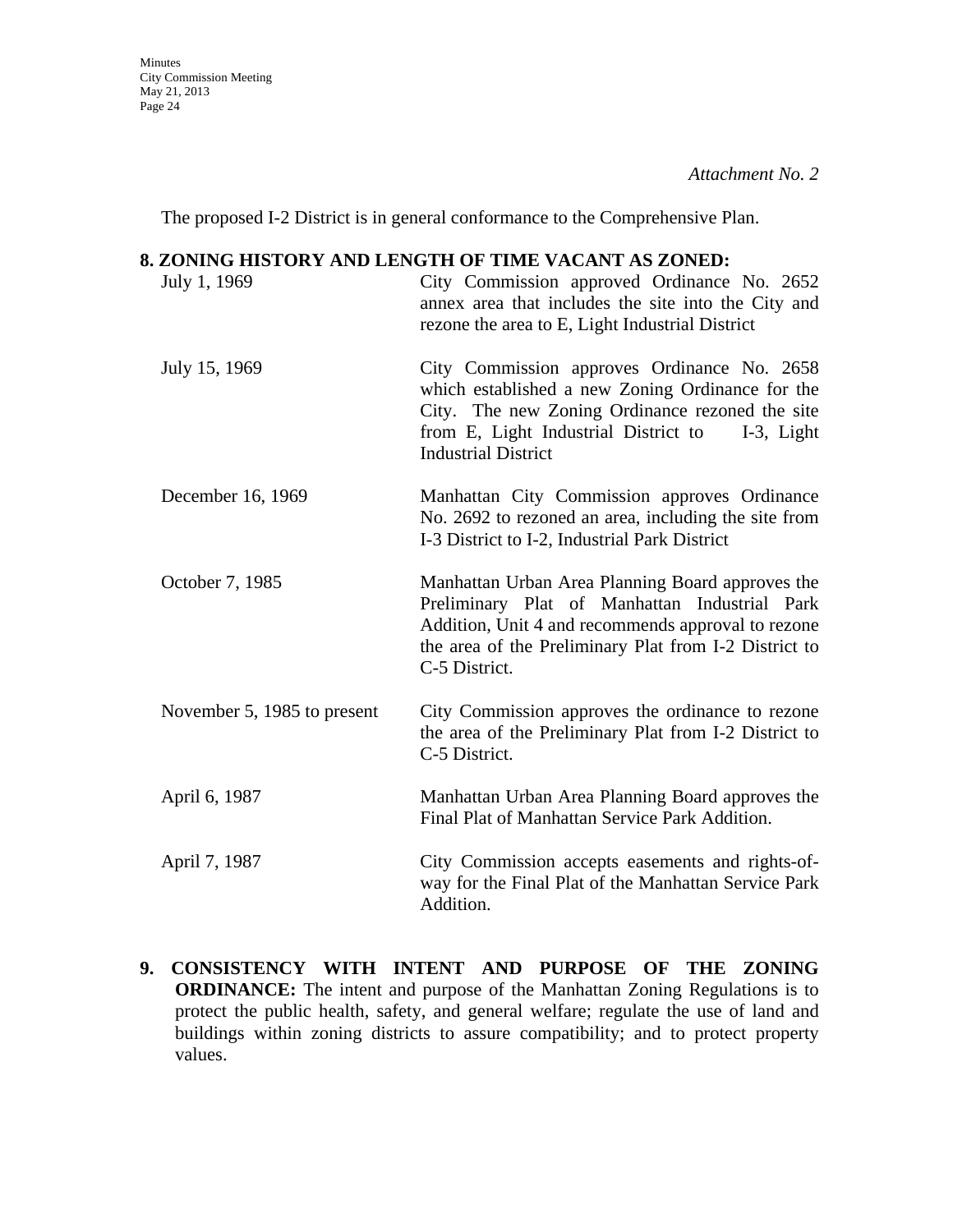**Minutes** City Commission Meeting May 21, 2013 Page 25

> The I-2, Industrial Park District is designed to allow for a broad range of manufacturing and research activities in a large lot industrial park setting. The I-2 District's minimum lot size is one (1) acre; minimum lot width is one hundred (100) feet; and a minimum lot depth is one hundred fifty (150) feet. The site is proposed to be joined with the adjacent lot to the north with the Final Plat to create Lot 1, Manko III Addition. The new lot will meet and exceed the minimum requirements of the I-2 District.

The proposed rezoning is consistent with the Manhattan Zoning Regulations.

- **10. RELATIVE GAIN TO THE PUBLIC HEALTH, SAFETY AND WELFARE THAT DENIAL OF THE REQUEST WOULD ACCOMPLISH, COMPARED WITH THE HARDSHIP IMPOSED UPON THE APPLICANT:** There appears to be no relative gain to the public that denial would accomplish compared to the hardship of denial upon the applicant. The site has been vacant since it was annexed into the City of Manhattan in 1969. The property owner is proposing to construct an off-street parking lot to serve the window manufacture business to the north, which is located in the I-2 District. The proposed rezoning and Final Plat of the site will ensure that the off-street parking lot will comply with the Zoning Regulations. It would be a hardship upon the applicant and property owner to deny the proposed rezoning in a neighborhood, which is has developed with a mix of commercial and industrial uses.
- **11. ADEQUACY OF PUBLIC FACILITIES AND SERVICES:** There are adequate public facilities and services to serve the site.

#### **12. OTHER APPLICABLE FACTORS:** None

**13. STAFF COMMENTS:** City Administration recommends approval of the proposed rezoning of Lot 4, Manhattan Service Park Addition from C-5, Highway Service Commercial District, to I-2, Industrial Park District, based on the findings in the Staff Report.

#### **ALTERNATIVES:**

- 1. Recommend approval of the proposed rezoning of Lot 4, Manhattan Service Park Addition from C-5, Highway Service Commercial District, to I-2, Industrial Park District, stating the basis for such recommendation.
- 2. Recommend denial of the proposed rezoning, stating the specific reasons for denial.
- 3. Table the proposed rezoning to a specific date, for specifically stated reasons.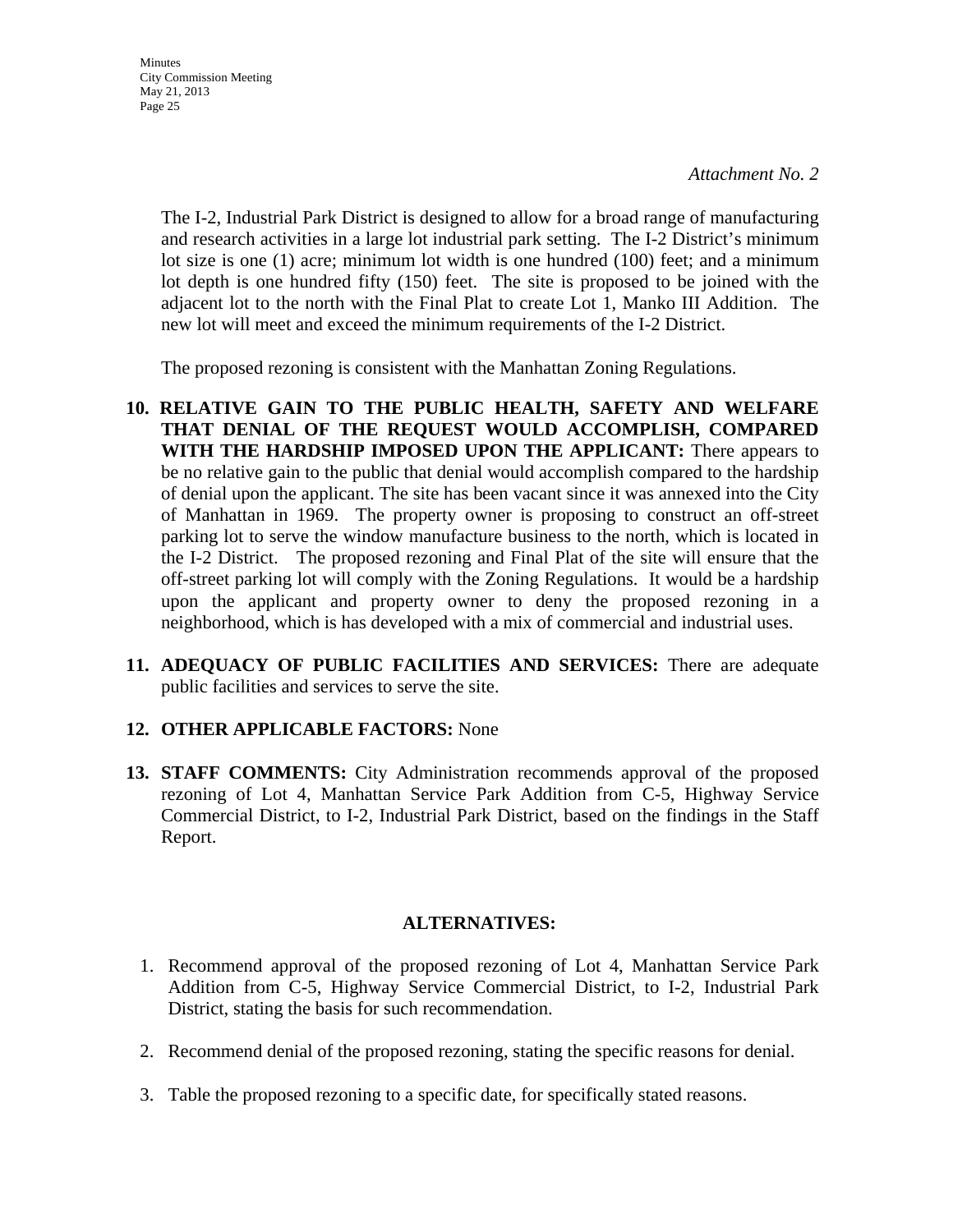## **POSSIBLE MOTION:**

The Manhattan Urban Area Planning Board recommends approval of the proposed rezoning of Lot 4, Manhattan Service Park Addition from C-5, Highway Service Commercial District, to I-2, Industrial Park District, based on the findings in the Staff Report.

**PREPARED BY:** Chad Bunger, AICP, CFM, Planner II

**DATE:** April 1, 2013

CB/vr 13025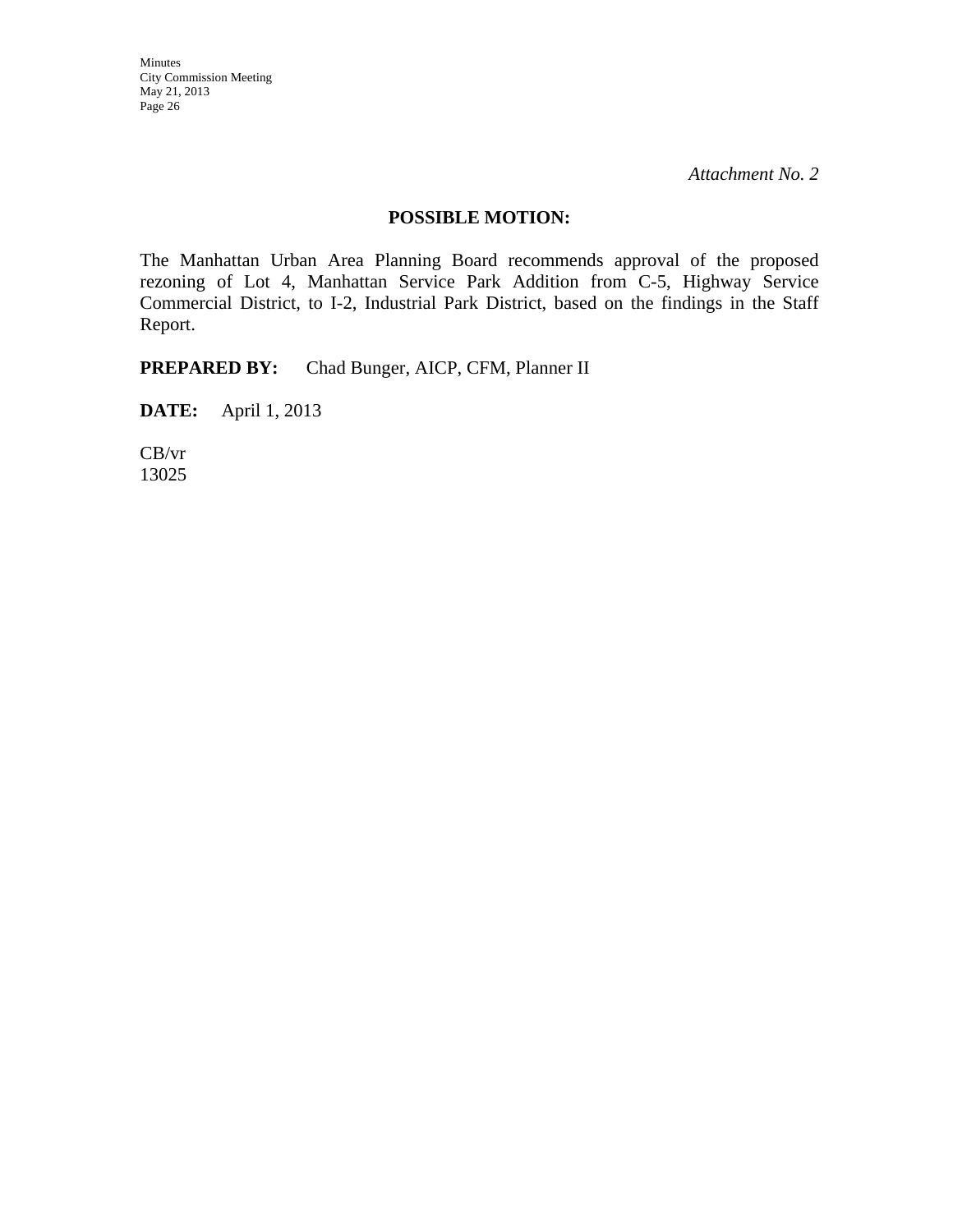## **AMENDMENT OF A COMMERCIAL PLANNED UNIT DEVELOPMENT**

**APPLICANT:** Chip Corcoran, Renaissance Infrastructure Consulting on behalf of the owner.

**OWNER:** Project Manhattan, LLC.

**APPLICANT ADDRESS:** 11490 Strand Line Road, Lenexa, KS 66215.

**OWNER ADDRESS:** 1707 N. Waterfront Parkway, Wichita, KS 67206.

**REQUEST:** Amend the Wal-Mart Planned Unit Development (PUD) to add Drive-In Establishment as a Permitted Use in the PUD for a proposed drive-in restaurant, which will be located in the northwest part of the off-street parking lot to the east of the Frontage Road. Additional modifications include, but are not limited to, changes to the off-street parking lot, landscaping, signs, and other improvements. The amendment is in the form of a Final Development Plan. *(Note: The staff report was revised based on information received at the Planning Board regarding a second ground sign and traffic improvements located in the off-street parking lot northwest of the corner of the Staples store.)*

The proposed Final Development Plan renames the Wal-Mart PUD to Manhattan Crossing PUD.

**LEGAL DESRIPTION:** Lot 1, Walmart Addition, Unit 2.

**LOCATION:** property generally located northeast of the intersection of Tuttle Creek Boulevard Frontage Road and Sarber Lane, at 606 Tuttle Creek Boulevard, and 620-632 Tuttle Creek Boulevard. Existing businesses on the site include Staples, Hobby Lobby, Hastings, Dollar Tree, H & R Block, Midland Medical, and Tad's Tropical Sno.

**AREA:** 11.11 acres.

**DATE OF NEIGHBORHOOD MEETING:** March 20, 2013.

**DATE OF PUBLIC NOTICE PUBLICATION:** Monday, April 15, 2013.

**DATE OF PUBLIC HEARING: PLANNING BOARD:** Monday, May 6, 2013. **CITY COMMISSION:** Tuesday, May 21, 2013.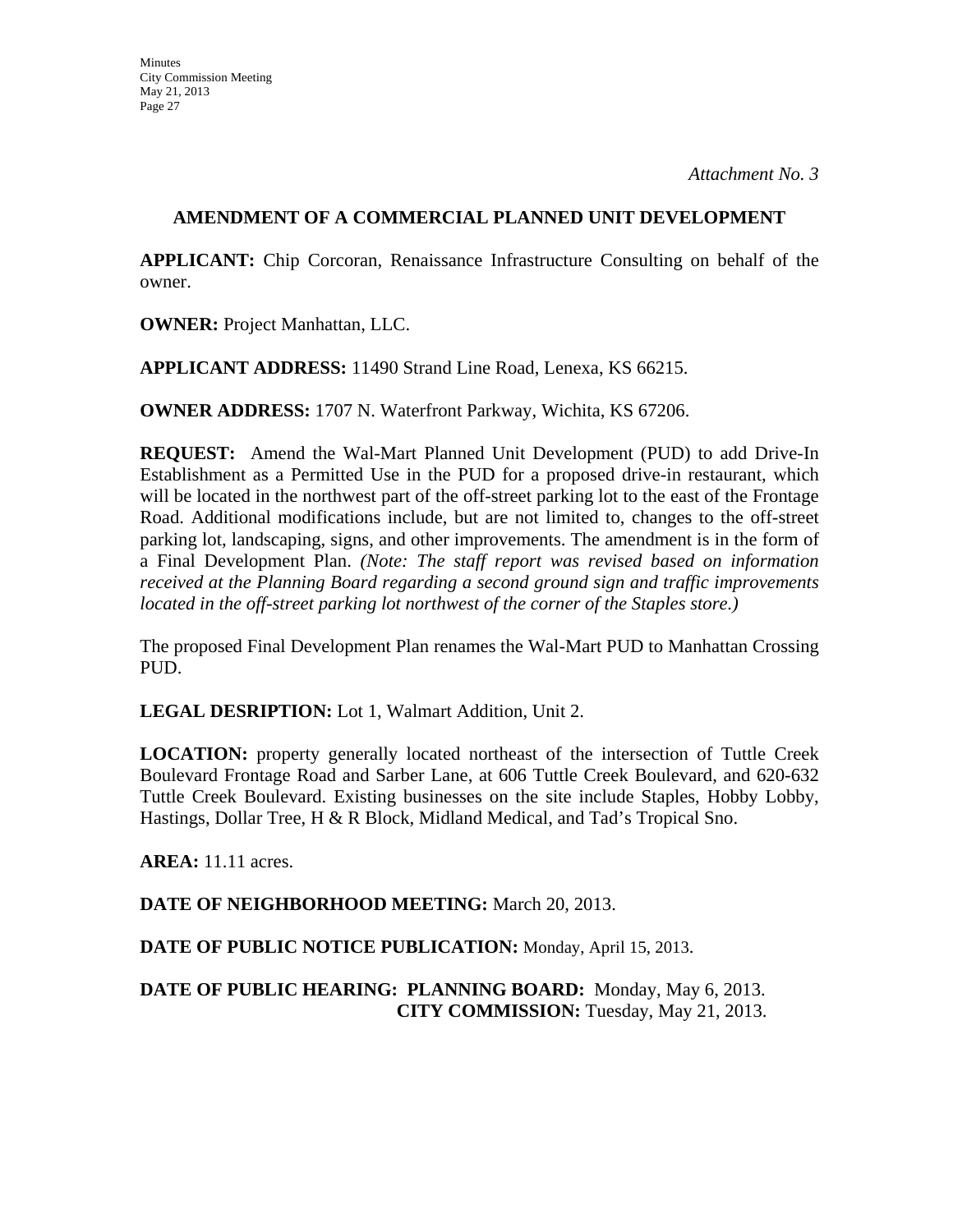## **EXISTING PUD**

## **Ordinance**

The existing PUD has been amended on a number of occasions for a variety of changes including signs and site plan modifications since adoption of Ordinance No. 4630, on February 20, 1990, and thereafter (see Number 8 below **ZONING HISTORY AND LENGTH OF TIME VACANT AS ZONED)**. Ordinance No. 4993, adopted October 15, 1996, allowed the pole sign in the southwestern corner of the PUD. Ordinance No. 6146, adopted June 20, 2000, was associated with Wal-Mart and allowed outdoor seasonal sales in the off-street parking lot. Ordinance No. 6426, adopted August 17, 2004, allowed Tads Tropical Sno and the current approved site plan. Other ordinances were related to building expansions that are not affected as a result of the amendment.

## **Permitted Uses**

All of the Permitted Uses of the C-2, Neighborhood Shopping District, plus tire and battery auto service center (see Ordinance No. 4630, condition 1) are allowed in the existing PUD. Drive-in establishments are not allowed in the existing PUD.

## **PROPOSED AMENDMENT**

The proposed application renames the shopping center to Manhattan Crossing and is proposed in the form of a Final Development Plan.

Proposed changes include: 1) Condition 1, Ordinance No. 4630, is amended to allow drive-in restaurant as a Permitted Use; 2) Ordinance No, 4993 is amended to delete a pole sign at the southwestern corner of the PUD; 3) Ordinance No. 6146 is amended to delete outdoor seasonal storage; and, 4) Ordinance No. 6426 amends the current approved site plan.

**PROPOSED USE AND BUILDING:** The proposed new building adjacent to the east side of the frontage road is a one story Chick-fil-A drive-in restaurant, approximately 20 feet tall, with lot coverage of 6,400 square feet. Exterior materials are primarily brick. Interior customer access is on the north side of the building with the drive-in window on the south side of the building. The drive-in circulation is a counter clockwise format accessed from internal parking lot aisles with a double stack lane converging to a single lane leading to the drive-in pick-up window. Outdoor seating is proposed on the west side of the restaurant. Interior seating is for 100 people with outdoor seating accommodating 20 people. Up to 12 part time and full time employees will be added. The lease space for the restaurant provides 55 off-street parking spaces.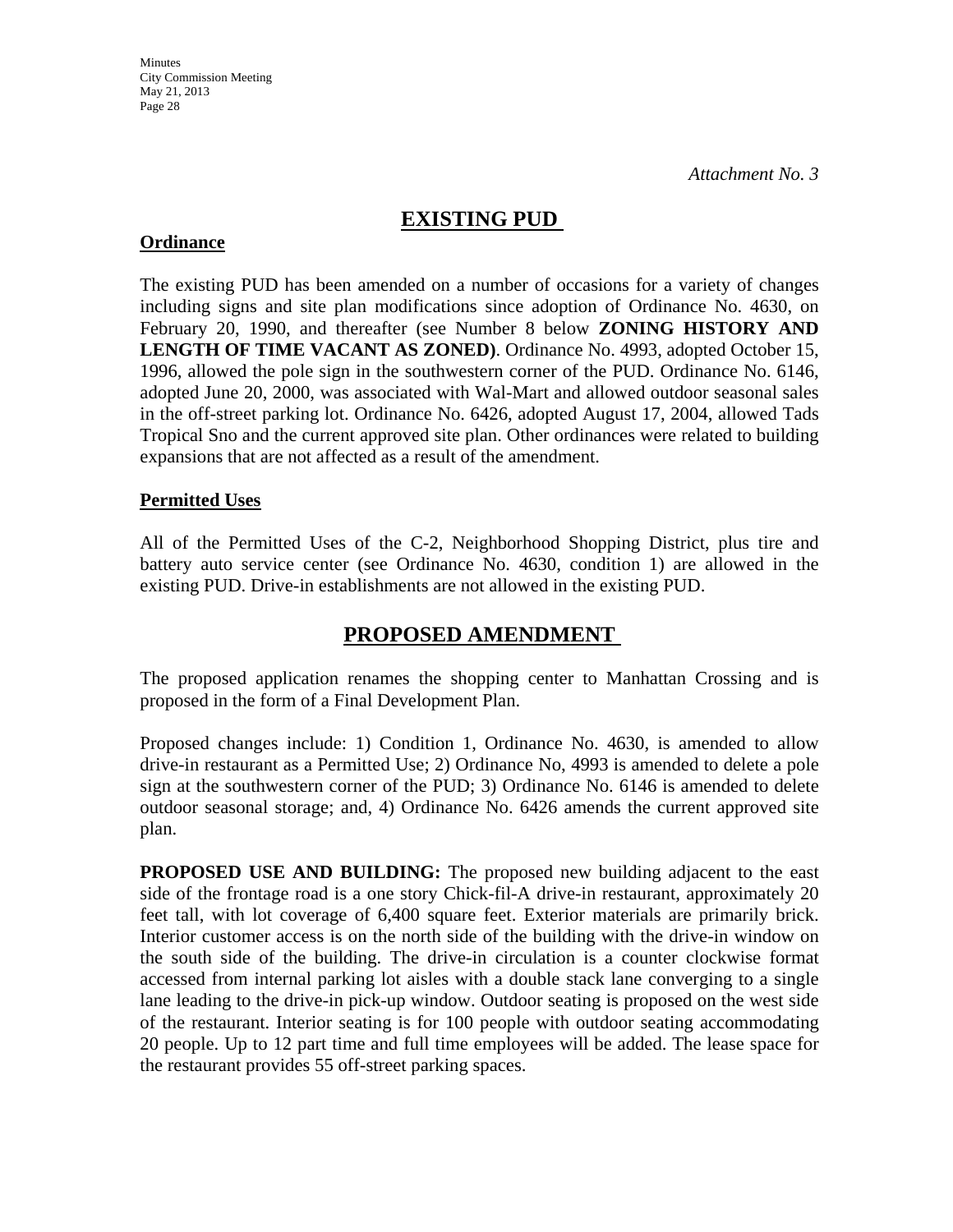The proposed drive-in restaurant location is at elevation 1005 feet. Due to the location in the 100 Year Flood Plain, the lowest enclosed floor has to be at 1009 feet or above. The proposed lowest floor is shown at 1009.25 feet, and will require approximately four feet of fill to elevate the restaurant.

**PROPOSED SIGNS:** Proposed signs for the restaurant are internally illuminated wall signs on each building wall elevation ranging from approximately 12 square feet in area up to 56 square feet in area and other restaurant directional and other informational signage.

The existing shopping center ground sign will be replaced with a multi-tenant ground sign approximately 29 feet tall measured from the driveway grade, with illuminated letters identifying the name of the center and tenants. Overall sign dimensions are approximately 23 feet by 14 feet per side, or 322 square feet, with tenant letter spaces less than 3 feet in height by less than 14 feet in length. The sign will be in a landscaped base mounted on a 6 foot tall prairie stone base with prairie stone accent from top to bottom on the west side of the sign (see elevations).

A second internally illuminated ground sign, with a similar design described above, is proposed at the northwest corner of the site to address a concern of the Staples store because the northern two-way curb cut is removed. The ground sign will be limited to Staples and Chick-fil-A with a reader board. The sign is approximately 14 feet in width by 10 feet in heights on a six foot tall prairie stone base. The sign advertises Staples and Chick-fil-A, which has a changeable reader board for the restaurant.

Exempt signs will be added to the allow to those types of signs described in Article VI, Section 6-104 (A)(1),(2),(4),(5), and (7); and, Section 6-104 (B)(2) and B(5) (attached). These signs generally include governmental flags, address numerals, directional signs, seasonal lights and decorations, real estate and construction signs, and political signs.

**PROPOSED LIGHTING:** Existing parking lot and building lights do not change. Restaurant lease area building and parking lot lights are similar in height and are shaded.

# **MATTERS TO BE CONSIDERED WHEN AMENDING A PLANNED UNIT DEVELOPMENT**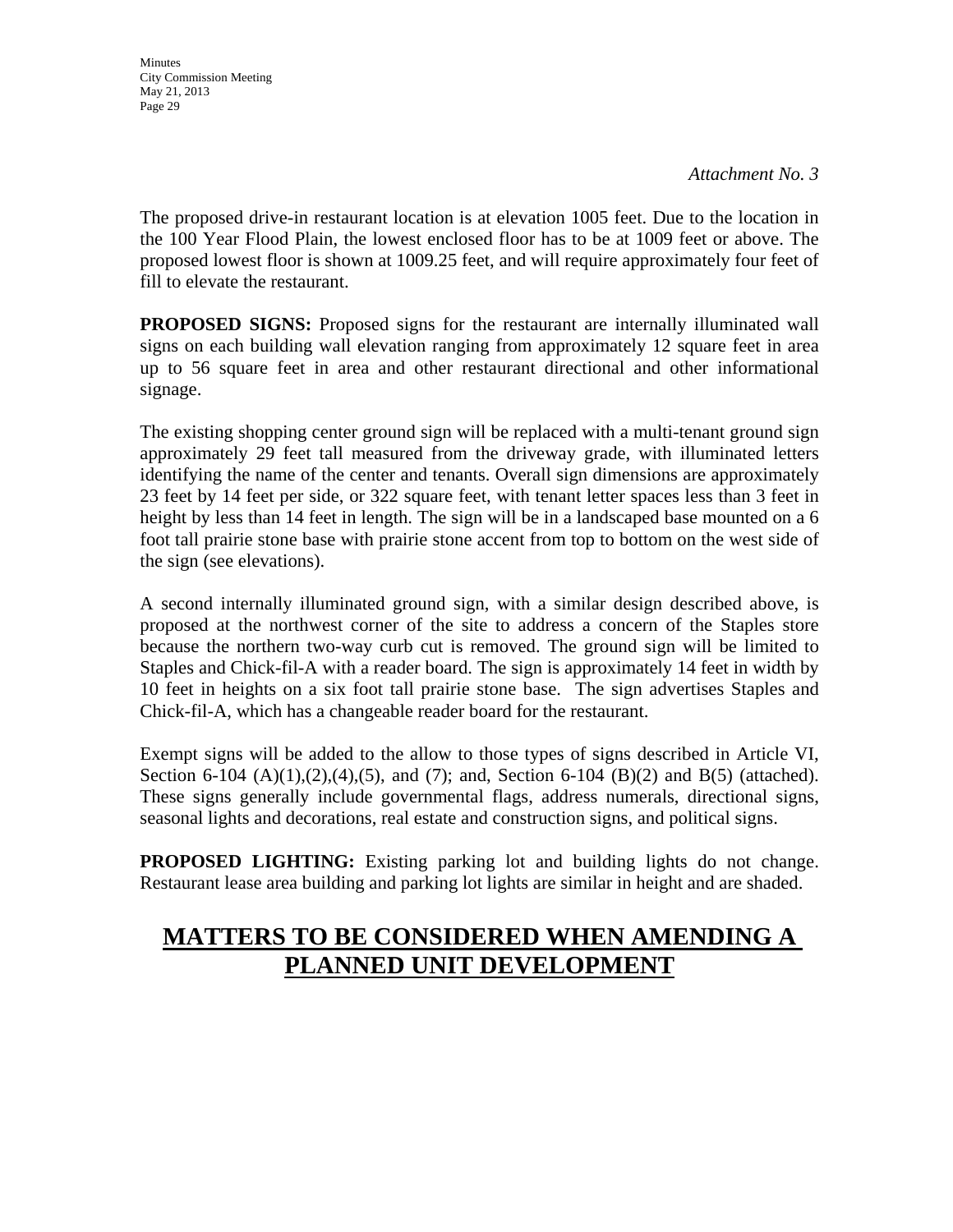*Attachment No. 3* 

**1. WHETHER THE PROPOSED AMENDMENT IS CONSISTENT WITH THE INTENT AND PURPOSE OF THE APPROVED PUD, AND WILL PROMOTE THE EFFICIENT DEVELOPMENT AND PRESERVATION OF THE ENTIRE PUD:** The amendment to allow the drive-in restaurant in an outbuilding differs from the original PUD, which did not envision outbuildings or drive-ins, only the existing principal shopping center buildings. (Note: The PUD was amended previously to allow an outbuilding in the southwest part of the site for a restaurant without a drive-in window, Tads Tropical Sno.) Condition No. 1, Ordinance No. 4630, dated February 20, 1990, identifies all Permitted Uses of the C-2, Neighborhood Shopping District are permitted in the PUD. Restaurants are a permitted use in the C-2 District. The proposed drive-in restaurant creates a shopping center consistent with modern shopping centers, which have perimeter buildings along street frontages, which may include drive-in restaurants. The PUD process allows for evaluation of the impacts and fit of the proposed use in the highway service commercial neighborhood and within the PUD.

The proposed use is a drive-in restaurant and will be located generally along the midwestern part of the parking lot furthest from the existing commercial buildings on the east side of the site. Customers can use the drive-in or park and eat in, or eat outside on a patio on the west side of the restaurant. Changes to the site plan will accommodate driving movements within the PUD.

Signage changes are consistent with the character of the shopping center.

The applicant states, in part, "The proposed amendment provides for additional retail opportunities and customers within the PUD and does not adversely impact the existing development within the PUD. As such, the Applicant believes that the proposed amendment is generally consistent with the intent of the PUD and will promote the efficient development and preservation of the entire PUD."

**2. WHETHER THE PROPOSED AMENDMENT IS MADE NECESSARY BECAUSE OF CHANGED OR CHANGING CONDITIONS IN OR AROUND THE PUD, AND THE NATURE OF SUCH CONDITIONS:** The applicant indicates that the amendments are necessary because, "The existing PUD provides an opportunity for a new business to be located on site, supporting the overall use, efficiency and viability of the shopping center, Additionally, the proposed addition an of a outbuilding reconfigures access to the center by eliminating and access point that was subject to limited site distance and which promoted cut through traffic to and from adjacent streets. Additionally, outbuildings are common in large shopping centers and would otherwise be allowed if the site were not a PUD and was zoned C-2 District, for example."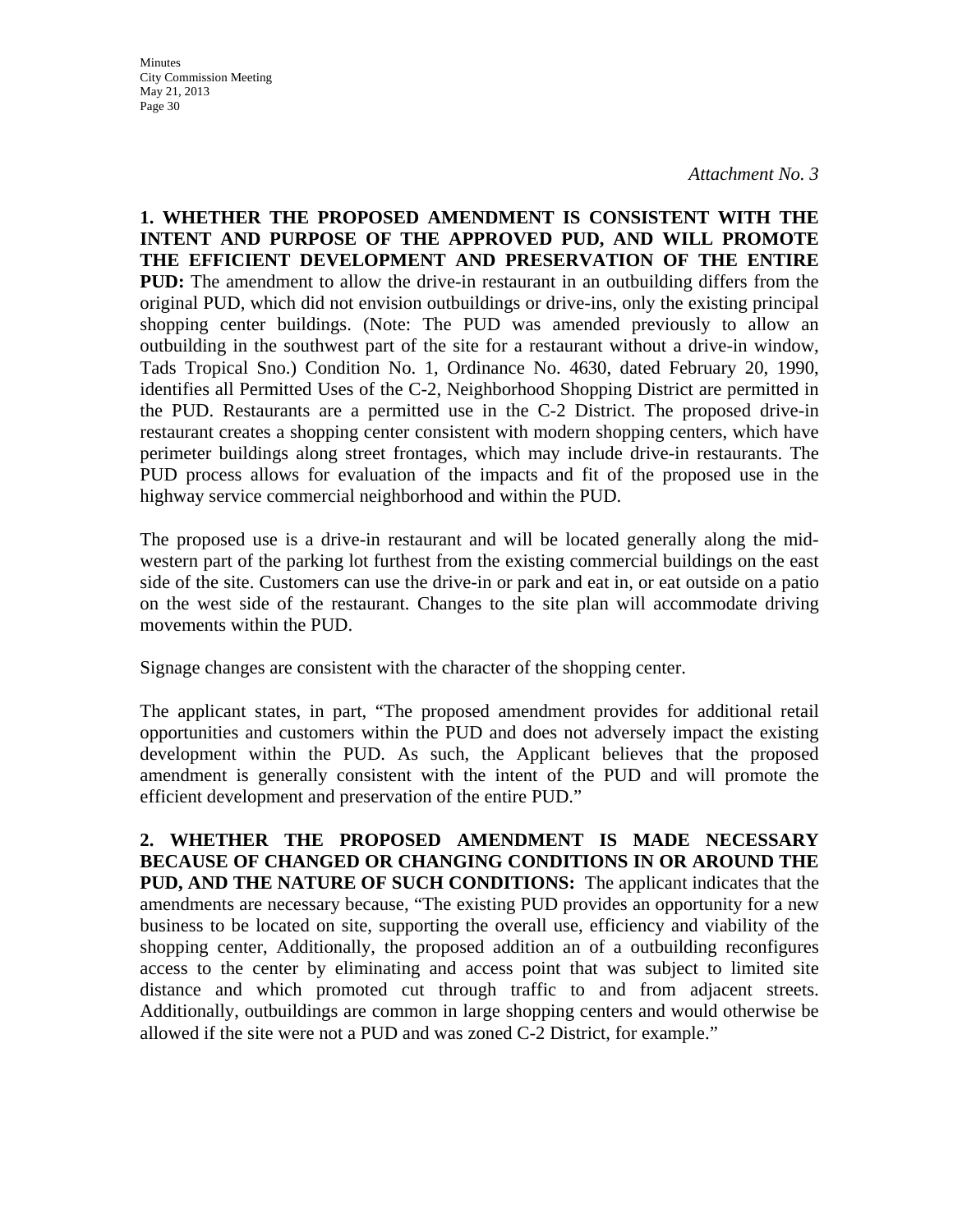*Attachment No. 3* 

**3. WHETHER THE PROPOSED AMENDMENT WILL RESULT IN A RELATIVE GAIN TO THE PUBLIC HEALTH, SAFETY, CONVENIENCE OR GENERAL WELFARE, AND IS NOT GRANTED SOLELY TO CONFER A SPECIAL BENEFIT UPON ANY PERSON:** A relative gain to the public should result from a reduction of the number of curb cuts along Tuttle Creek Boulevard frontage road and traffic control at the northwest corner of the existing Staples store, consistent with parking access control improvements reviewed and accepted by the Public Works Department. The proposed amendments are a benefit to the motoring public by increasing the opportunity for added consumer choice in Manhattan's restaurant market. The drive-in restaurant also provides an added benefit to the motoring public by adding a convenient and easily accessed drive-in window service from nearby public streets. Sign changes will identify the shopping center and services and business offered to the public.

# **ADDITIONAL MATTERS TO BE CONSIDERED WHEN AMENDING A PLANNED UNIT DEVELOPMENT**

**1. LANDSCAPING:** A revised landscaping plan is proposed for the overall PUD and a more specific landscape plan is proposed around the drive-in restaurant, both of which are described on the Final Development Plan drawings and plans.

Irrigation is in-ground sprinklers. Landscaping is maintained by the property owner.

**2. SCREENING:** Trash containers for the restaurant will be screened by an 8 foot 8 inch split block wall and metal gates, described on the Final Development Plan drawings and plans.

**3. DRAINAGE:** The site drains to the southwest corner of the parking lot. The amendment does not require additional drainage improvements. The applicant's consultant contacted AMEC, the consultant that prepared the Preliminary Flood Plain Maps, to determine if the request, which requires fill and elevation of the restaurant, will impact the storage capacity of the flood plain. AMEC (attachment) reviewed the proposal and made a determination. A memo (attached) dated May 1, 2013, from Shane Swope P.E. Stormwater Engineer, Manhattan Public Works Department, states,

"AMEC Engineering was retained by Renaissance infrastructure Consultants to analyze the floodplain impact of the proposed development. AMEC had previously developed an interior flooding model for the Levee Certification project and AMEC used this study to analyze the impacts of the proposed fill to the floodplain storage. There was a very minor increase in the water surface elevation of 0.01 feet. The increase would not change the mapped static water surface elevation of 1008 feet. City Staff has reviewed and accepted the results of this report."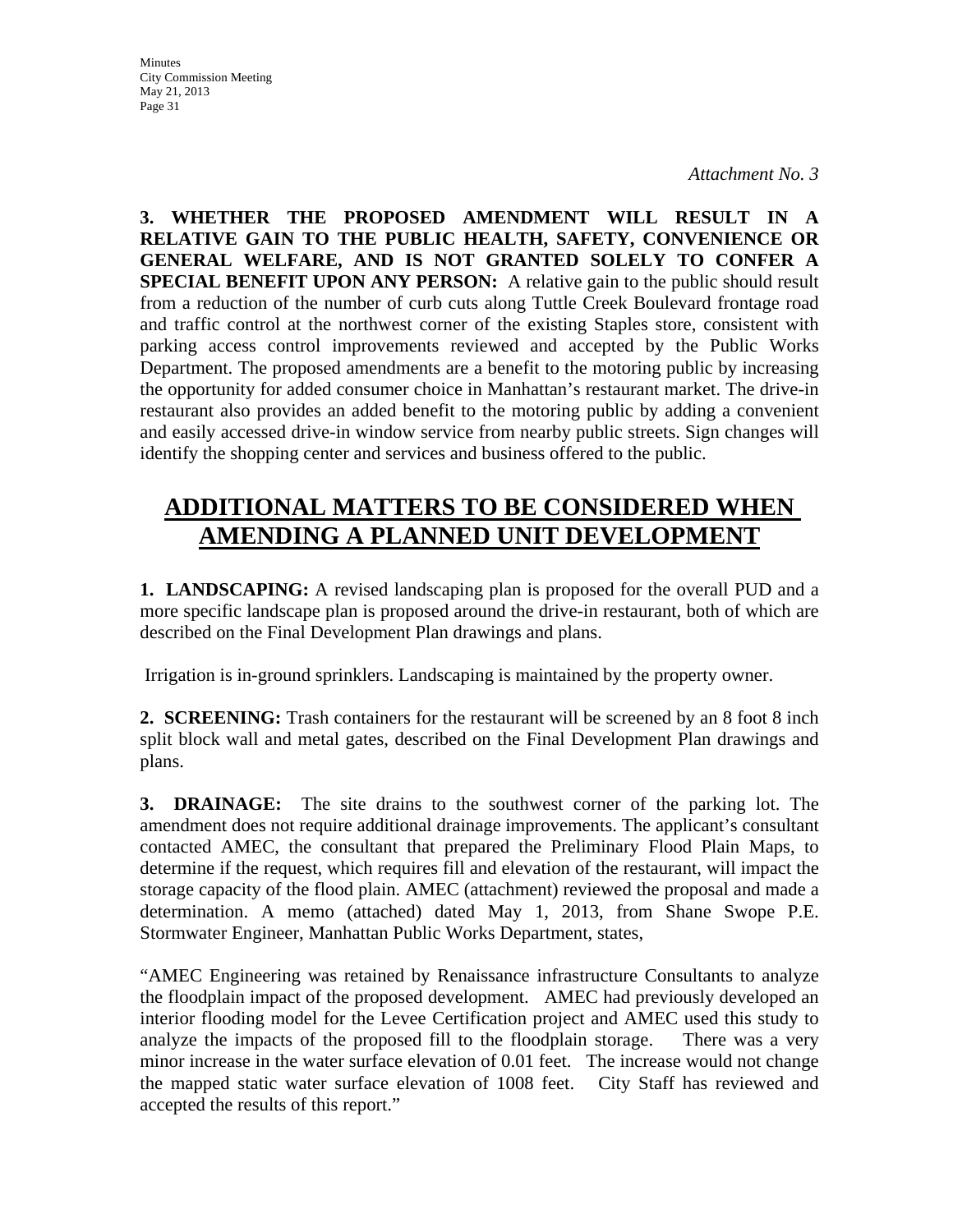#### *Attachment No. 3*

**4. CIRCULATION**: Public Access. Modifications recommended and approved by the Public Works Department (*memo attached*) to the blind corner at the northwest corner of the Staples store improve the proposed internal circulation plan, which will provide for safe, convenient and efficient movement of goods, motorists, bicyclists, and pedestrians, and reduce conflicts between motorists and pedestrians. Internal access to the drive-in restaurant is proposed with driving lanes controlled by stop signs and no entry signs. A sidewalk exists along the Tuttle Creek Boulevard frontage road but no sidewalks exist along Sarber Lane and Hayes Drive. A proposed pedestrian connection from the frontage road sidewalk accommodates pedestrian access to the proposed drive-in restaurant.

Existing access is from three abutting streets and curb cuts: 1) A total of five curb cuts along the Tuttle Creek Boulevard frontage road; 2) Two curb cuts off Sarber Lane; and, 3) One curb cut off Hayes Drive. Proposed access removes the northwestern divided curb cut with three remaining entrance/exits onto the Tuttle Creek Boulevard frontage road. No other changes to existing access are proposed along any other abutting street.

Traffic. A Traffic Impact Analysis was prepared by the applicant's consultant, Renaissance Infrastructure Consulting, dated October 18, 2012, (*attached*) evaluating the impact of the proposed land use change on the surrounding street network. (Note: The impact analysis was submitted with an application in late 2012, which was withdrawn and resubmitted in March 2013.) The consultant's conclusion is noted on page 14 of its analysis, in general, that the land use change will have minimal impact on the surrounding street network.

In addition, closing the northwestern two-way curb cut has a public benefit by eliminating a sight distance problem to the north and cut-through traffic from east to west along the driving aisle from Hayes Drive.

A memo (*attached*) dated May 1, 2013, from Peter Clark, P.E. PTOE, Civil Design Engineer, Manhattan Public Works Department, states,

"Traffic Impact Study

Staff is supportive of the reduction in the total number of driveways along Frontage Road and concurs with the analysis from each of the signalized and unsignalized intersections in the study.

The Traffic Impact Study should be stamped and signed by a professional engineer. I believe that there are plenty of qualified professional engineers on staff at Iteris, so this should not be a problem.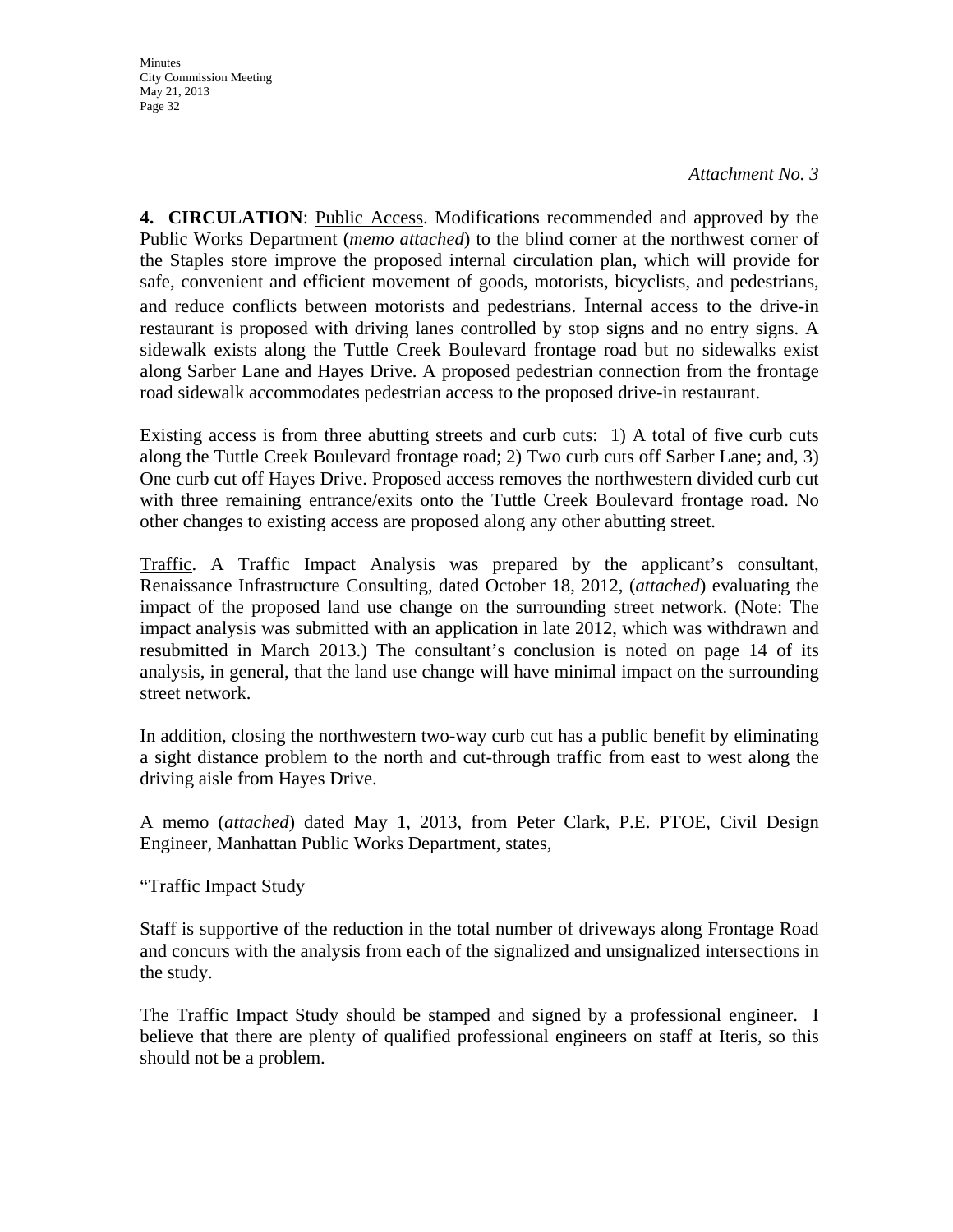#### Site Plan

The engineer added a small bulb-out on the northeast corner of the parking area, directly adjacent to the northwest corner of the existing Staples building, per direction given by staff to address a safety concern with the blind corner. Staff requests that this bulb-out be located further west to allow westbound vehicles to see around the parked cars located along the western frontage of the building, and be extended south to help reinforce the "Left-Turn Only" design for the westbound traffic."

*(Note: The consultant's engineer revised the bulb out and relocated it to the west. Vehicles traveling east to west from Hayes Drive along the northern access aisle will face a stop sign and no left turn sign as the driver approaches the bulb out. The original design did not allow drivers to see around the building before making a left turn movement. The revised design accommodates better vision and turning movements. Peter Clark, P.E. PTOE, Civil Design Engineer, Manhattan Public Works Department, reviewed the revised design and accepts the change, which was made at his direction.)* 

## Off-Street Parking.

The proposed site plan, Sheet 1 of 4, shows 553 proposed off-street parking spaces. The existing condition site plan, Sheet 2 of 4, shows 644 off-street parking spaces with a net loss of 91 off-street parking spaces based on proposed and existing conditions. (Note: The latest amendment in 2004 proposed 643 off-street parking spaces as a result of the Tads Tropical Sno business.) In addition, seasonal storage was approved when Wal-Mart was a tenant and the applicant has proposed to delete seasonal storage, which may have reduced off-street parking for a period of time an annual basis if not removed as a temporary use

The Manhattan Zoning Regulations require at least 5.5 off-street parking spaces per 1,000 square feet of floor area. Gross floor area of the existing shopping center is noted on Sheet 1 of 4 at 145,900 square feet, including the proposed drive-in restaurant. The Manhattan Zoning Regulations allow computation of floor area for determining off-street parking requirements to deduct space devoted to storage, hallways, stairwells, elevators, bathrooms or mechanical rooms are deducted from gross floor area. Commercial spaces vary as occupants change, consequently net floor area can change dependent on the occupancy.

Based on existing gross floor space, 803 (802.5) off-street parking spaces would be required  $(145,900/1,000 \times 5.5)$ , or 159 more spaces than currently exists. The existing gross floor area is 139,500 square feet (less the proposed 6,400 square feet of drive-in restaurant) which is a demand for 767 off-street parking spaces, a ratio of 4.6 parking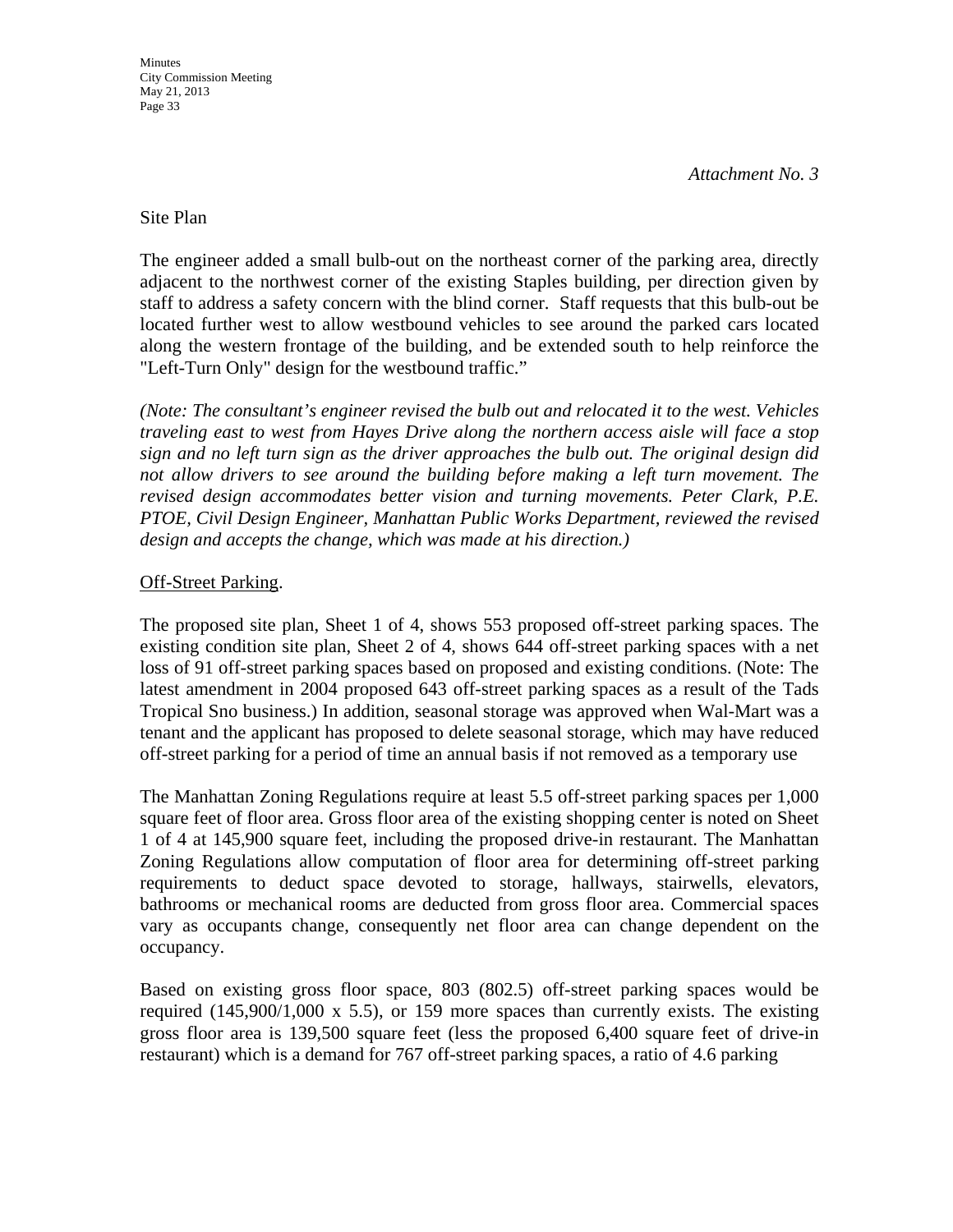**Minutes** City Commission Meeting May 21, 2013 Page 34

spaces per 1,000 square feet. The addition of the drive-in restaurant reduces the overall total number of off-street parking spaces to 553 spaces, not including stacking for the drive-in window. Using the shopping center ratio method 145,900 square feet of gross floor area is a ratio of 3.8 parking spaces per 1,000 square feet of floor area.

The Planning Advisory Service Report Number 510/511, Parking Standards, notes a range of ratios from 3.3 parking spaces per 1,000 square feet of floor area up 6 parking spaces per 1,000 square feet of floor area. The PAS report cites 22 cities throughout the country. Based on the ranges cited, 3.8 parking spaces per 1,000 square feet of floor area are not unreasonable.

If parking demand was calculated on Manhattan Zoning Regulations retail space requirement, 1 parking space per 250 square feet of floor area, or 4 spaces per 1,000 square feet of net floor area. This ratio would be equivalent to 558 parking spaces for the existing commercial uses, and 52 for the restaurant based on the restaurant standard of 1 space per 3 person plus maximum employee shift, or 610 total parking spaces. This approach, however, is impractical due to the changing occupancy.

The elimination of seasonal outdoor storage and the expectation that net floor space would reduce the floor area, resulting in a ratio greater than 3.8 parking spaces per 1,000 square feet of floor area, could be expected. Based on casual observation, daily and weekend parking, parking tends to be centered towards the Hobby Lobby space. Underutilized parking is available in the southwest part of the parking lot and daily and weekend parking will to shift to that area.

**5. OPEN SPACE/LANDSCAPED AND COMMON AREA:** There is no common area other than the shared off-street parking lot. Landscaped space is primarily perimeter space along abutting streets and internal landscape islands.

**6. CHARACTER OF THE NEIGHBORHOOD:** The neighborhood is characterized as a commercial/industrial area, with commercial retail and service/commercial activities dominating the area to the south and north of the site between Hayes Drive and the Frontage Road and industrial and commercial services to the east of Hayes Drive. The neighborhood to the west of the site is a major street corridor.

## **MATTERS TO BE CONSIDERED WHEN REZONING**

**1. EXISTING USE:** The existing use is a commercial shopping center with buildings located on the eastern side of the property, one out building generally in the southwest corner of the site, and off-street parking on the western side of the site. Historically, the site was the location of a Wal-Mart store, replaced by a Super Wal-Mart to the north, and Dillons' grocery store, replaced by a Dillons' store to the south. The PUD is currently occupied by a range of commercial and service commercial uses.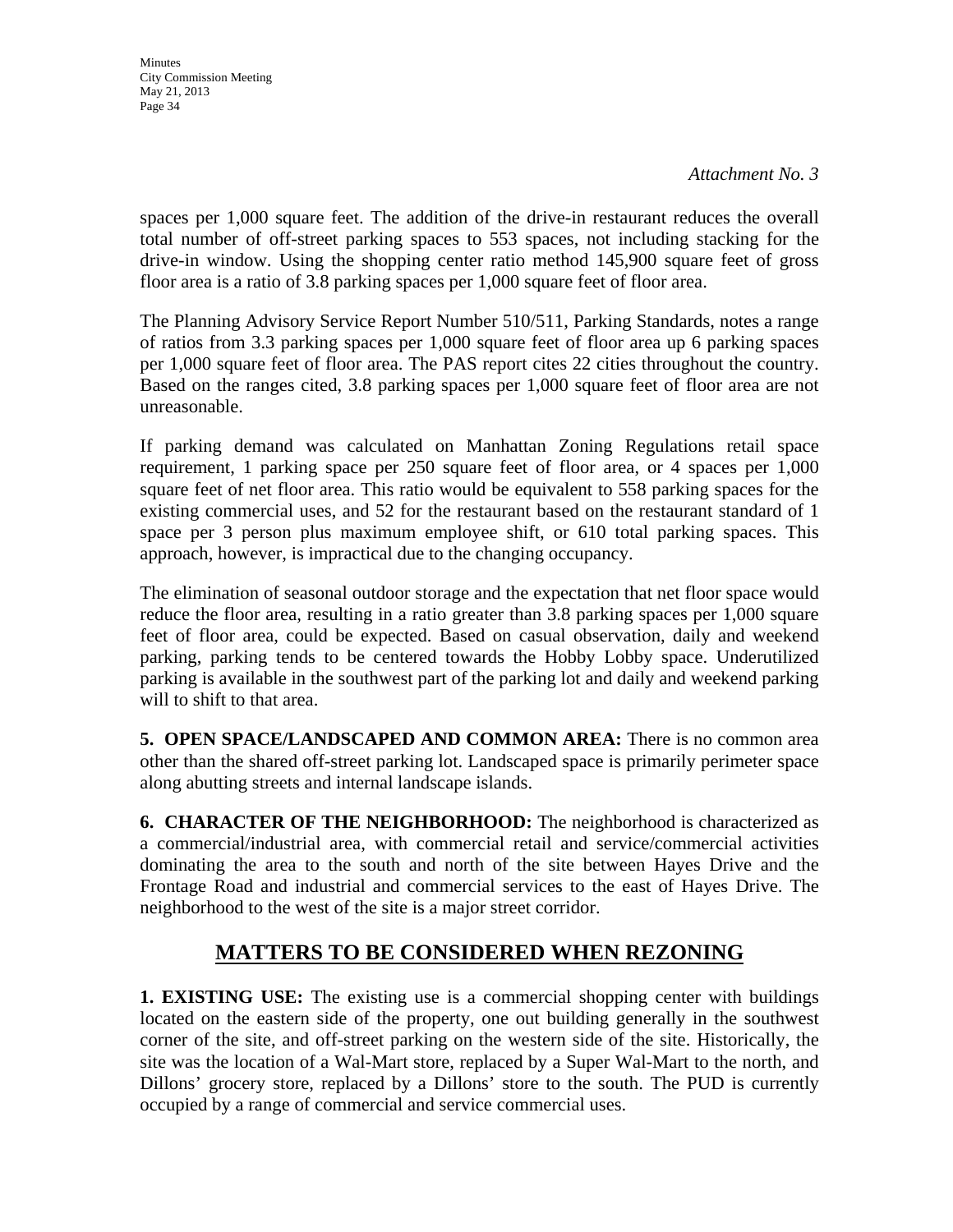**Minutes** City Commission Meeting May 21, 2013 Page 35

**2. PHYSICAL AND ENVIRONMENTAL CHARACTERISTICS:** The site is generally a flat and slopes to the west southwest, and is a developed commercial site consisting primarily with roof and asphalt paving and perimeter landscaping and landscape islands.

Existing Lot 1 is in the 100 Year (1%) Flood Plain (Flood Insurance Rate Map FIRM) Number 20161C0366E, effective date November 19, 2003, Zone AH, flood depths of 1 to 3 feet usually from ponding. The Base Flood Elevation is 1008 National Geodetic Vertical datum (NGVD) feet. The proposed undated preliminary FIRM modifies the 1% zone to AE, Base Flood Elevations determined. The map change reduces the amount of Lot 1 affected by the 1% Flood, to an area west of the existing commercial buildings out to the frontage road, which includes the area of the proposed drive-in restaurant. The proposed BFE is 1008 feet.

## **3. SURROUNDING LAND USE AND ZONING:**

**(a.) NORTH:** Commercial strip center and Super Wal-Mart; PUD.

**(b.) SOUTH:** Sarber Lane, hotel, grocery restaurant, and other service commercial uses; C-5, Highway Service Commercial District**.** 

**(c.) EAST:** Hayes Drive, auto related service commercial, K-Mart; C-5, and PUD.

**(d.) WEST:** K-177 Tuttle Creek Boulevard and frontage road, Manhattan Marketplace; C-5, and PUD.

## **4. GENERAL NEIGHBORHOOD CHARACTER:** See No. 6 above, **CHARACTER OF THE NEIGHBORHOOD**.

**5. SUITABILITY OF SITE FOR USES UNDER CURRENT ZONING:** The PUD is zoned and suitable for the existing uses, all of which are a Permitted Use in the C-2 District.

**6. COMPATIBILITY OF PROPOSED DISTRICT WITH NEARBY PROPERTIES AND EXTENT TO WHICH IT MAY HAVE DETRIMENTAL AFFECTS:** The proposed amendment is compatible with nearby properties because the PUD is in a highway service commercial environment accessed from three streets. The surrounding area is zoned to serve the motoring public in a manner consistent with higher traffic volumes. Some added light and minimal noise is expected with the additional drive-in restaurant. The proposed amendments are no different than those in the service commercial character of the area.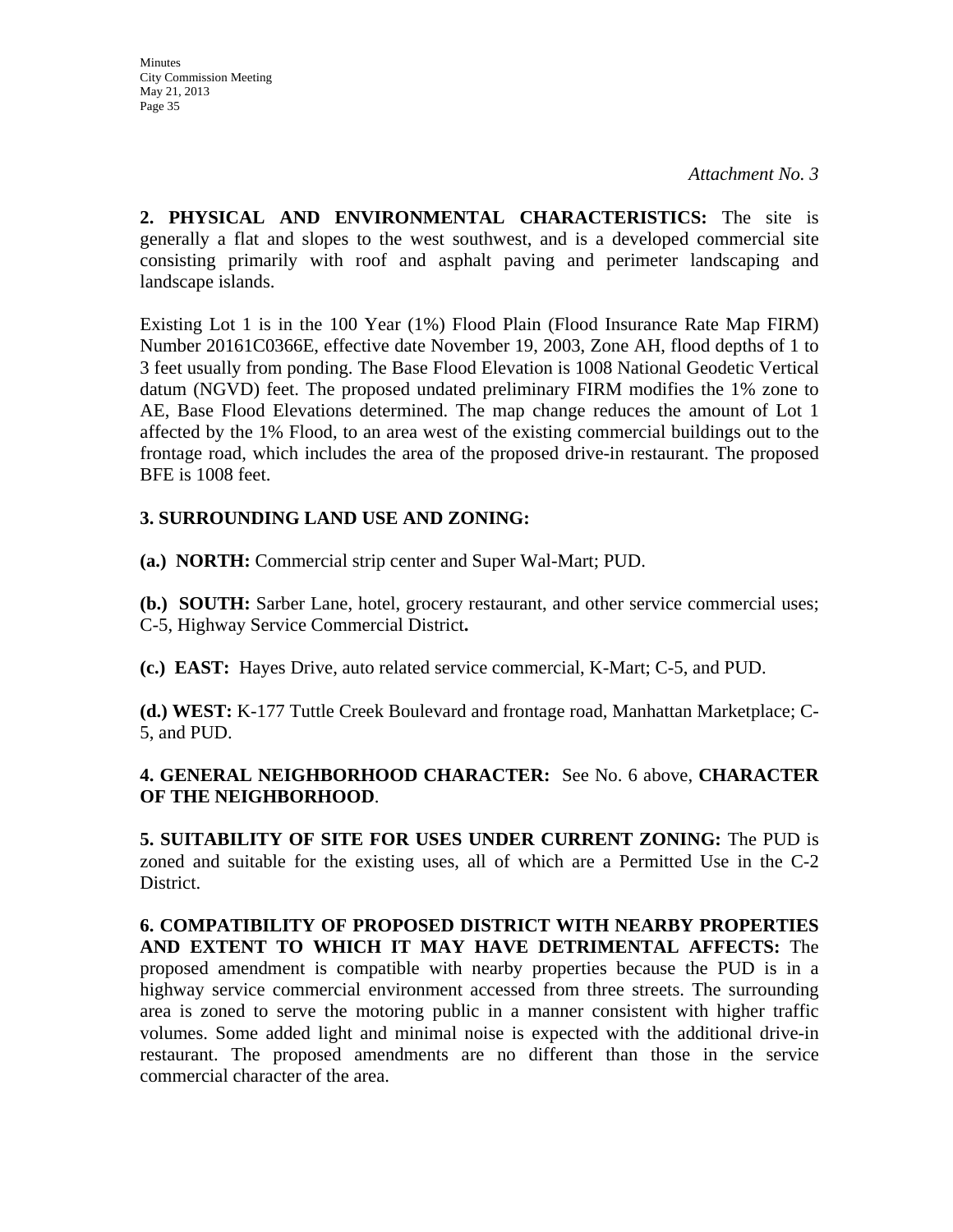**7. CONFORMANCE WITH COMPREHENSIVE PLAN:** The site is designated as CC, Community Commercial, a designation intended to provide for a mix of retail and commercial services in a concentrated and unified setting. The existing PUD and proposed amendment conform to the Comprehensive Plan.

## **8. ZONING HISTORY AND LENGTH OF TIME VACANT AS ZONED:**

| 1969          | Annexation/Zoned C-5, Service Commercial District and I-2, Industrial                                                                    |
|---------------|------------------------------------------------------------------------------------------------------------------------------------------|
|               | <b>Park District</b>                                                                                                                     |
| 1971          | Original Wal-Mart PUD established                                                                                                        |
| 1982          | Planning Board approved Final Plat, Wal-Mart Addition                                                                                    |
| 1990          | Major expansion of Wal-Mart and establishment of new revised Wal-<br>Mart Planned Unit Development (Ordinance No. 4630)                  |
| 1991          | Planning Board approved Wal-Mart Add., Unit 2 (As-built replat)                                                                          |
| 1993          | Amend Wal-Mart PUD signage plan (Ord. No. 4828)                                                                                          |
| 1996          | Amend Wal-Mart PUD signage plan (Ord. No. 4993)                                                                                          |
| July 7, 1997  | Planning Board recommends approval of building expansion for a                                                                           |
|               | <b>Staples Office Store</b>                                                                                                              |
| Aug. 19, 1997 | City Commission approves Ord. No. 5054 expansion for Staples                                                                             |
| June 5, 2000  | Planning Board recommends approval of an increase of outdoor storage                                                                     |
|               | for seasonal sales of landscape materials and a reduction of the required<br>number of parking spaces during the 4 month display period. |
| June 20, 2000 | City Commission approves first reading of the amendment to increase                                                                      |
|               | of outdoor storage for seasonal sales of landscape materials and a                                                                       |
|               | reduction of the required number of parking spaces during the 4 month                                                                    |
|               | display period.                                                                                                                          |
| July 11, 2000 | City Commission approves Ordinance No. 6146.                                                                                             |
| July 19, 2004 | Planning Board recommends approval of an amendment to allow                                                                              |
|               | "Tad's Tropical Sno" outbuilding in the southern part of the parking                                                                     |
|               | lot.                                                                                                                                     |
| Aug. 3, 2004  | City Commission approves first reading of amendment for Tad's                                                                            |
|               | Tropical Sno.                                                                                                                            |
| Aug. 17, 2004 | City Commission approves Ordinance No. 6426 amendment for Tad's                                                                          |
|               | Tropical Sno.                                                                                                                            |

**9. CONSISTENCY WITH INTENT AND PURPOSE OF THE ZONING ORDINANCE:** The intent and purpose of the Zoning Regulations is to protect the public health, safety, and general welfare; regulate the use of land and buildings within zoning districts to assure compatibility; and to protect property values. The PUD Regulations are intended to provide a maximum choice of living environments by allowing a variety of housing and building types; a more efficient land use than is generally achieved through conventional development; a development pattern that is in harmony with land use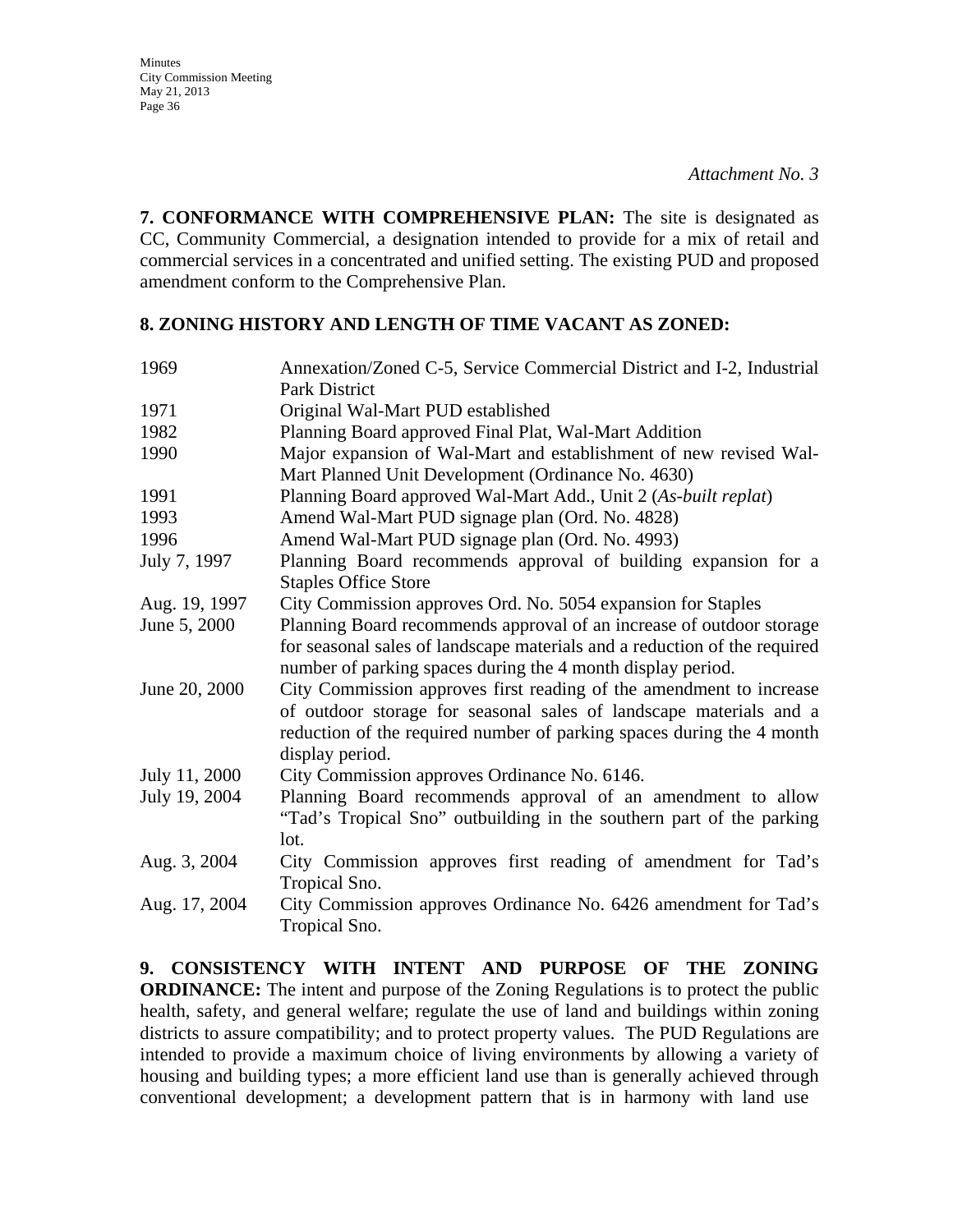*Attachment No. 3* 

density, transportation facilities and community facilities; and a development plan which addresses specific needs and unique conditions of the site which may require changes in bulk regulations or layout. The proposed amendments are consistent with the PUD, subject to the conditions of approval.

The proposed second tenant sign, in addition, to the monument sign for Chick-fil-A, is consistent with the general rule for signs in commercial PUDs, which the Manhattan Zoning Regulations suggest follow the C-2 District requirements. The number of ground or pole signs allowed along a street in the C-2 District is:

"Ground or Pole signs: A total of one per zoning lot indicating only the name of the shopping center complex and/or the names of the occupants. A total of two such signs may be permitted when the total street frontage upon which the zoning lot abuts is in excess of 600 feet or when the zoning lot fronts on more than one street."

*(Note: At the Planning Board's meeting on May 6, 2013, the applicant proposed and the Board found that the second multi-tenant sign and Chick-fil-A ground sign be replaced with a smaller monument sign in the northwest corner of the PUD limited to identification of Chick-fil-A, a reader board for Chick-fil-A, and tenant identification of Staples. The proposed change would be consistent with the C-2 District requirements for signs along a street frontage.)* 

**10. RELATIVE GAIN TO THE PUBLIC HEALTH, SAFETY AND WELFARE THAT DENIAL OF THE REQUEST WOULD ACCOMPLISH, COMPARED WITH THE HARDSHIP IMPOSED UPON THE APPLICANT:** There appears to be no adverse affects on the public and no relative gain would be accomplished by denial. If the improvements are made, it may be a hardship to the applicant if the amendments are denied.

**11. ADEQUACY OF PUBLIC FACILITIES AND SERVICES:** Adequate public sewer and water are available to serve the business.

**12. OTHER APPLICABLE FACTORS:** There are no other applicable factors.

**13. STAFF COMMENTS:** City Administration recommends approval of the proposed amendment of the Wal-Mart Planned Unit Development, and approval of the Final Development Plan of Manhattan Crossing, subject to the following conditions of approval:

1. A Drive-in restaurant, located in the northwestern portion of the PUD, shall be a Permitted Use, subject to all drawings and documents submitted as a part of the Final Development Plan application.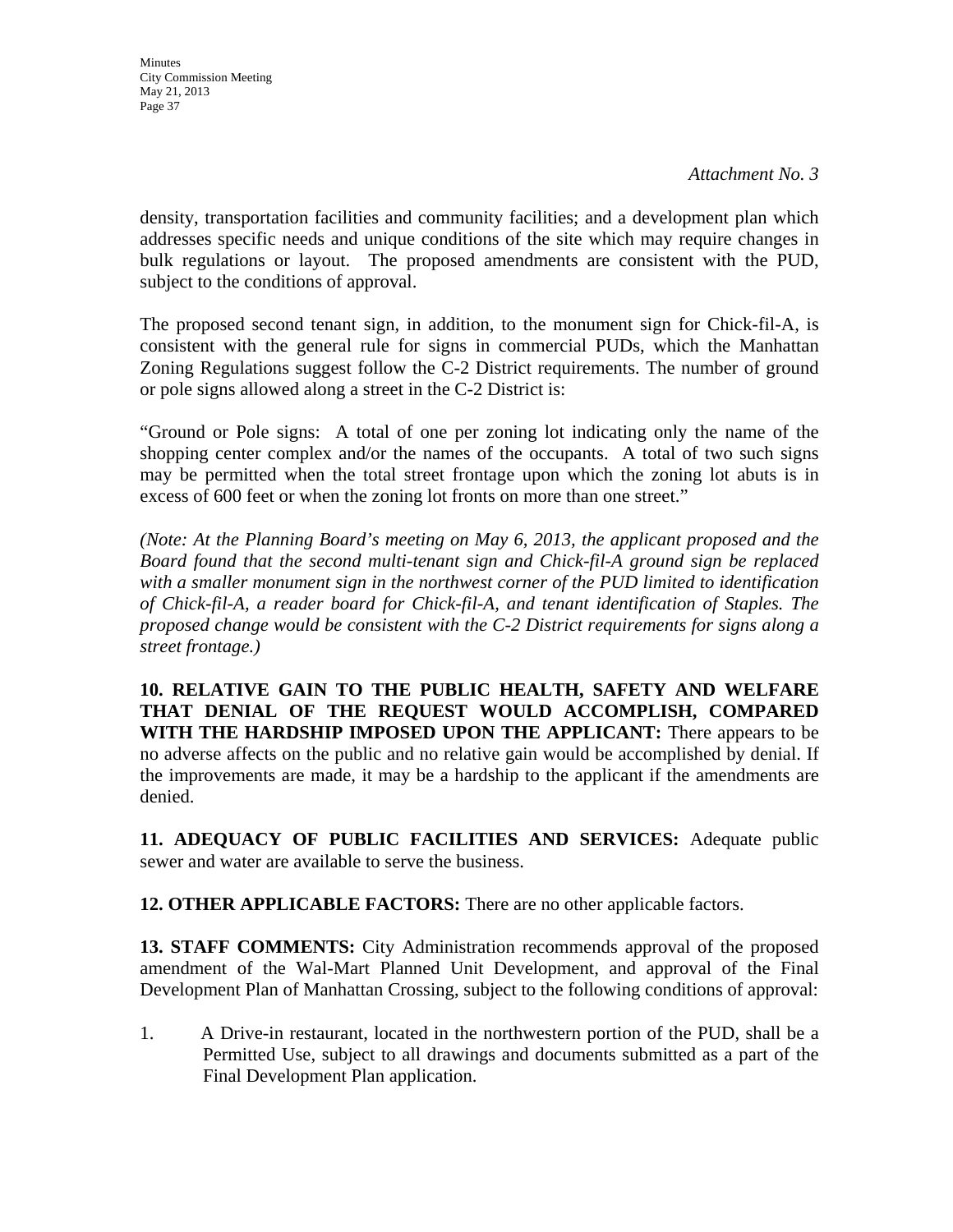Attachment No. 3

- 2. Signage for the drive-in restaurant and the shopping center multi-tenant monument sign, located at the main western entrance of the PUD, shall be constructed as proposed in the Final Development Plan application documents. A smaller two-tenant monument sign proposed at the northwest corner of the PUD shall be constructed as proposed in the modified application documents.
- 3. Exempt signage shall include signage described in Article VI, Section 6-104  $(A)(1),(2),(4),(5)$ , and  $(7)$ ; and, Section 6-104  $(B)(2)$  and  $B(5)$ .
- 4. Landscaping and underground irrigation shall be maintained in good condition.
- 5. A landscape performance agreement shall be approved, prior to issuance of a building permit.

## **ALTERNATIVES:**

- 1. Recommend approval of the proposed amendment of the Wal-Mart Planned Unit Development, and approval of the Final Development Plan of Manhattan Crossing, stating the basis for such recommendation.
- 2. Recommend denial of the proposed amendment of the Wal-Mart Planned Unit Development, and approval of the Final Development Plan of Manhattan Crossing, stating the specific reasons for denial.
- 3. Table the proposed Amendment to a specific date, for specifically stated reasons.

## **POSSIBLE MOTION:**

The Manhattan Urban Area Planning Board recommends approval of the proposed amendment of the Wal-Mart Planned Unit Development, and approval of the Final Development Plan of Manhattan Crossing, based on the findings in the Staff Report, subject to the five conditions of approval recommended and modified by City Administration.

**PREPARED BY:**. Steve Zilkie, AICP, Senior Planner **DATE:** May 1, 2013. Revised May 13, 2013. 13036Revised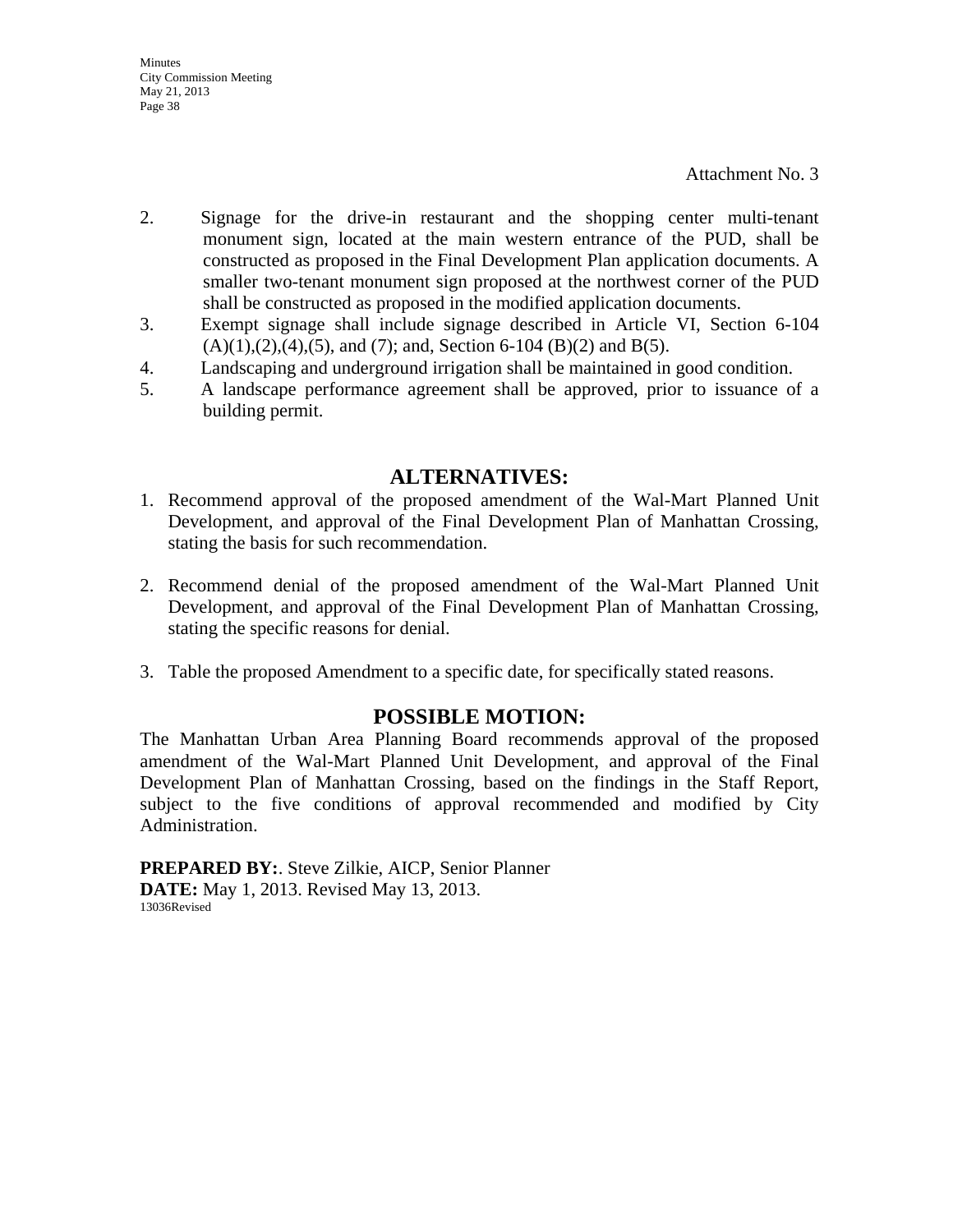#### **STAFF REPORT**

## **ON AN APPLICATION TO REZONE PROPERTY**

**FROM:** C-5, Highway Service Commercial District.

**TO:** I-2, Industrial Park District.

**APPLICANT:** SMH Consultants – Jeffrey Hancock, on behalf of the owner.

**ADDRESS:** 4201B Anderson Avenue, Suite 2, Manhattan, KS 66503.

**OWNERS:** Connie L. Westgate –Westgate Auto Repair.

**ADDRESS:** 610 Hayes Drive.

**LOCATION:** Lot 4, Manhattan Industrial Park, Unit Four.

**AREA:** 50,155 square feet (1.15 acres).

**DATE OF PUBLIC NOTICE PUBLICATION:** Monday, April 15, 2013.

## **DATE OF PUBLIC HEARING: PLANNING BOARD:** Monday, May 6, 2013. **CITY COMMISSION:** Tuesday, May 21, 2013.

#### **THIRTEEN MATTERS TO BE CONSIDERED WHEN REZONING**

- **1. EXISTING USE:** The lot is developed with an approximately 5,200 square foot building and accessory off-street parking lot on it. The lot shares a private access driveway with four (4) adjacent businesses. Manko Window and Door Systems have proposed to locate a wood window manufacturing facility and an associated wood window showroom in the existing building.
- **2. PHYSICAL AND ENVIRONMENTAL CHARACTERISTICS:** The site is a rectangular shaped lot on the east side of Hayes Drive. The site is generally flat. A shallow drainage area is located along the east property line. The site is shown on the effective Flood Insurance Rate Map (FIRMs) panel number 0366E as being located in the AH, 1% Annual Chance Floodplain due to ponding. The preliminary FIRMs of the Riley County Flood Insurance Study update shows the site to be in the Zone X, Protected by Levee Floodplain.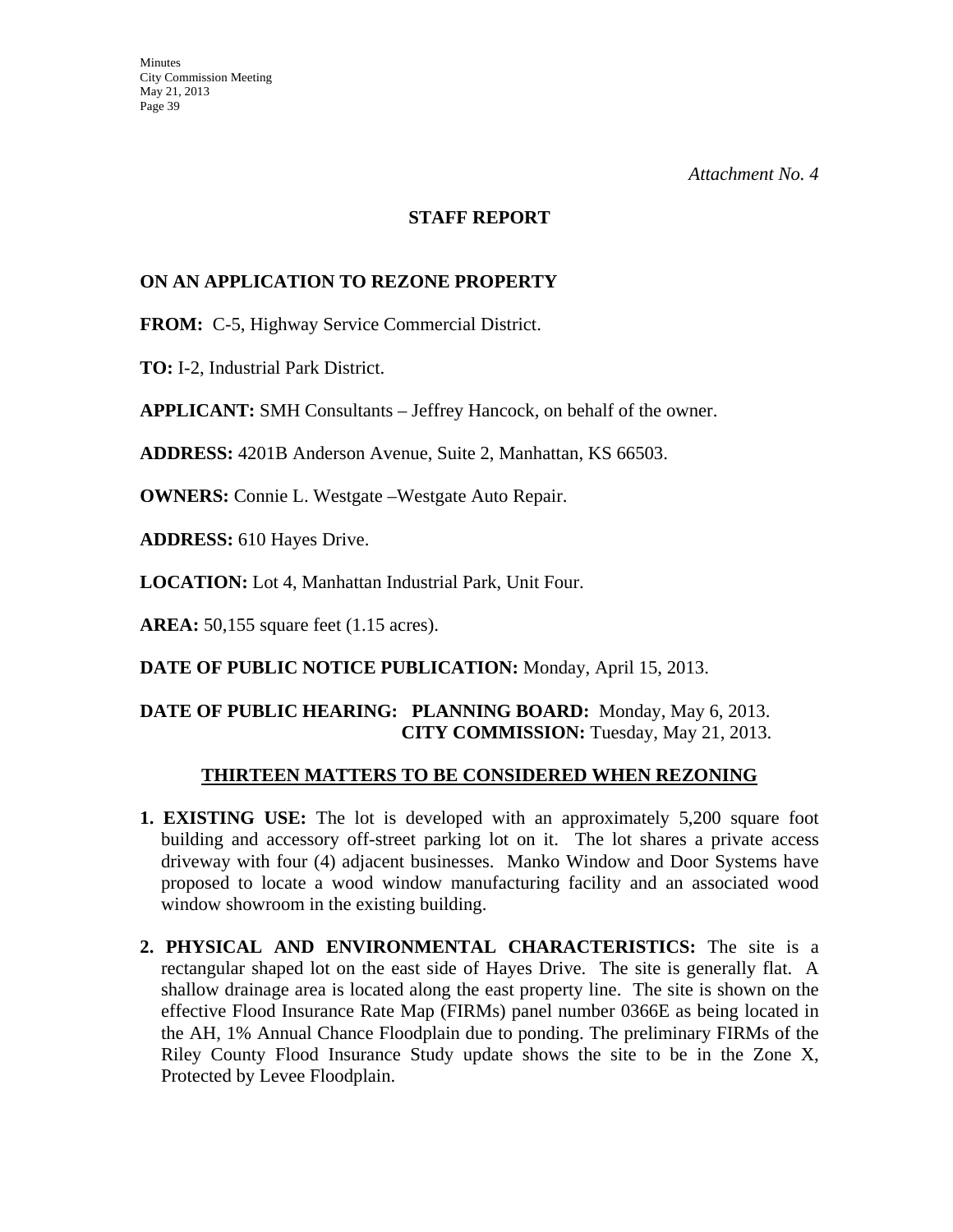#### **3. SURROUNDING LAND USE AND ZONING:**

- **NORTH:** Automotive Repair Businesses, Service Circle right-of-way and Manko Window system manufactures facility; C-5, Highway Service Commercial District and I-2, Industrial Park District.
- **SOUTH:** Automotive Repair Businesses and the K-Mart Shopping Center C-5, Highway Service Commercial District and K-Mart PUD; Commercial Planned Unit Development.
- **EAST:** K-Mart Shopping Center and Plaza East Shopping Center; K-Mart PUD, Commercial Planned Unit Development and C-2, Neighborhood Shopping District.
- **WEST:** Hayes Drive right-of-way and commercial retail and professional business uses; C-5, Highway Service Commercial District and Wal-Mart PUD, Commercial Planned Unit Development.
- **4. GENERAL NEIGHBORHOOD CHARACTER:** The immediate area is a mix of vacant commercial lots, service repair businesses, Manko Window Systems manufacturing business and other retail commercial uses.
- **5. SUITABILITY OF SITE FOR USES UNDER CURRENT ZONING:** The site meets the minimum lot size and area requirements for the C-5, Highway Service Commercial District. The applicant's client has proposed to renovate the building to house Manko Window System's wood window production and accessory showroom. The window manufacturing use is not permitted in the C-5 District, thus the need for the proposed rezoning to I-2, Industrial Park District.
- **6. COMPATIBILITY OF PROPOSED DISTRICT WITH NEARBY PROPERTIES AND EXTENT TO WHICH IT MAY HAVE DETRIMENTAL AFFECTS:** The proposed rezoning from C-5, Highway Service Commercial District to I-2 Industrial Park District is compatible with the surrounding properties. The I-2 District is designed to allow for a broad range of manufacturing and research activities in a large lot industrial park setting. The lot immediately to the north of the site is zoned C-5 District. The current uses found in the C-5 District in the area are service repair uses associated with Manko Window Systems or the automotive repair industry. The current uses are of a light industrial nature and compatible with the I-2 District. The commercial retail uses to the east of the site face U.S. Highway 24 to the southeast. The commercial retail and business professional uses to the west face Tuttle Creek Boulevard. Only the rear of these commercial buildings can be seen from the site.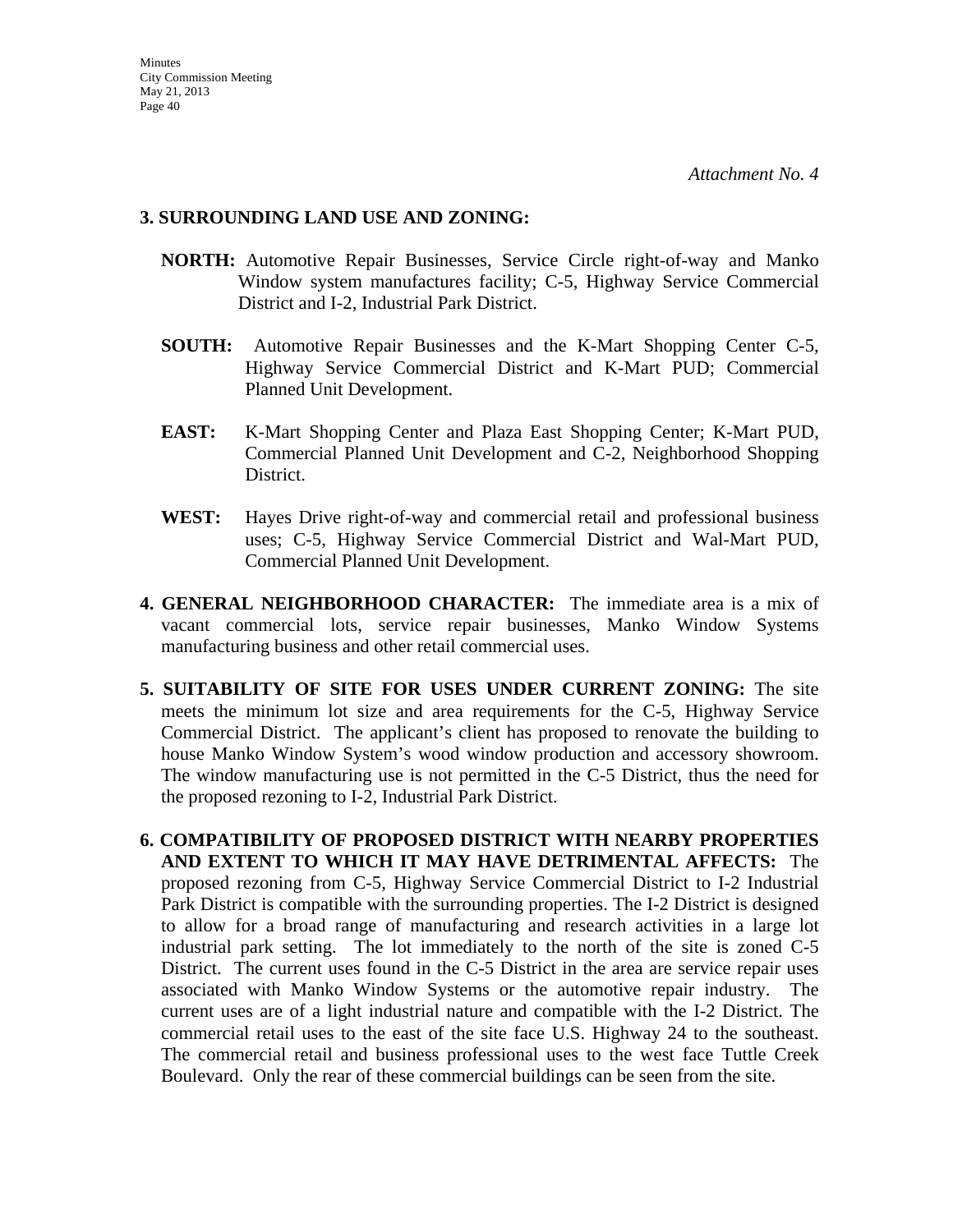*Attachment No. 4* 

 The proposed rezoning should not result in any detrimental effects related to traffic, light or noise when compared to the permitted uses allowed in the C-5 District, which the site is currently zoned. The intent of the applicant's client is to renovate the building to house Manko Window System's wood window production and accessory showroom; however, any of the permitted or conditional uses of the I-2 District would be allowed.

**7. CONFORMANCE WITH COMPREHENSIVE PLAN:** The site is shown on the future land use map in the northeast planning area as Commercial Center (CC). The I-2 District falls within the Industrial (IND) land use designation of the Comprehensive Plan.

The CC and IND policies are set out below in *italics* and *bold italics.*

## *COMMUNITY COMMERCIAL (CC)*

#### *CC 1: Characteristics*

*Community Commercial Centers provide a mix of retail and commercial services in a concentrated and unified setting that serves the local community and may also provide a limited draw for the surrounding region. These centers are typically anchored by a larger national chain, between 120,000 and 250,000 square feet, which may provide sales of a variety of general merchandise, grocery, apparel, appliances, hardware, lumber, and other household goods. Centers may also be anchored by smaller uses, such as a grocery store, and may include a variety of smaller, complementary uses, such as restaurants, specialty stores (such as books, furniture, computers, audio, office supplies, or clothing stores), professional offices and health services. The concentrated, unified design of a community commercial center allows it to meet a variety of community needs in a "one-stop shop" setting, minimizing the need for multiple vehicle trips to various commercial areas around the community. Although some single use highway-oriented commercial activities will continue to occur in some areas, this pattern of development is generally not encouraged.* 

#### *CC 2: Location*

*Community Commercial Centers should be located at the intersection of one or more major arterial streets. They may be located adjacent to urban residential neighborhoods and may occur along major highway corridors as existing uses become obsolete and are phased out and redeveloped over time. Large footprint retail buildings (often known as "big-box" stores) shall only be permitted in areas of the City where adequate access and services can be provided.* 

## *CC 3: Size*

*Typically require a site of between 10 and 30 acres.*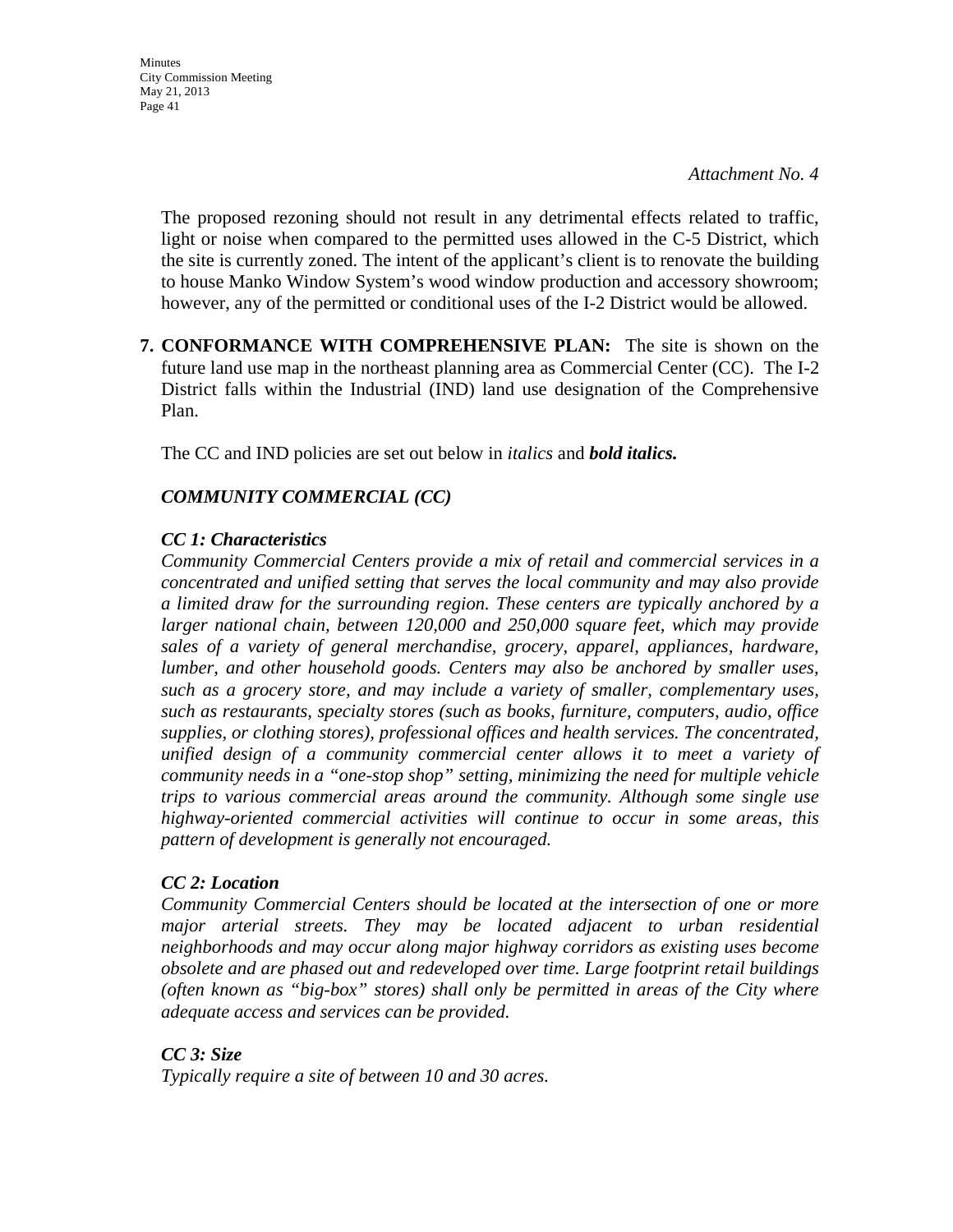## *CC 4: Unified Site Design*

*A unified site layout and design character (buildings, landscaping, signage, pedestrian and vehicular circulation) shall be required and established for the center to guide current and future phases of development. Building and site design should be used to create visual interest and establish a more pedestrian-oriented scale for the center and between out lots.* 

## *CC 5: Architectural Character*

*Community Commercial Centers shall be required to meet a basic level of architectural detailing, compatibility of scale with surrounding areas, pedestrian and bicycle access, and mitigation of negative visual impacts such as large building walls, parking areas, and service and loading areas. While these requirements apply to all community commercial development, they are particularly important to consider for larger footprint retail buildings, or "big-box" stores. A basic level of architectural detailing shall include, but not be limited to, the following:* 

*• Façade and exterior wall plane projections or recesses;* 

*• Arcades, display windows, entry areas, awnings, or other features along facades facing public streets;* 

*• Building facades with a variety of detail features (materials, colors, and patterns); and* 

*• High quality building materials.* 

## *CC 6: Organization of Uses*

*Community commercial services should be concentrated and contained within planned activity centers, or nodes, throughout the community. Within each activity center or node, complementary uses should be clustered within walking distance of each other to facilitate efficient, "one-stop shopping", and minimize the need to drive between multiple areas of the center. Large footprint retail buildings, or "big-box" stores should be incorporated as part of an activity center or node along with complementary uses. Isolated single store developments are strongly discouraged.* 

## *CC 7: Parking Design and Layout*

*Uninterrupted expanses of parking should be avoided. Parking areas should be broken into smaller blocks divided by landscaping and pedestrian walkways. Parking areas should be distributed between the front and sides of buildings, or front and rear, rather than solely in front of buildings to the extent possible.* 

## *CC 8: Circulation and Access*

*Clear, direct pedestrian connections should be provided through parking areas to building entrances and to surrounding neighborhoods or streets. Integrate main entrances or driveways with the surrounding street network to provide clear connections between uses….*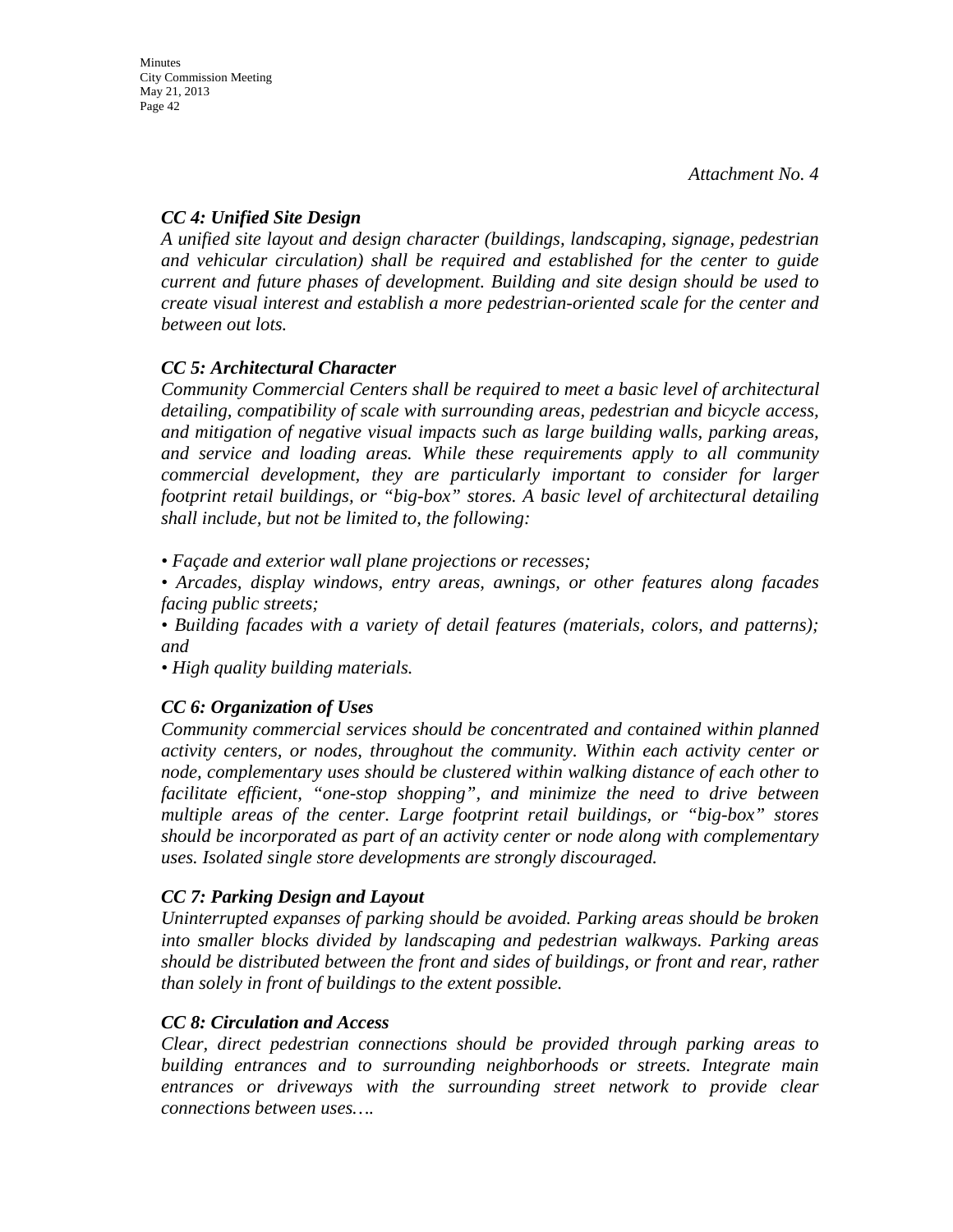#### *Employment: Industrial and Office*

## *BACKGROUND AND INTENT*

*Employment uses within the Urban Area are intended to provide concentrated areas of high quality employment facilities for uses such as office headquarters, research and development facilities, and educational facilities, as well as locations for light and heavy manufacturing, warehousing and distribution, indoor and screened outdoor storage, and a wide range of other industrial services and operations.* 

#### *INDUSTRIAL (IND)*

#### *I 1: Characteristics*

*The Industrial designation is intended to provide locations for light and heavy manufacturing, warehousing and distribution, indoor and screened outdoor storage, and a wide range of other industrial services and operations. Typically, heavy industrial uses involve more intensive work processes, and may involve manufacturing or basic resource handling and/or extraction. Design controls within an Industrial area are not as extensive as in the Office/Research Park category and a broader range of uses is permitted.* 

## *I 2: Location*

*Because of their potential environmental impacts, Industrial uses should generally be located away from population centers or must be adequately buffered. Traffic generated by industrial uses should not pass through residential areas. Sites should have access to one or more major arterials or highways capable of handling heavy truck traffic. Railroad access is also beneficial to certain types of heavy industrial uses. Light industrial uses can typically be located in areas that also contain some highwayoriented commercial uses, and might benefit from close proximity and better access to their local customer base.* 

#### *I 3: Screening*

*Storage, loading and work operations should be screened from view along all industrial area boundaries (when adjacent to non-industrial uses) and along all public streets.* 

The immediate area along Hayes Drive and Service Circle consist of service commercial uses associated with the automotive repair industry, which are compatible with the I-2 District. Many of the factors of the CC policies do not apply to the area along Hayes Drive because the policies relate to shopping centers.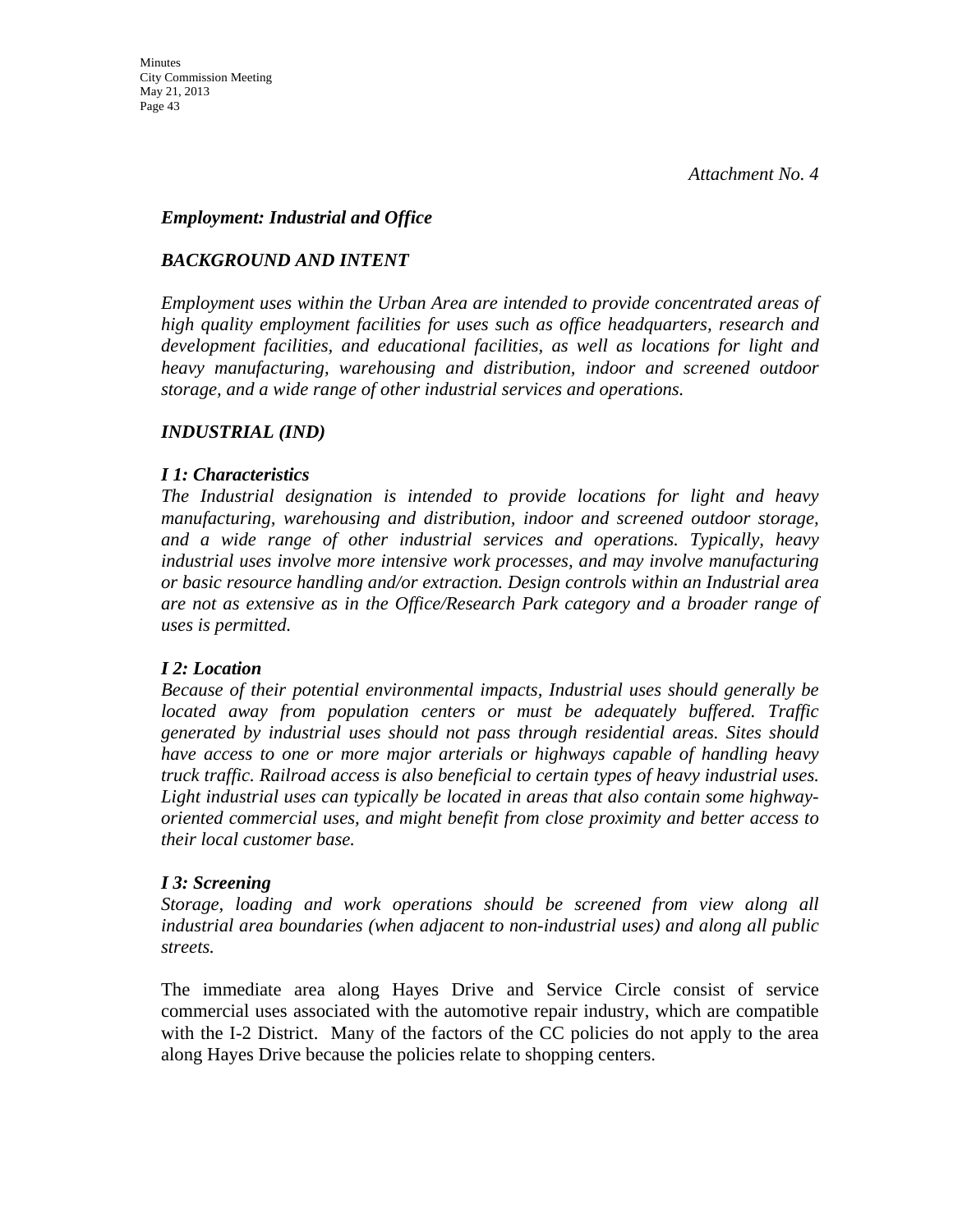**Minutes** 

*Attachment No. 4* 

To the north of the subject site are areas in the I-2 Zoning District, including Lot 4, Manhattan Service Park Addition at the end of Service Circle, for which first reading will be considered on May 7, 2013, to rezone from C-5 to I-2.

The proposed I-2 District is in general conformance to the Comprehensive Plan.

#### **8. ZONING HISTORY AND LENGTH OF TIME VACANT AS ZONED:**

| July 1, 1969                | City Commission approved Ordinance No. 2652<br>annex area that includes the site into the City and<br>rezone the area to E, Light Industrial District                                                                               |
|-----------------------------|-------------------------------------------------------------------------------------------------------------------------------------------------------------------------------------------------------------------------------------|
| July 15, 1969               | City Commission approves Ordinance No. 2658<br>which established a new Zoning Ordinance for the<br>City. The new Zoning Ordinance rezoned the site<br>from E, Light Industrial District to I-3, Light<br><b>Industrial District</b> |
| December 16, 1969           | Manhattan City Commission approves Ordinance<br>No. 2692 to rezoned an area, including the site from<br>I-3 District to I-2, Industrial Park District                                                                               |
| October 7, 1985             | Manhattan Urban Area Planning Board approves the<br>Preliminary Plat of Manhattan Industrial Park<br>Addition, Unit 4 and recommends approval to rezone<br>the area of the Preliminary Plat from I-2 District to<br>C-5 District.   |
| November 5, 1985 to present | City Commission approves the ordinance to rezone<br>the area from I-2 District to C-5 District.                                                                                                                                     |

## **9. CONSISTENCY WITH INTENT AND PURPOSE OF THE ZONING ORDINANCE:**

The intent and purpose of the Manhattan Zoning Regulations is to protect the public health, safety, and general welfare; regulate the use of land and buildings within zoning districts to assure compatibility; and to protect property values.

The I-2, Industrial Park District is designed to allow for a broad range of manufacturing and research activities in a large lot industrial park setting. The I-2 District's minimum lot size is one (1) acre; minimum lot width is one hundred (100) feet; and a minimum lot depth is one hundred fifty (150) feet. The new lot will meet and exceed the minimum requirements of the I-2 District.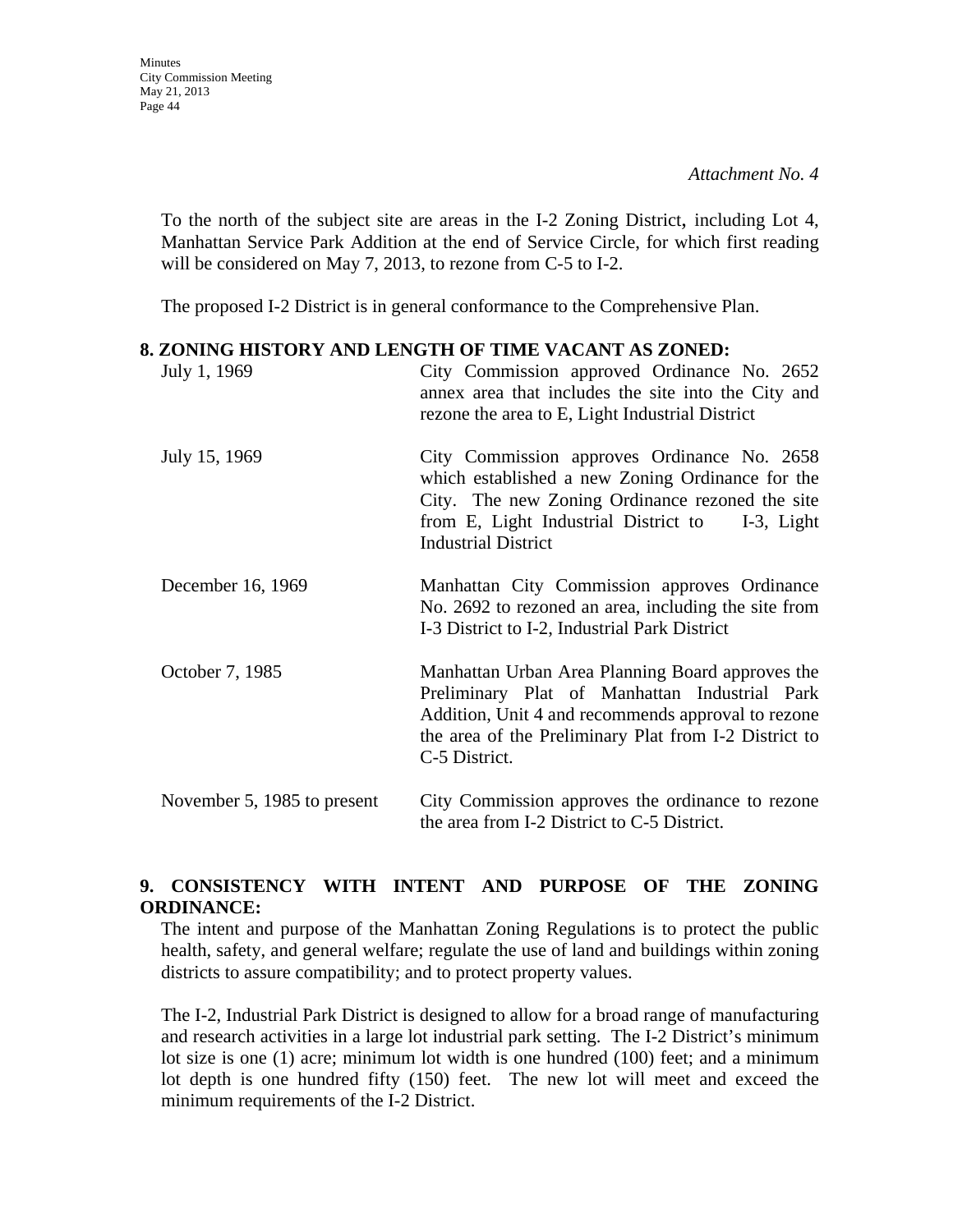Section 15-103(B) lists the minimum requirements for an application to request a zoning change. The requirements are:

No application for amendment to change the zoning classification of any lot, parcel or tract of land shall be accepted unless such lot, parcel or tract has 100 feet of frontage on a public street, or has 10,000 square feet of area, or abuts a lot, parcel or tract of land that has the same zoning classification as that which is proposed for the property which is the subject of the proposed amendment.

The site has 106 feet of frontage on Hayes Drive and is approximately 50,100 square feet in area.

The proposed rezoning is consistent with the Manhattan Zoning Regulations.

- **10. RELATIVE GAIN TO THE PUBLIC HEALTH, SAFETY AND WELFARE THAT DENIAL OF THE REQUEST WOULD ACCOMPLISH, COMPARED WITH THE HARDSHIP IMPOSED UPON THE APPLICANT:** There appears to be no relative gain to the public that denial would accomplish compared to the hardship of denial upon the applicant. The applicant's client is proposing to start a wood window manufacturing facility and showroom associated with Manko Windows System. It would be a hardship upon the applicant and property owner to deny the proposed rezoning in a neighborhood, which has developed with a mix of commercial and industrial uses.
- **11. ADEQUACY OF PUBLIC FACILITIES AND SERVICES:** There are adequate public facilities and services to serve the site.

## **12. OTHER APPLICABLE FACTORS:** None

**13. STAFF COMMENTS:** City Administration recommends approval of the proposed rezoning of Lot 4, Manhattan Industrial Park, Unit Four from C-5, Highway Service Commercial District, to I-2, Industrial Park District, based on the findings in the Staff Report.

## **ALTERNATIVES:**

1. Recommend approval of the proposed rezoning of Lot 4, Manhattan Industrial Park, Unit Four from C-5, Highway Service Commercial District, to I-2, Industrial Park District, stating the basis for such recommendation.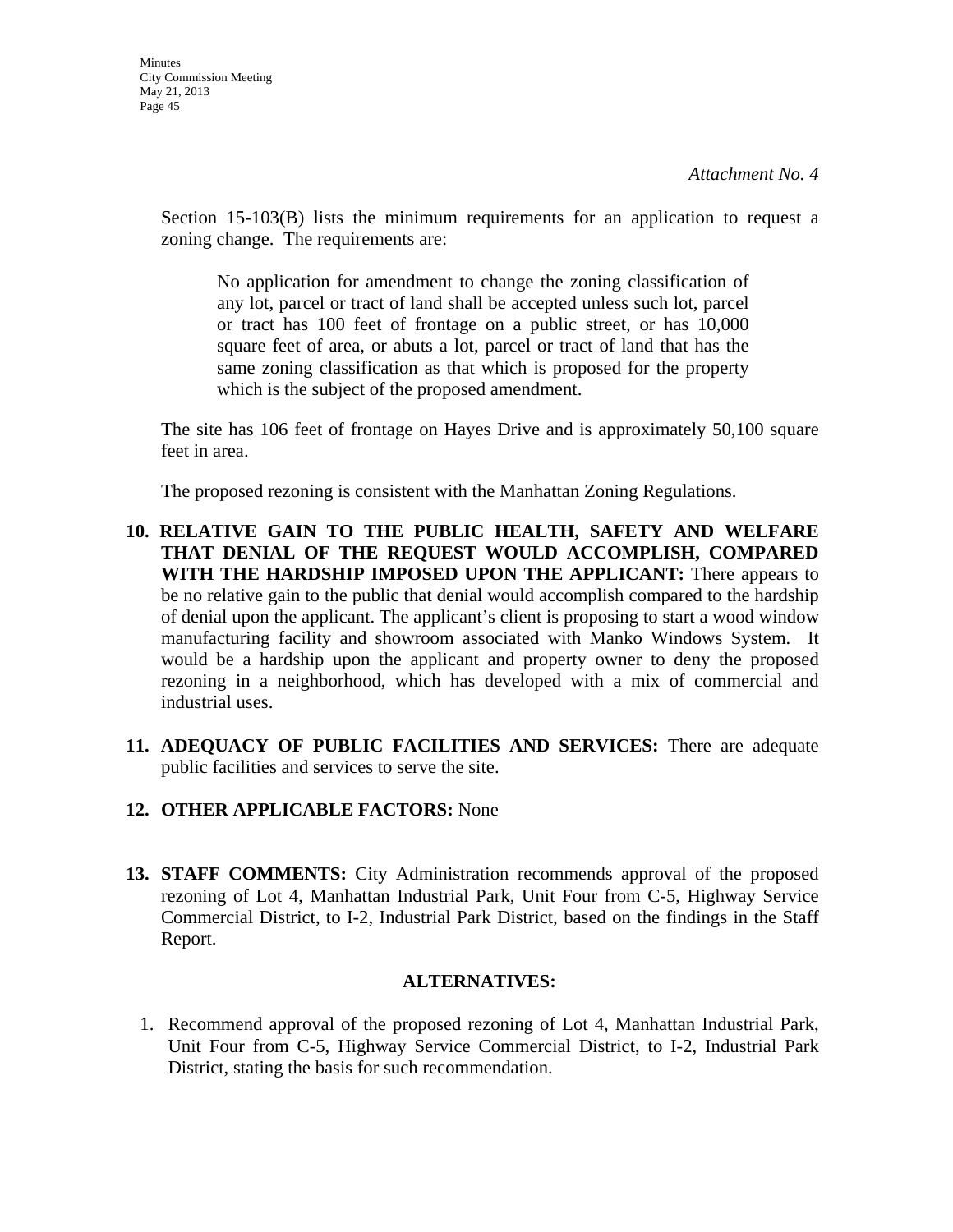- 2. Recommend denial of the proposed rezoning, stating the specific reasons for denial.
- 3. Table the proposed rezoning to a specific date, for specifically stated reasons.

## **POSSIBLE MOTION:**

The Manhattan Urban Area Planning Board recommends approval of the proposed rezoning of Lot 4, Manhattan Industrial Park, Unit Four from C-5, Highway Service Commercial District, to I-2, Industrial Park District, based on the findings in the Staff Report.

**PREPARED BY:** Chad Bunger, AICP, CFM, Planner II

**DATE:** April 26, 2013

CB/vr 13039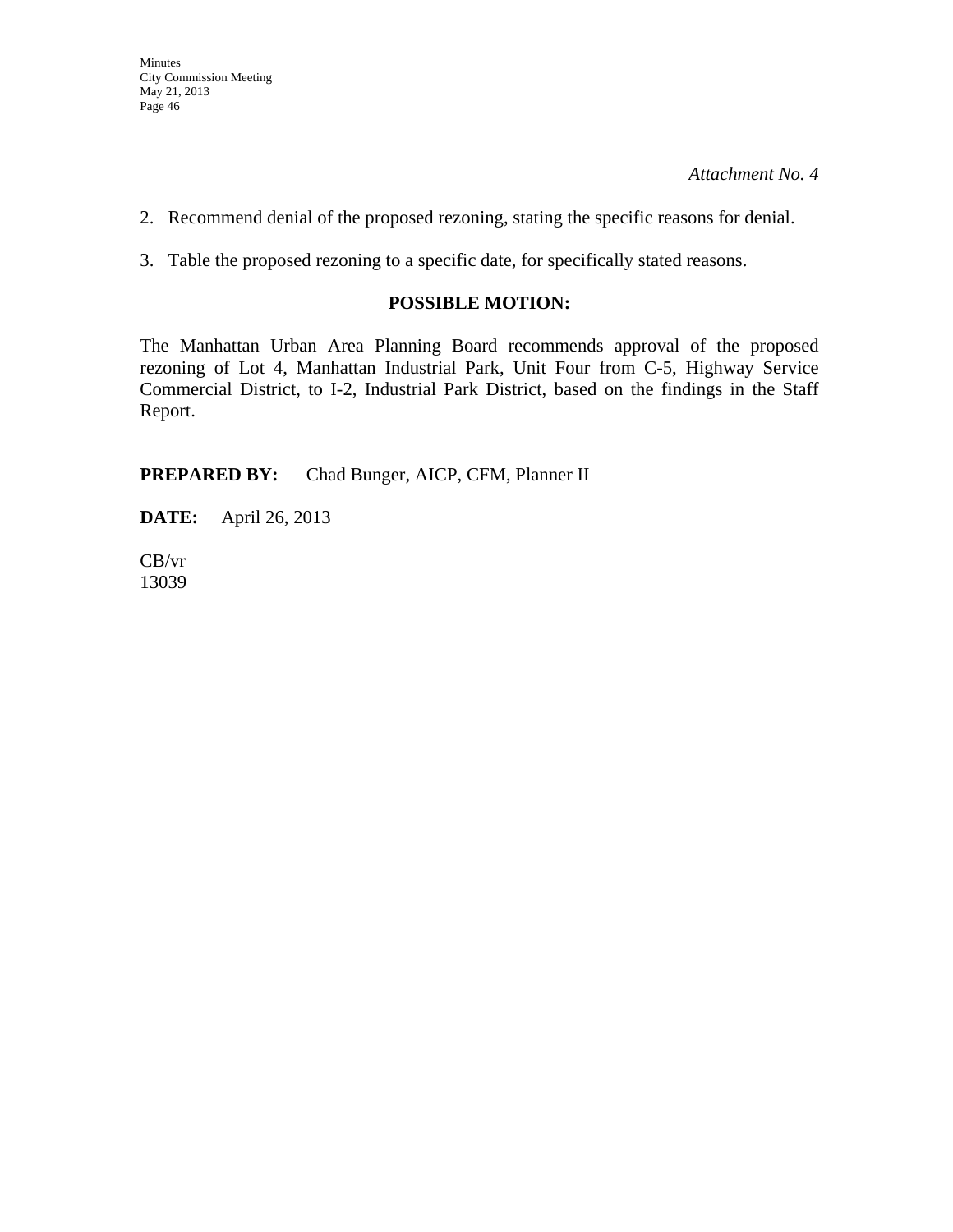#### **STAFF REPORT**

## **ON AN APPLICATION TO REZONE PROPERTY**

**FROM:** R-3, Multiple-Family Residential District.

**TO:** R-2, Two-Family Residential District.

**APPLICANT:** Jeff Hancock – SMH Consultants

**ADDRESS:** 4201B Anderson Avenue, Suite 2, Manhattan, KS 66503

**OWNER:** Overlay Properties Inc. - Russel Weisbender

**ADDRESS:** 1812 Fair Lane, Manhattan, KS 66502.

**LOCATION: G**enerally located 500 feet east of the intersection of Donnas Way and Northfield Road or 150 feet west of the intersection of Brookpark Drive and Northfield Road

**AREA:** 9.90 acres

#### **DATE OF PUBLIC NOTICE PUBLICATION:** April 15, 2013

## **DATE OF PUBLIC HEARING: PLANNING BOARD:** May 6, 2013 **CITY COMMISSION:** May 21, 2013

#### **THIRTEEN MATTERS TO BE CONSIDERED WHEN REZONING**

- **1. EXISTING USE:** Developing, residential neighborhood. The site is currently an undeveloped tract.
- **2. PHYSICAL AND ENVIRONMENTAL CHARACTERISTICS:** The site is generally flat and drains to the south towards Prairie Lake. The area is developing with new streets and utilities for residential developments.

#### **3. SURROUNDING LAND USE AND ZONING:**

**(1) NORTH:** Brookfield Residences' apartments, Walters Drive, Eisenhower Middle School and City of Manhattan playing fields and single-family dwellings; Residential PUD, and R-1, Single-Family Residential Districts.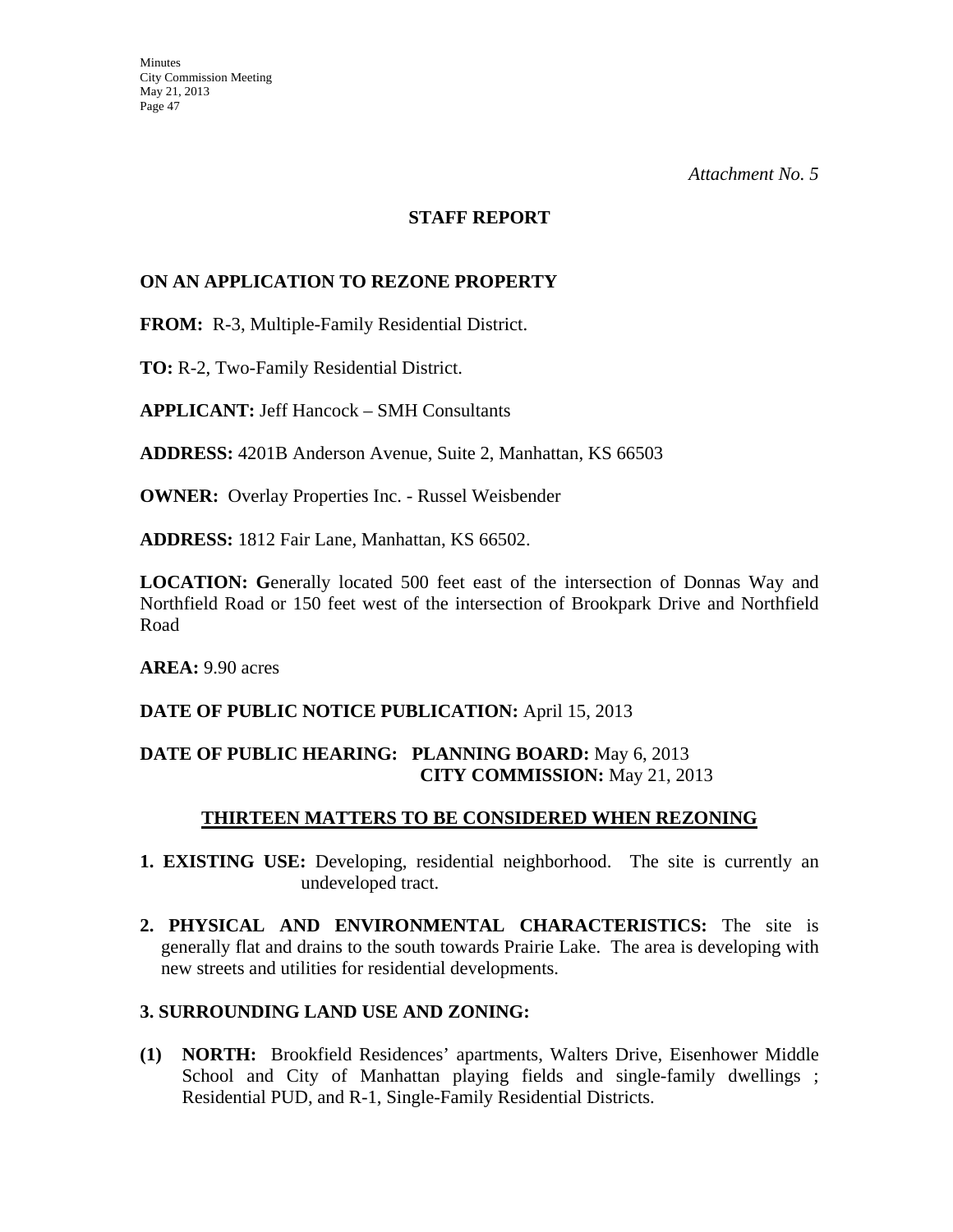- **(2) SOUTH:** Prairie Lakes and developing residential neighborhood of two family dwellings; R-2 District.
- **(3) EAST:** Brookfield single-family subdivisions; R-1 Districts.
- **(4) WEST:** Developing single-family and two-family portion of Prairie Lakes, Unit 6 and 3, single-family and two-family homes in the Northfield Additions, and Butterfield Road; R-3, Multiple-Family Residential District and R-2 District.
- **4. GENERAL NEIGHBORHOOD CHARACTER:** The surrounding neighborhood can be generally characterized as a developing low-density residential neighborhood. An existing multiple-family apartment is located immediately to the north. Eisenhower Middle School and the baseball complex are located to the northwest and is part of the established residential neighborhood. Areas of Prairie Lakes to the immediate west and to the south are under development as single-family, single-family attached and twofamily dwellings.

 The area to be rezoned is currently undeveloped. The area was originally described as Prairie Lakes, Unit 6 on the approved Preliminary Plat. **THE PROPOSED FINAL PLAT RENAMES THE AREA FROM UNIT 6, DESCRIBED IN THE PRELIMINARY PLAT, TO NORTHLAKE ADDITION.** The applicant has submitted the Final Plat of Northlake Addition, Unit 1 to subdivide a portion of the vacant tract into 20 single-family lots (see Northlake Addition, Unit 1 memorandum).

- **5. SUITABILITY OF SITE FOR USES UNDER CURRENT ZONING:** The site is suitable under its currently zoning district regulations. The R-3 District allows for a wide variety of residential uses, including single-family, two-family and multiplefamily.
- **6. COMPATIBILITY OF PROPOSED DISTRICT WITH NEARBY PROPERTIES AND EXTENT TO WHICH IT MAY HAVE DETRIMENTAL AFFECTS:** The surrounding properties consist of low-density residential uses with single-family, single-family attached and two-family dwellings in the Brookfield, Prairie Lakes and Butterfield neighborhoods. The lone exception is the Brookfield Residents apartment complex immediately to the north of the site. The proposed Final Plat of Northlake Addition, which is accompanying this rezoning request shows 20 single-family residential lots. The rezoning may reduce the impacts of traffic, light and noise compared to the high density uses allowed in the R-3 District. The proposed rezoning will be compatible with existing R-1 and R-2 Districts in the nearby low-density residential neighborhoods.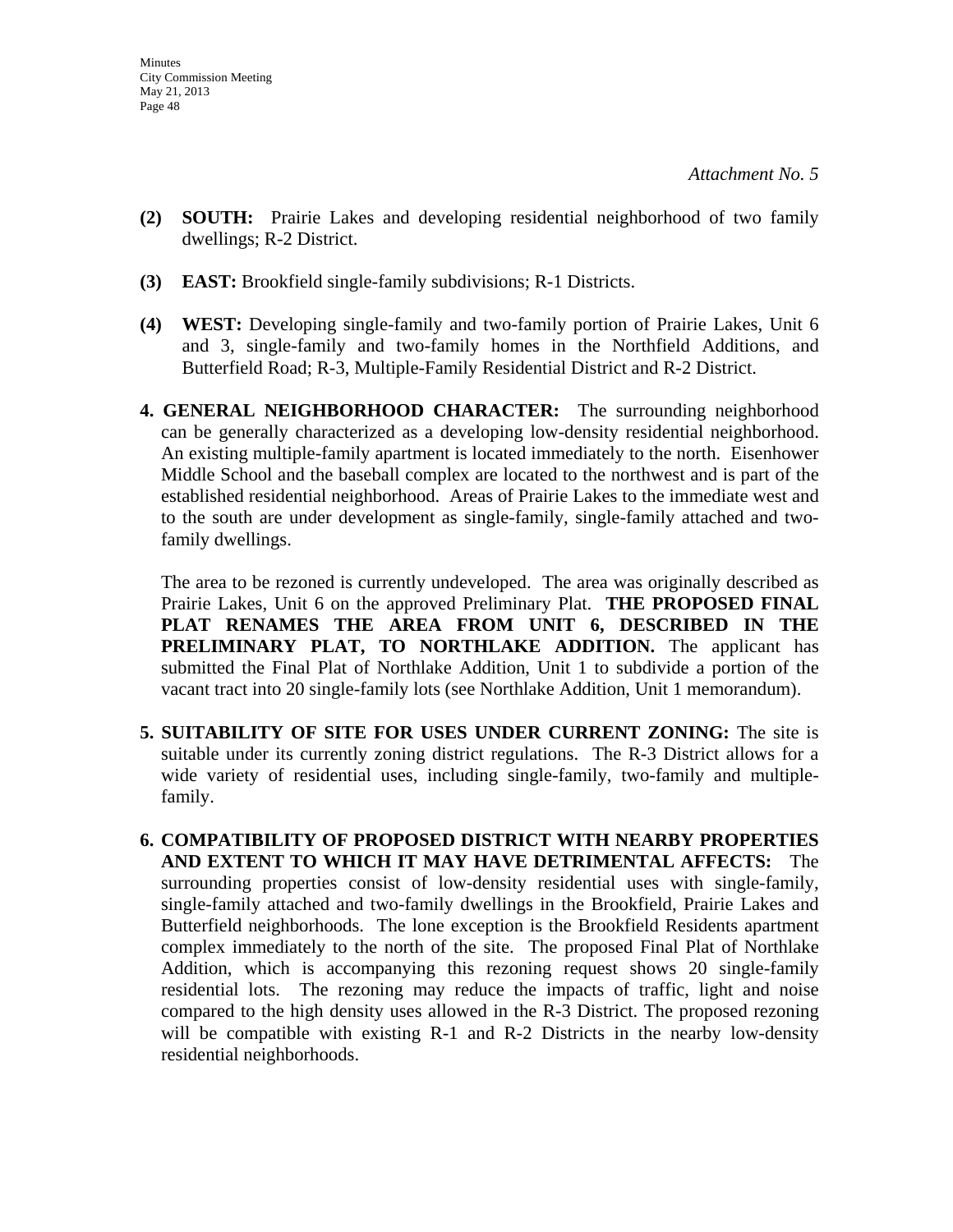**7. CONFORMANCE WITH COMPREHENSIVE PLAN: THE NORTHEAST PLANNING AREA FUTURE LAND USE MAP OF THE MANHATTAN URBAN AREA COMPREHENSIVE PLAN SHOWS THE REZONING SITE AS RESIDENTIAL LOW/MEDIUM DENSITY (RLM). THE DENSITY RANGE FOR THE RLM DESIGNATION IS ONE-DWELLING UNIT UP TO ELEVEN DWELLING UNITS PER NET ACRE. THE EXISTING R-3 DISTRICT ALLOWS MORE THAN 19 DWELLING UNITS PER NET ACRE.** *(NOTE: AS A PART OF THE ANNEXATION, REZONING TO R-3 DISTRICT AND PLATTING, THE OWNER FILED A RESTRICTIVE COVENANT WITH THE RILEY COUNTY REGISTER OF DEEDS (BOOK 817, PAGE 4154 – 4156), WHICH LIMITS DENSITY TO NO MORE THAN 18 DWELLING UNITS PER NET ACRE. THE SITE IS ADJACENT TO AN AREA IN THE NORTHEAST PLANNING AREA FUTURE LAND USE MAP THAT IS SHOWN AS BEING IN THE RMH CATEGORY, WHICH RECOMMENDS A DENSITY RANGE OF ELEVEN TO 19 UNITS PER ACRE. THE PROPOSED R-2 DISTRICT IS MORE RESTRICTIVE THAN THE COVENANT.)*

## **APPLICABLE RLM POLICIES** *(IN ITALICS)* **OF THE COMPREHENSIVE PLAN INCLUDE:**

#### *Residential Low/Medium Density (RLM)*

#### *RLM 1: Characteristics*

*The Residential Low/Medium Density designation incorporates a range of singlefamily, single-family attached, duplex, and town homes, and in appropriate cases include complementary neighborhood-scale supporting land uses, such as retail, service commercial, and office uses in a planned neighborhood setting, provided they conform with the policies on Neighborhood Commercial Centers. Small-scale multiple-family buildings and condominiums may be permissible as part of a planned unit development, or special mixed-use district, provided open space requirements are adequate to stay within desired densities.* 

#### *RLM 2: Appropriate Density Range*

*Densities in the Residential Low/Medium designation range between less than one dwelling unit/acre up to 11 dwelling units per net acre.* 

#### *RLM 3: Location*

*Residential Low/Medium Density neighborhoods typically should be located where they have convenient access and are within walking distance to community facilities and services that will be needed by residents of the neighborhood, including schools, shopping areas, and other community facilities. Where topographically feasible, neighborhoods should be bounded by major streets (arterials and/or collectors) with a direct connection to work, shopping and leisure activities.*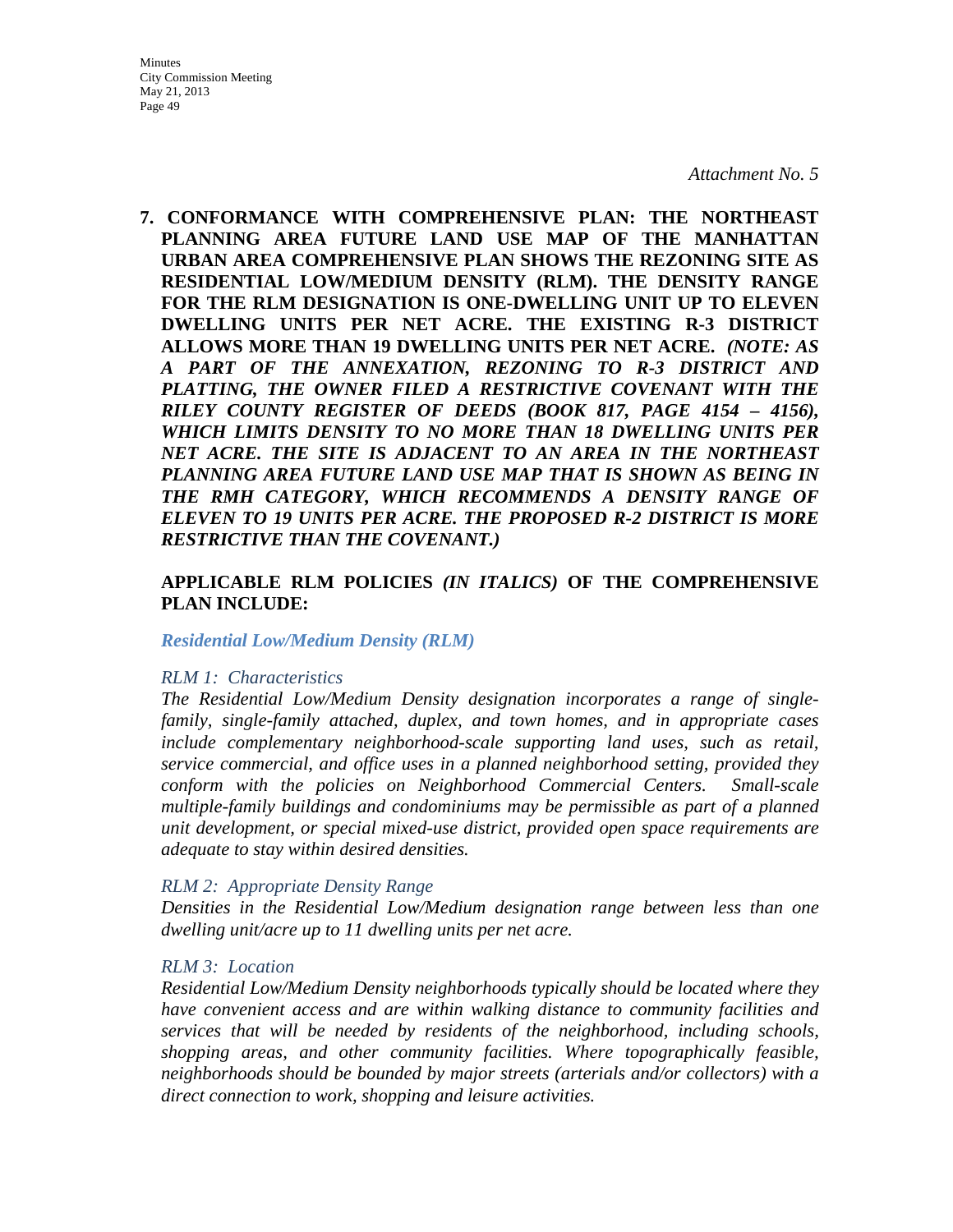*RLM 3: Variety of Housing Styles* 

*To avoid monotonous streetscapes, the incorporation of a variety of housing models and sizes is strongly encouraged in all new development.* 

The Final Plat of the Northlake Addition, Unit 1 consists of 20 single-family lots on 3.97 net acres. The proposed residential density is five (5) dwelling units per net acre. The Concept Plat of the remaining area of the vacant tract shows a similar density of single-family residential development.

The proposed rezoning conforms to the Comprehensive Plan.

#### **8. ZONING HISTORY AND LENGTH OF TIME VACANT AS ZONED:**

| April 4, 2005   | Manhattan Urban Area Planning Board recommends approval 5-<br>0 of annexation and rezoning of Prairie Lakes from G-1, General<br>Agricultural District, and PDD, Planned Development District, to<br>R-2, Two-Family Residential District, and from G-1, General<br>Agricultural District, to R-3, Multiple-Family Residential<br>District. |
|-----------------|---------------------------------------------------------------------------------------------------------------------------------------------------------------------------------------------------------------------------------------------------------------------------------------------------------------------------------------------|
| April 18, 2005  | Manhattan Urban Area Planning Board considers the Preliminary<br><b>Plat of Prairie Lakes</b>                                                                                                                                                                                                                                               |
| April 19, 2005  | City Commission approves first reading of annexation and<br>rezoning of Prairie Lakes on a vote of 5-0.                                                                                                                                                                                                                                     |
| May 3, 2005     | City Commission approves Ordinance No. 6471 annexing and<br>Ordinance Nos. 6472 & 6473 rezoning Prairie Lakes.                                                                                                                                                                                                                              |
| June 6, 2005    | Manhattan Urban Area Planning Board approves the Final Plats<br>of Prairie Lakes Addition, Units 1 and Unit 2.                                                                                                                                                                                                                              |
| June 21, 2005   | City Commission accepts the easements and rights-of-ways as<br>shown on the Final Plats of Prairie Lakes Addition, Units 1 and<br>Unit 2.                                                                                                                                                                                                   |
| August 7, 2006  | Manhattan Urban Area Planning Board approves the Final Plat<br>of Prairie Lakes Addition, Unit 3.                                                                                                                                                                                                                                           |
| October 3, 2006 | City Commission accepts the easements and rights-of-way as<br>shown on the Final Plat of Prairie Lakes Addition, Unit 3.                                                                                                                                                                                                                    |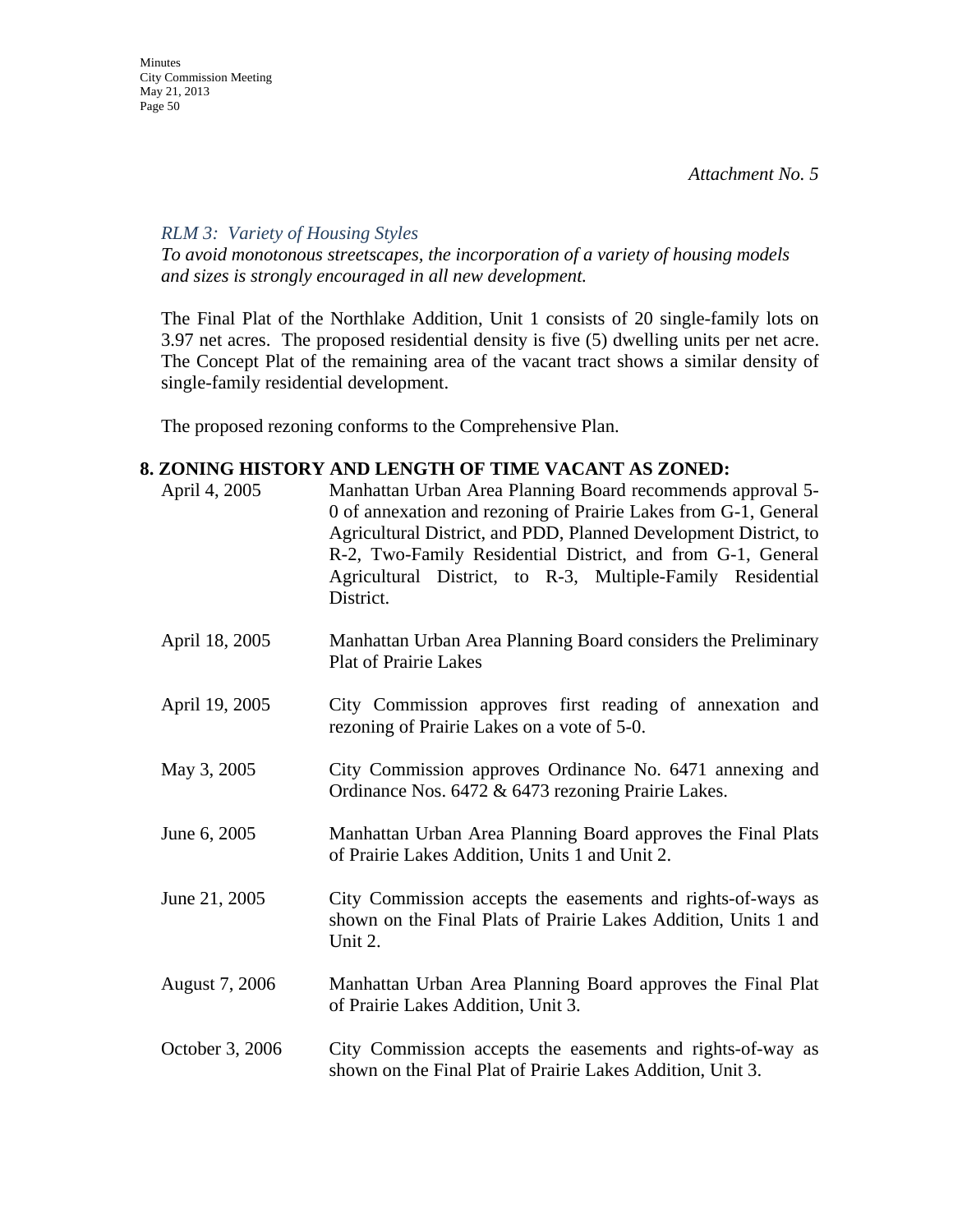*Attachment No. 5* 

- January 18, 2007 Manhattan Urban Area Planning Board approves Final Plat of Prairie Lakes Addition, Unit 4.
- February 6, 2007 City Commission considers consent to replat, accepts revised restrictive covenant and accepts easements and rights-of-way on Final Plat of Prairie Lakes Addition, Unit 4.
- June 1, 2009 Manhattan Urban Area Planning Board recommends approval 6- 0 of the rezoning of the eastern portion of Prairie Lakes Addition, Unit 3, from R-3, Multiple-Family Residential District, to R-2, Two-Family Residential District; and, approves reinstatement and extension of the effective period of approval of the previously approved Preliminary Plat of the Prairie Lakes Addition.
- June 16, 2009 City Commission approves first reading of rezoning of the eastern portion of Prairie Lakes Addition, Unit 3, from R-3, Multiple-Family Residential District, to R-2, Two-Family Residential District.
- July 7, 2009 City Commission approves Ordinance No. 6767 rezoning the eastern portion of Prairie Lakes Addition, Unit 3, from R-3, Multiple-Family Residential District, to R-2, Two-Family Residential District.
- November 15, 2010 Manhattan Urban Area Planning Board approves Final Plat of Prairie Lakes Addition, Unit 5.
- December 7, 2010 City Commission accepts easements and rights-of-way on Final Plat of Prairie Lakes Addition, Unit 5.
- July 2, 2012 Manhattan Urban Area Planning Board approves Final Plat of Prairie Lakes Addition, Unit 6.
- July 17, 2012 City Commission accepts easements and rights-of-way on Final Plat of Prairie Lakes Addition, Unit 6.

## **9. CONSISTENCY WITH INTENT AND PURPOSE OF THE ZONING ORDINANCE:**

The intent and purpose of the Zoning Regulations is to protect the public health, safety, and general welfare; regulate the use of land and buildings within zoning districts to assure compatibility; and to protect property values. The R-2, Two-Family Residential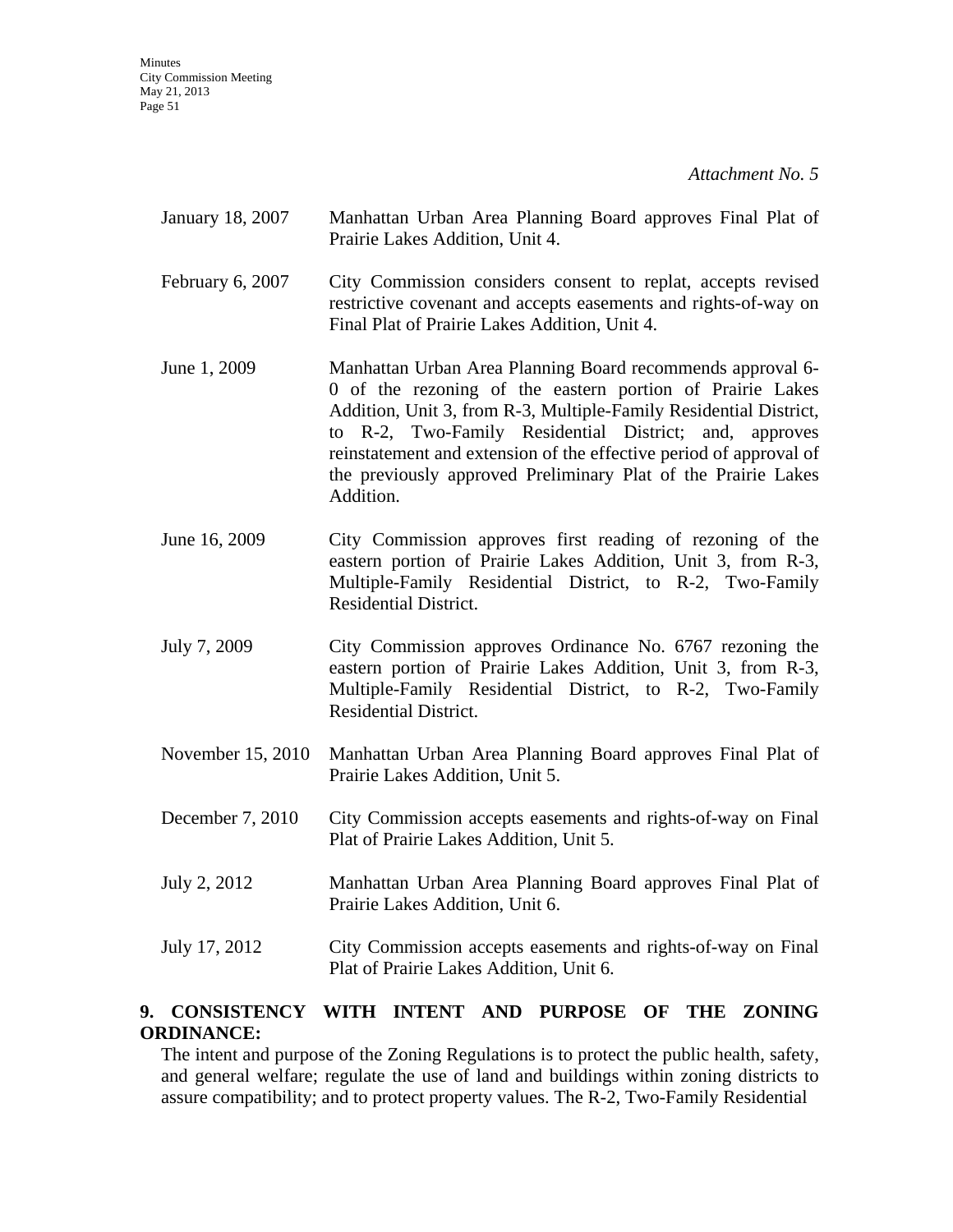*Attachment No. 5* 

District, is designed to provide a dwelling zone at a density no greater than two (2) attached dwelling units per 7,500 square feet. Minimum lot area for single-family lot is 6,000 square feet. The minimum lot area for a single-family attached lot is 3,750 square feet per lot. The Final Plat of Northlake Addition, Unit 1provides for singlefamily lots that is sufficient in area to conform to the R-2 District requirements. Lot sizes will allow single-family dwelling and two-family dwellings. The Concept Plat provided with the application documents shows similar lots sizes for the remaining vacant tract.

- **10. RELATIVE GAIN TO THE PUBLIC HEALTH, SAFETY AND WELFARE THAT DENIAL OF THE REQUEST WOULD ACCOMPLISH, COMPARED WITH THE HARDSHIP IMPOSED UPON THE APPLICANT:** There appears to be no gain to the public that denial would accomplish. No adverse affects on the public health, safety and welfare are known. It may be a hardship upon the owner if the rezoning is denied.
- **11. ADEQUACY OF PUBLIC FACILITIES AND SERVICES:** Adequate street, sanitary sewer and water services are available to serve the rezoning site.

## **12. OTHER APPLICABLE FACTORS:** None

**13. STAFF COMMENTS:** City Administration recommends approval of the proposed rezoning of Northlake Addition from R-3, Multiple-Family Residential District to R-2, Two-Family Residential District based on the findings in the Staff Report.

#### **ALTERNATIVES:**

- 1. Recommend approval of the proposed rezoning of Northlake Addition from R-3, Multiple-Family Residential District to R-2, Two-Family Residential District, stating the basis for such recommendation.
- 2. Recommend denial of the proposed rezoning, stating the specific reasons for denial.
- 3. Table the proposed rezoning to a specific date, for specifically stated reasons.

#### **POSSIBLE MOTION:**

The Manhattan Urban Area Planning Board recommends approval of the proposed rezoning of Northlake Addition from R-3, Multiple-Family Residential District to R-2, Two-Family Residential District, based on the findings in the Staff Report.